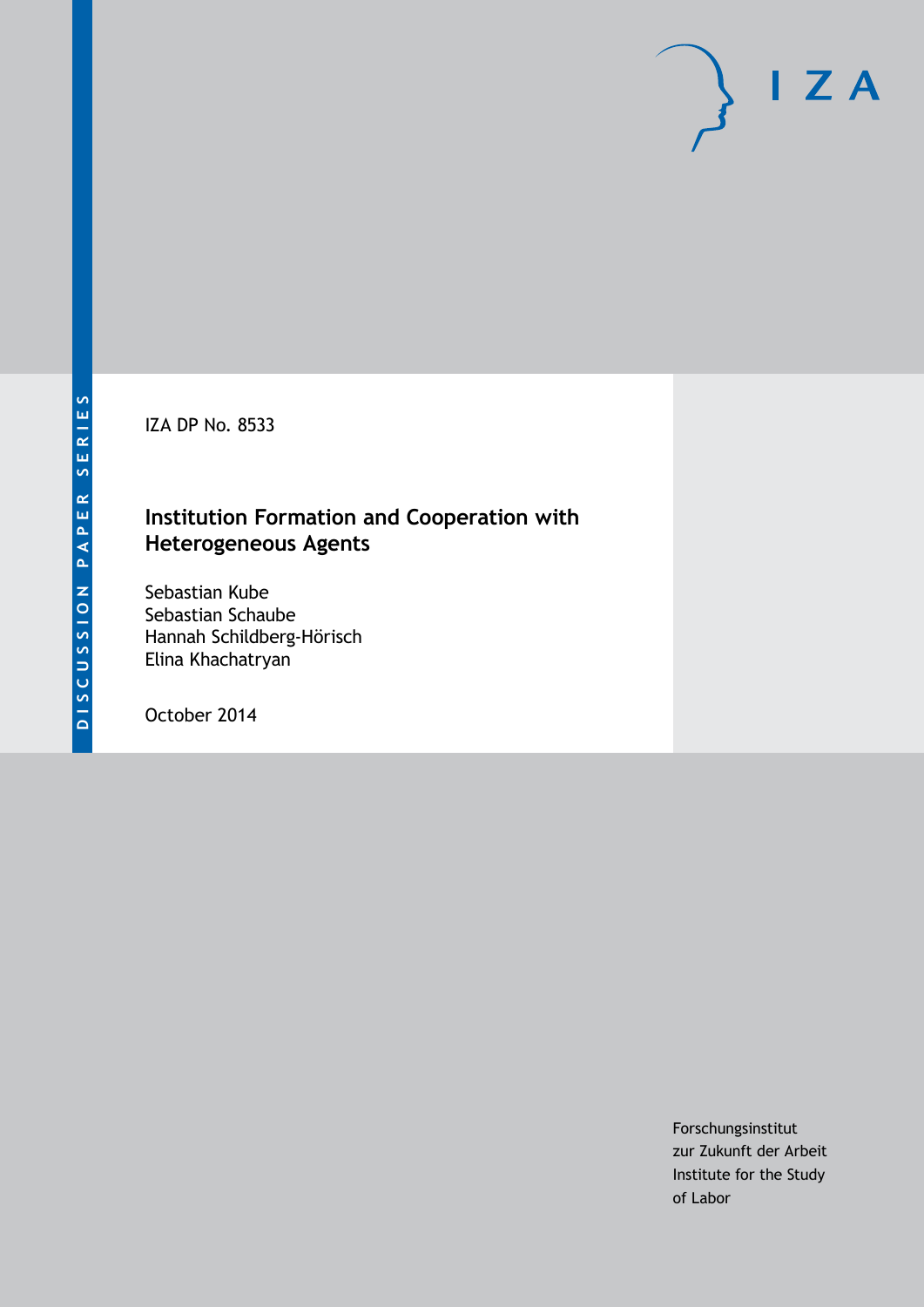# **Institution Formation and Cooperation with Heterogeneous Agents**

# **Sebastian Kube**

*University of Bonn and IZA*

# **Sebastian Schaube**

*University of Bonn*

# **Hannah Schildberg-Hörisch**

*University of Bonn and IZA*

# **Elina Khachatryan**

*University of Kassel*

# Discussion Paper No. 8533 October 2014

IZA

P.O. Box 7240 53072 Bonn Germany

Phone: +49-228-3894-0 Fax: +49-228-3894-180 E-mail: [iza@iza.org](mailto:iza@iza.org)

Any opinions expressed here are those of the author(s) and not those of IZA. Research published in this series may include views on policy, but the institute itself takes no institutional policy positions. The IZA research network is committed to the IZA Guiding Principles of Research Integrity.

The Institute for the Study of Labor (IZA) in Bonn is a local and virtual international research center and a place of communication between science, politics and business. IZA is an independent nonprofit organization supported by Deutsche Post Foundation. The center is associated with the University of Bonn and offers a stimulating research environment through its international network, workshops and conferences, data service, project support, research visits and doctoral program. IZA engages in (i) original and internationally competitive research in all fields of labor economics, (ii) development of policy concepts, and (iii) dissemination of research results and concepts to the interested public.

IZA Discussion Papers often represent preliminary work and are circulated to encourage discussion. Citation of such a paper should account for its provisional character. A revised version may be available directly from the author.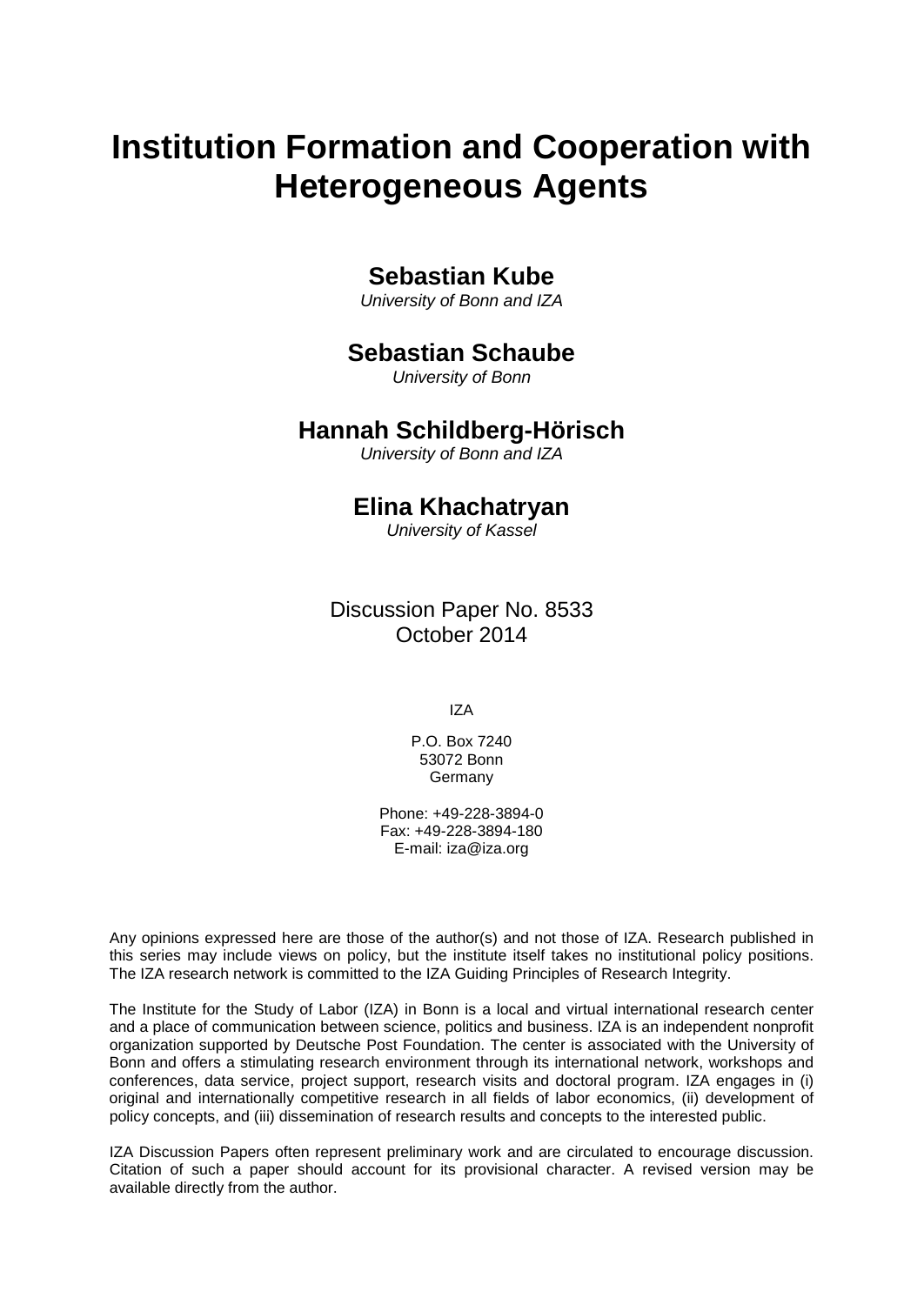IZA Discussion Paper No. 8533 October 2014

# **ABSTRACT**

# **Institution Formation and Cooperation with Heterogeneous Agents**

Driven by an ever-growing number of studies that explore the effectiveness of institutional mechanisms meant to mitigate cooperation problems, recent years have seen an increasing interest in the endogenous implementation of these institutions. In this paper, we test within a unified framework how the process of institution formation is affected by three key aspects of natural environments: i) heterogeneity among players in the benefits of cooperation, ii) (a)symmetry in players' institutional obligations, and iii) potential trade-offs between efficiency and equality in payoff allocations. We observe social preferences to be limiting the scope for institution formation. Inequality-averse players frequently object to institutions that fail to address differences in players' benefits from cooperation – even if rejecting the institution causes monetary losses to all players. Relating our findings to previous studies on institution formation, we discuss potential advantages and drawbacks of stipulating unanimous support for implementing institutions that foster cooperation.

JEL Classification: C90, D02, D62, D63, H41

Keywords: institution formation, unanimity voting, cooperation problems, heterogeneous agents, inequality aversion

Corresponding author:

Hannah Schildberg-Hörisch Institute of Applied Microeconomics University of Bonn Adenauerallee 24-42 53113 Bonn Germany E-mail: [schildberg-hoerisch@uni-bonn.de](mailto:schildberg-hoerisch@uni-bonn.de)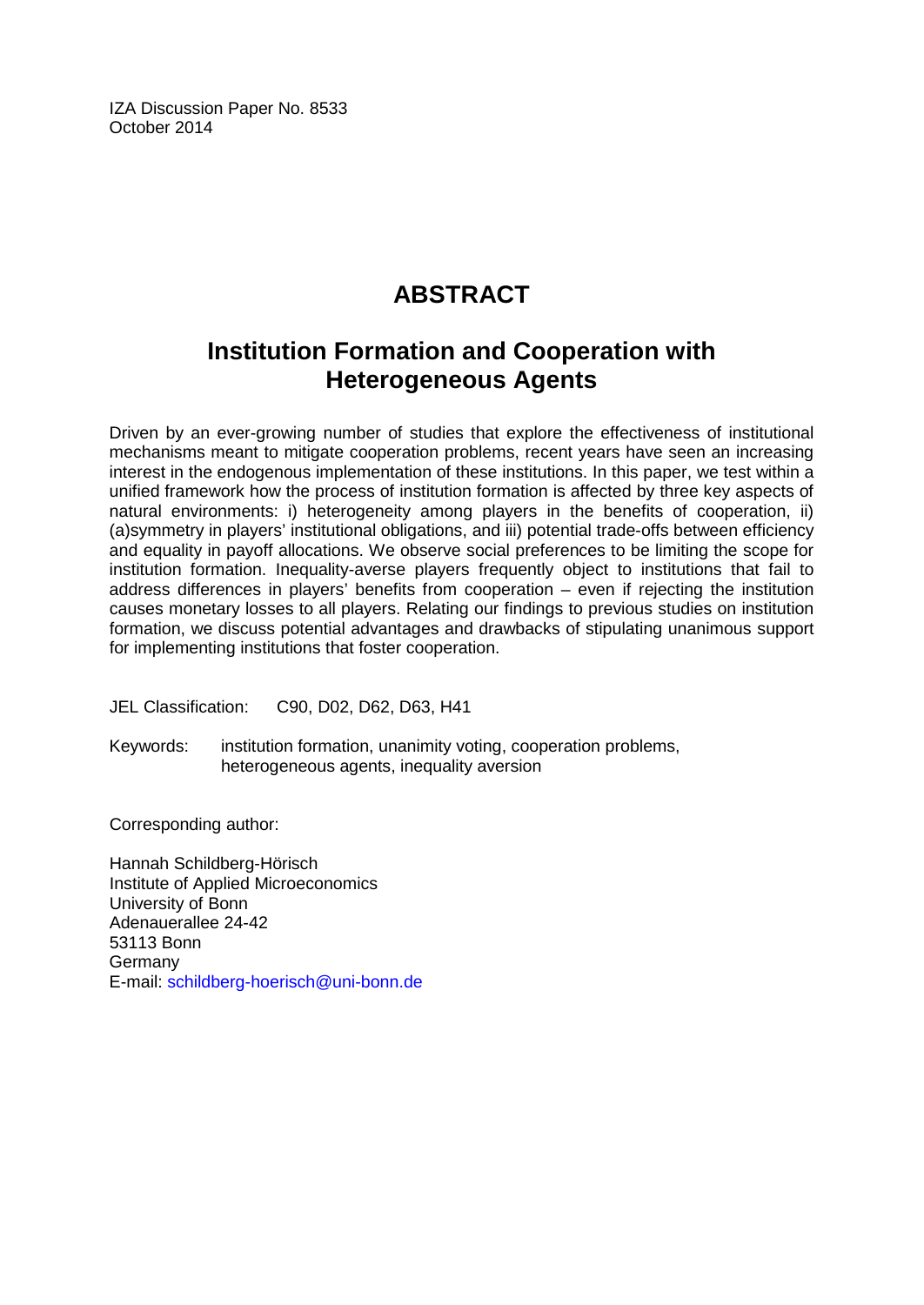# 1 Introduction

"[...] a set of rules used in one physical environment may have vastly different consequences if used in a different physical environment."

 $(Ostrom, 1990, p.22)^{1}$  $(Ostrom, 1990, p.22)^{1}$  $(Ostrom, 1990, p.22)^{1}$ 

Cooperation problems are ubiquitous in many areas in economics, ranging from teamwork or hold-up problems in managerial economics, over community governance or property rights security in development economics, natural resource management or climate protection in environmental economics, trade obstacles or treaty formation in international economics, to tax compliance and the provision of public goods in public economics. Each example certainly has its own distinctive issues, but when it comes to mitigating the underlying cooperation problems, there is usually a common approach: the modification of individuals' incentive-compatibility constraints, such that "free-riding" is no longer the dominant strategy (e.g., [Shavell and Polinsky](#page-27-0) [\(2000\)](#page-27-0)). These modifications (implicitly or explicitly) impose restrictions on individuals' choice sets, which raises the question whether they will be implemented in the first place (e.g., Gürerk et al.  $(2006)$ , [Tyran](#page-27-1) [and Feld](#page-27-1) [\(2006\)](#page-27-1), [Kosfeld et al.](#page-26-1) [\(2009\)](#page-26-1), [Bierbrauer and Hellwig](#page-25-0) [\(2011\)](#page-25-0), [Markussen et al.](#page-27-2) [\(2014\)](#page-27-2)). In the present paper, we will shed light on this central question — asking in particular to which extent i) the heterogeneity of the involved players and ii) the (a)symmetry of the restrictions affects their implementation.

Consider the following example that we use throughout the paper, namely the provision of a public good. If members of a society are perfectly identical and all benefit equally from overcoming this social dilemma, one might expect them to mutually agree on establishing an institution that eliminates the social dilemma.<sup>[2](#page-3-1)</sup> However, controversies might arise when members are heterogeneous and have different stakes in overcoming the social dilemma. In particular when equality considerations are taken into account, the exact content of the institution is key to successful implementation. Symmetric institutions, in which all members have the same obligations, might be rejected in favor of asymmetric institutions with member-specific obligations — even if this implies monetary losses for all members.

<span id="page-3-1"></span><span id="page-3-0"></span><sup>&</sup>lt;sup>1</sup>Reported, inter alia, in [Decker et al.](#page-26-2)  $(2003)$ .

<sup>2</sup>Of course, expected benefits must exceed the costs of implementing the institution. Throughout the paper, we take this for granted by assuming the institution to be costless — notwithstanding that the case of positive costs would be interesting to study (e.g., [Kamei et al.](#page-26-3) [\(2014\)](#page-26-3)).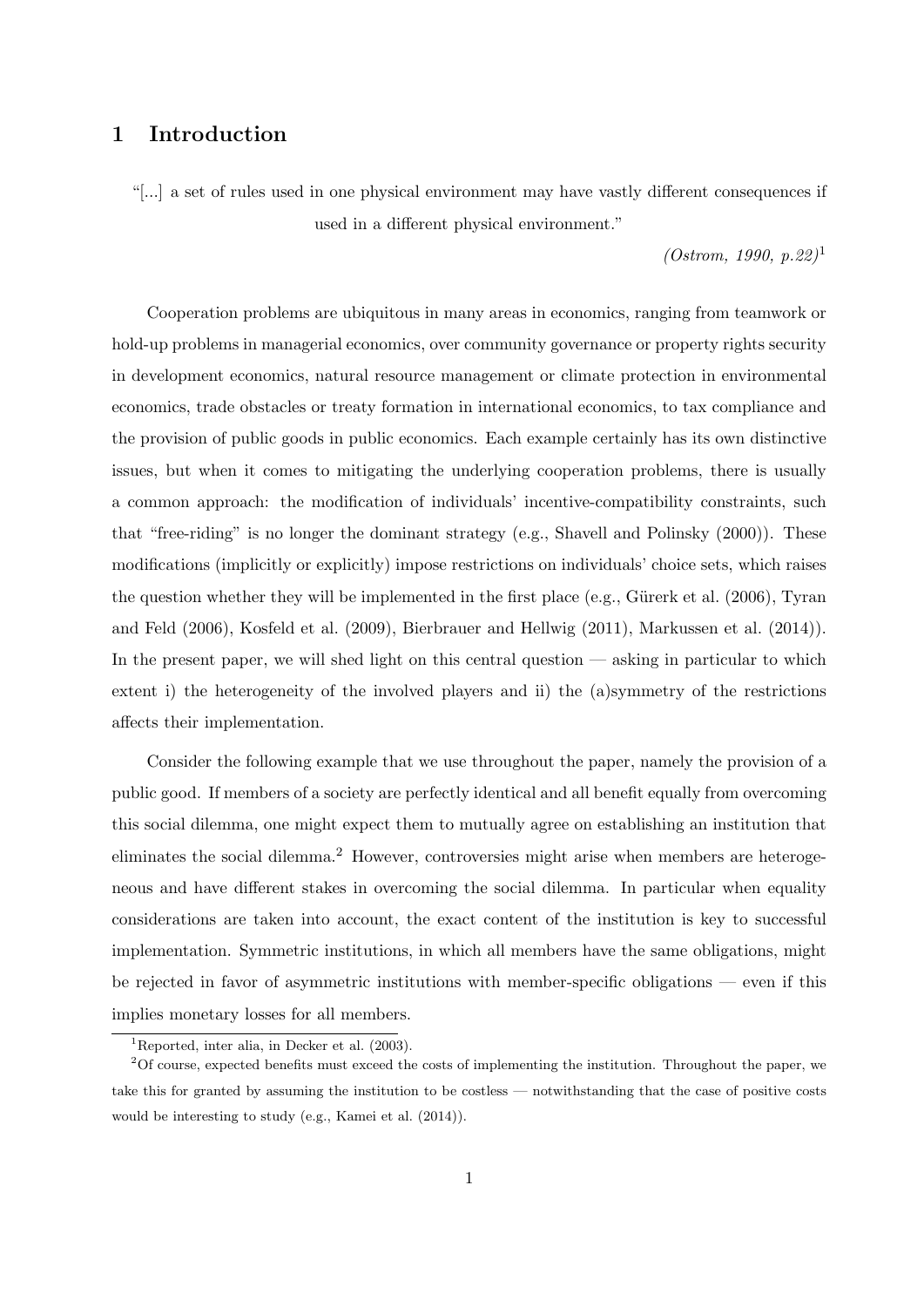To causally identify how institution formation is affected by selected aspects of natural environments, we conducted a series of laboratory experiments. The basic underlying game, a public-good game, is a prominent workhorse for studying cooperation problems. Each player receives an endowment and has to decide on its allocation between private consumption and contributions to a public good. Provision of the public good creates benefits for all group members and is socially efficient in terms of the sum of monetary payoffs.[3](#page-4-0) However, the individual marginal return from the public good is below the marginal return from private consumption, such that free-riding incentives exist which jeopardize public good provision. To offer players the opportunity to endogenously mitigate the cooperation problem, we add an additional stage that is played prior to the public good game. At this first stage, players decide on implementing an institution using unanimity voting. If all players in the group vote in favor of the institution, they are committed to certain efficiency-enhancing contribution levels in the subsequent public good game.<sup>[4](#page-4-1)</sup> If at least one player votes against the implementation of the institution, the regular public good game is played and each player can freely decide how much to contribute in the second stage.

Players in our setup thus start in the absence of institutions and subsequently decide on the implementation of a joint institution to foster cooperation. In such an initial, lawless state of nature that is characterized by sovereign players facing a social dilemma, it seems natural to use unanimity voting for deciding on the implementation of institutions.<sup>[5](#page-4-2)</sup> In fact, unanimous decision-making is the easiest possible, if not the only, voting procedure that players do not have to explicitly agree upon prior to voting. It does not require players to give up sovereignty, since each player can veto any decision. This is different for non-unanimous voting rules, such as majority voting, where players need to forfeit part of their sovereignty and which therefore typically only emerges after a joint history of cooperation.<sup>[6](#page-4-3)</sup>

<span id="page-4-1"></span><span id="page-4-0"></span><sup>&</sup>lt;sup>3</sup>Throughout the paper, efficiency refers to monetary payoffs.

<sup>4</sup>Essentially, the institution consists of two elements: i) It states a certain obligation for each player, i.e., the exact amount that he is required to contribute in the second stage, and ii) it installs a deterrent sanctioning technology, i.e., players' contributions are monitored and a player receives harsh punishment when deviating from the required contribution. For reasons of simplicity, the second component is not an explicit part of the experiment. Instead, it is implicitly modeled by restricting a player's choice set in the second stage to the required contribution (see [Kosfeld et al.](#page-26-1) [\(2009\)](#page-26-1) or [Gerber et al.](#page-26-4) [\(2013\)](#page-26-4) for similar approaches).

<span id="page-4-2"></span><sup>&</sup>lt;sup>5</sup>The idea of an initial state of nature that is characterized by sovereign agents in a lawless environment goes back to [Rousseau](#page-27-3) [\(1762\)](#page-27-3) and [Hobbes](#page-26-5) [\(1651\)](#page-26-5).

<span id="page-4-3"></span><sup>6</sup>Cooperation in past periods may foster trust and reciprocal behavior among players, which may make them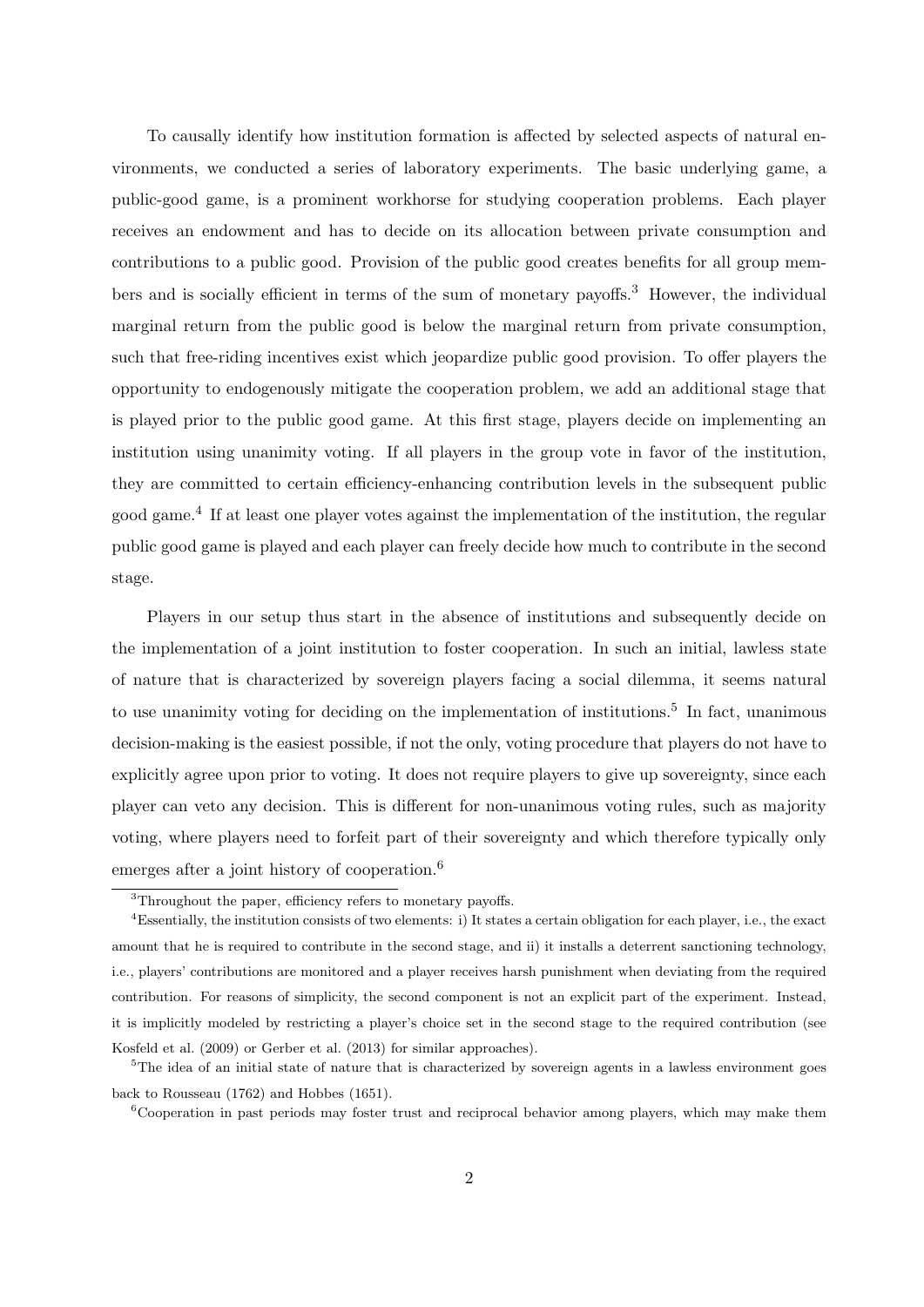Since our focus is on how institution formation is affected i) by heterogeneity in players' benefits from cooperation, and ii) by the (a)symmetry of obligations, we vary these factors in a controlled manner while fixing the decision rule to unanimity voting in all treatments. First, in some treatment conditions (Homogeneous types), all players are of the same type and, thus, receive the same benefits from the public good, while in other conditions (*Heterogeneous*), there are two types that differ in their marginal benefits. Second, we vary the content of the institution. All players are either obliged to contribute their entire endowment to the public good (Symmetric Institution), or obligations differ between the two player types (Asymmetric). While the symmetric institution implies efficient public good provision, but inequality in payoffs for heterogeneous players, obligations in the asymmetric case are chosen such that final payoffs are equalized. This setup allows us to clearly identify the roles of inequality aversion and efficiency concerns in the process of institution formation.

We find that inequality considerations can hamper the formation of efficient institutions meant to foster cooperation. With heterogeneous player types, those with low marginal benefits frequently object to the symmetric institution (about 40% reject it). The same is observed for homogeneous player types with asymmetric institutions (about 45% reject it). On the other hand, support is high when the institution implements equal payoff allocations: the asymmetric institution seems perfectly acceptable for heterogeneous player types, as does the symmetric institution for homogeneous types. In both cases, more than 90% of all votes are in favor of the implementation.

With respect to the sum of monetary payoffs, we observe that efficiency is always lower when institution formation failed than when the institution was implemented. The symmetric institution for homogeneous player types performs best (average efficiency is above 90% of the maximally obtainable sum of payoffs). Compared to this, under heterogeneity both the symmetric and the asymmetric institution lead to lower rates of efficiency, albeit for different reasons. In the former case, average efficiency is lower because the symmetric institution is frequently rejected. In the latter case, heterogeneous player types frequently implement the asymmetric institution, but average efficiency is lower since total obligations and the level of public good provided are willing to forfeit part of their sovereignty. To give just one example, international organizations, most notably the League of Nations as the precursor of what is now the United Nations, used to apply the unanimity voting rule for voting on matters of substance before World War II. It was only during the post-war growth in international coordination through permanent organizations that non-unanimous voting rules were increasingly applied.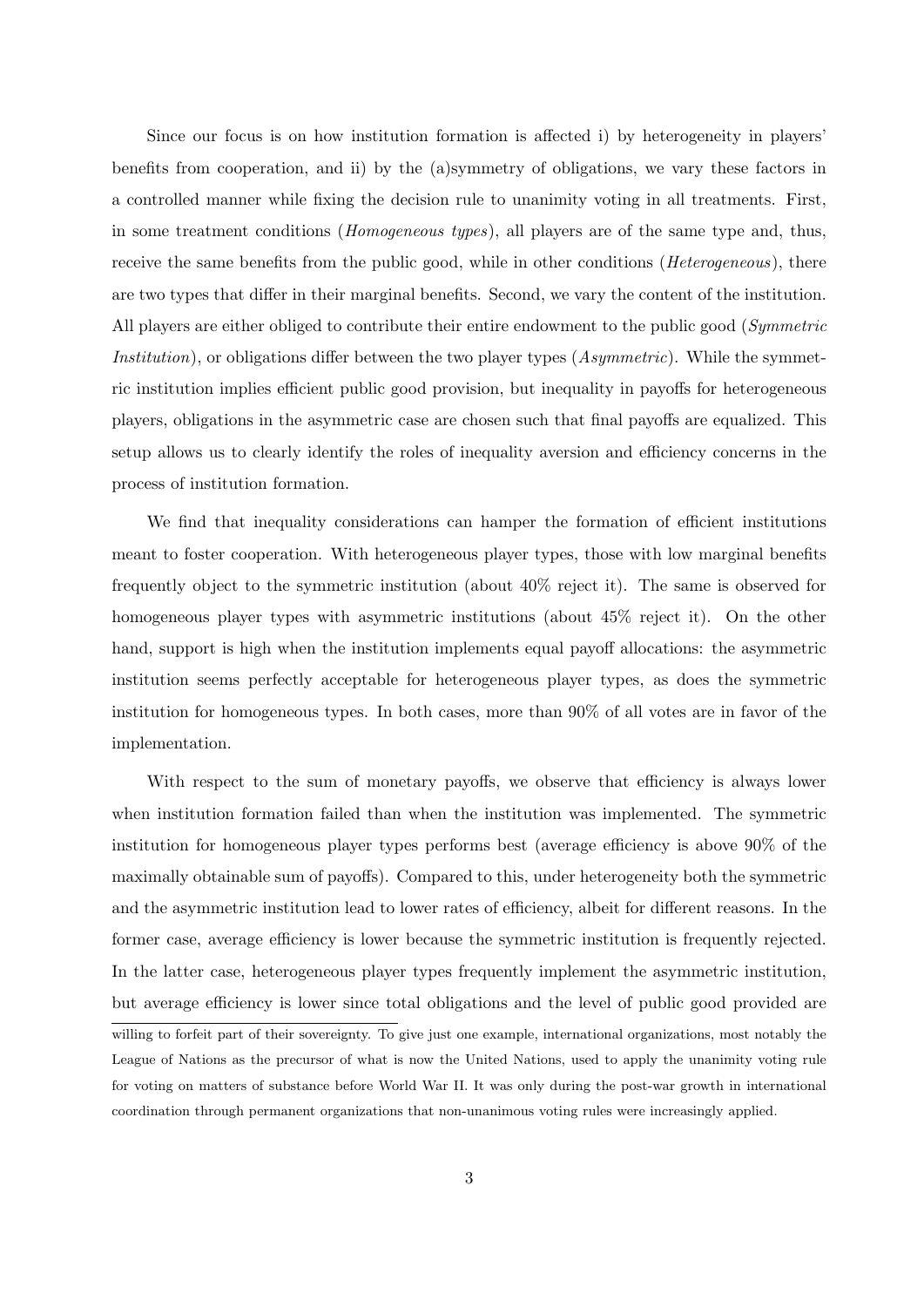lower. The asymmetric institution for homogeneous player performs worst.

The striking differences in average efficiency and implementation rates between treatments underline at least three important issues. First, our results stress that inequality aversion can have a strong impact on the process of institution formation. In most of the existing studies on institution formation, introducing social preferences to the theoretical models usually leads to stronger support for the institution; be it because more players want to be part of a coalition than is predicted under standard preferences (e.g. [Kosfeld et al.](#page-26-1) [\(2009\)](#page-26-1), [McEvoy et al.](#page-27-4) [\(2011\)](#page-27-4)), or because the institution to be implemented allows them to reduce free-riders' payoffs (e.g., [Markussen et al.](#page-27-2) [\(2014\)](#page-27-2)). By contrast, in those cases where inequality-aversion makes a difference in our setup, inequality-averse players are predicted to be less inclined to support the formation of the institution — a phenomenon that has not been discussed so far in the corresponding literature. As can be seen in our data, this easily leads to situations where players forego monetary payoffs by objecting to efficient institutions; in particular given the requirement of unanimous decisions.

However, and this is the second point we would like to stress, the use of unanimity voting for implementing institutions must not always be detrimental to efficiency. On the contrary, it can even help to foster cooperation.[7](#page-6-0) Already [Wicksell](#page-27-5) [\(1964\)](#page-27-5) discusses that institutions based on unanimity or consensus voting can be ideally suited to overcome the canonical problem of free-riding. Unanimity makes individual activism implicitly conditional on the activism of all other parties involved. This mitigates the dilemma of institution formation: those who agree on implementing an institution do not face the subsequent risk of free-riding by non-supporting, and thus non-participating, players (see also [Maggi and Morelli](#page-27-6) [\(2006\)](#page-27-6)). Consequently, there is no drawback in supporting institutions that are based on unanimous decisions; either all players participate and the institution is formed, or the institution is not created at all. This can be clearly seen when comparing our data to related studies that implicitly allow players to "opt out" of institutions [\(Kosfeld et al.](#page-26-1) [\(2009\)](#page-26-1), [Gerber et al.](#page-26-4) [\(2013\)](#page-26-4)). While efficient and equitable institutions are frequently not implemented in those other studies, we observe that such institutions receive strong support and are implemented most of the times when unanimity is required.

<span id="page-6-0"></span><sup>7</sup>Apart from this, there is also another desirable feature of unanimity. It is easy to agree on a principle of unanimity, since every party has veto power and freedom of choice is thus granted (at least ex ante, before an institution is implemented). Moreover, recent evidence implicitly suggests that many people value unanimous decisions, and that they have a strong preference for involving all players in the decision-making process (see [Decker et al.](#page-26-2) [\(2003\)](#page-26-2), [Sutter et al.](#page-27-7) [\(2010\)](#page-27-7), or [Linardi and McConnell](#page-27-8) [\(2011\)](#page-27-8), and the references therein).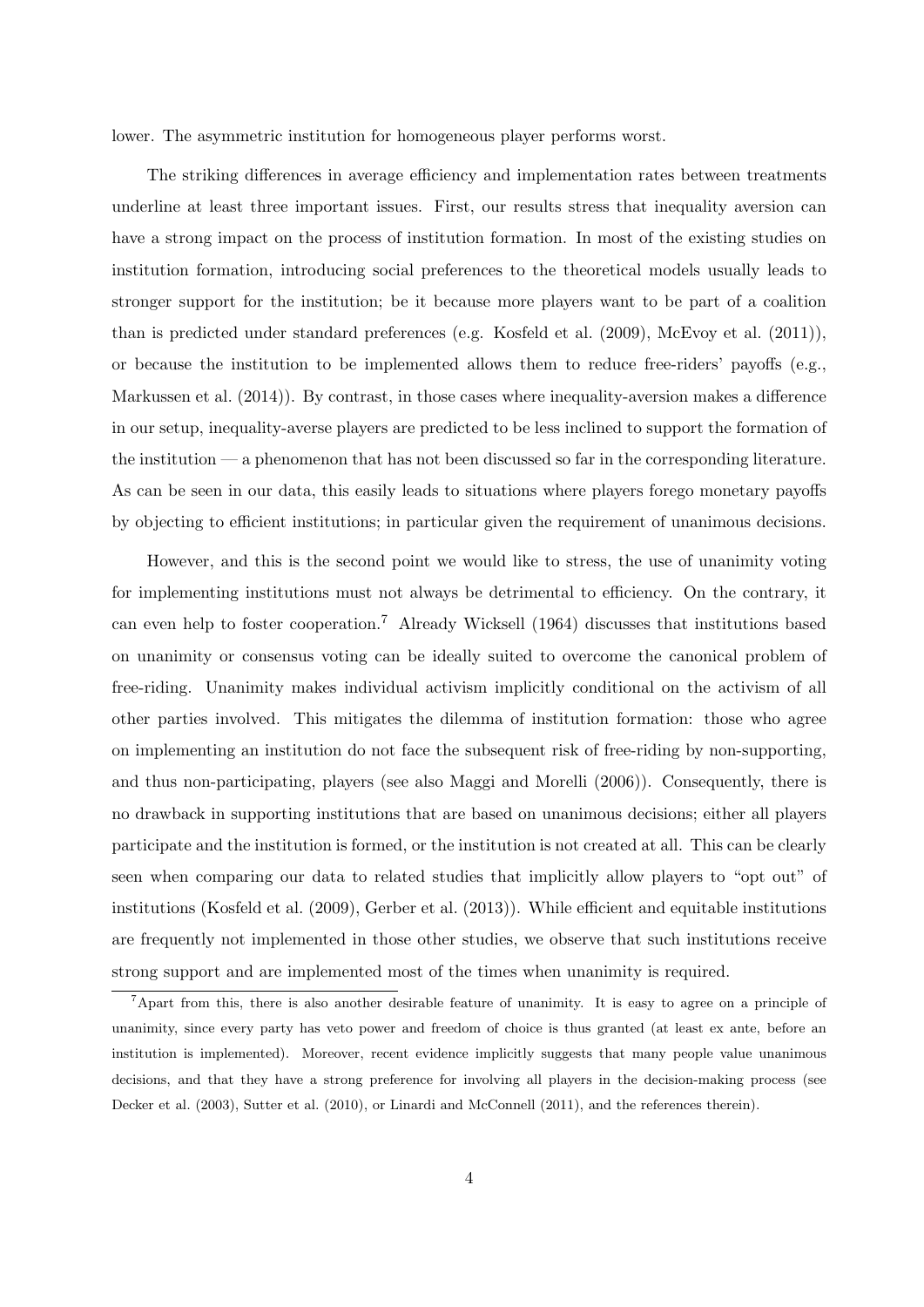Of course, this is not to say that unanimity will lead to stronger cooperation all the time. The unanimity voting rule grants de facto veto rights to every party involved. Therefore, it is crucial that the institution to be voted on addresses idiosyncratic interests amongst the involved parties. We see this in our study, since homogeneous players frequently reject asymmetric institutions, and heterogeneous players regularly reject symmetric institutions. Support for the latter is also found in lab experiments by [Banks et al.](#page-25-1) [\(1988\)](#page-25-1), and [Kesternich et al.](#page-26-6) [\(2014\)](#page-26-6), as well as in the survey evidence reported in [Reuben and Riedl](#page-27-9) [\(2013\)](#page-27-9). The importance of fixing appropriate institutional obligations beforehand is also reflected in the literature that studies homogeneous players' acceptance thresholds on minimum contribution requirements in public good games [\(Birnberg](#page-25-2) [et al.](#page-25-2) [\(1970\)](#page-25-2), [Dannenberg et al.](#page-26-7) [\(2010\)](#page-26-7), [Rauchdobler et al.](#page-27-10) [\(2010\)](#page-27-10)). Taken together, the evidence strongly suggests that prior to the ultimate voting about the implementation of an institution, great care has to be taken ex ante in designing the institution.

Finally, the institution at hand is build around a centralized authority with a deterrent sanctioning technology, but also other institutional mechanisms could be implemented to foster cooperation (e.g. [Falkinger and Fehr](#page-26-8) [\(2000\)](#page-26-8), [Andreoni and Gee](#page-25-3) [\(2012\)](#page-25-3)). One could even think about implementing decentralized sanctioning regimes. Of course, the seminal papers by [Ostrom](#page-27-11) [et al.](#page-27-11) [\(1992\)](#page-27-11), Fehr and Gächter [\(2000\)](#page-26-9), and Fehr and Gächter [\(2002\)](#page-26-10) started with the basic idea of mutual monitoring and punishment among the members of a group; focusing in particular on the question whether certain behavioral norms can emerge, even in the absence of formal institutions with a centralized structure. Still, there are some studies where players do vote over the implementation of decentralized sanction regimes [\(Putterman et al.](#page-27-12) [\(2011\)](#page-27-12), [Markussen et al.](#page-27-2) [\(2014\)](#page-27-2), [Kamei et al.](#page-26-3) [\(2014\)](#page-26-3)). Those studies exclusively focus on majority voting and homogeneous agents. It might be interesting to reconsider their results in our setup with heterogeneous players, or to see how behavior would change when using unanimity voting procedures.

The outline of the paper is as follows. Section 2 describes the experiment design. In Section 3, theoretical predictions for subjects' behavior will be derived, using both standard and social preferences (inequality aversion). Section 4 presents and discusses the empirical results. Section 5 concludes.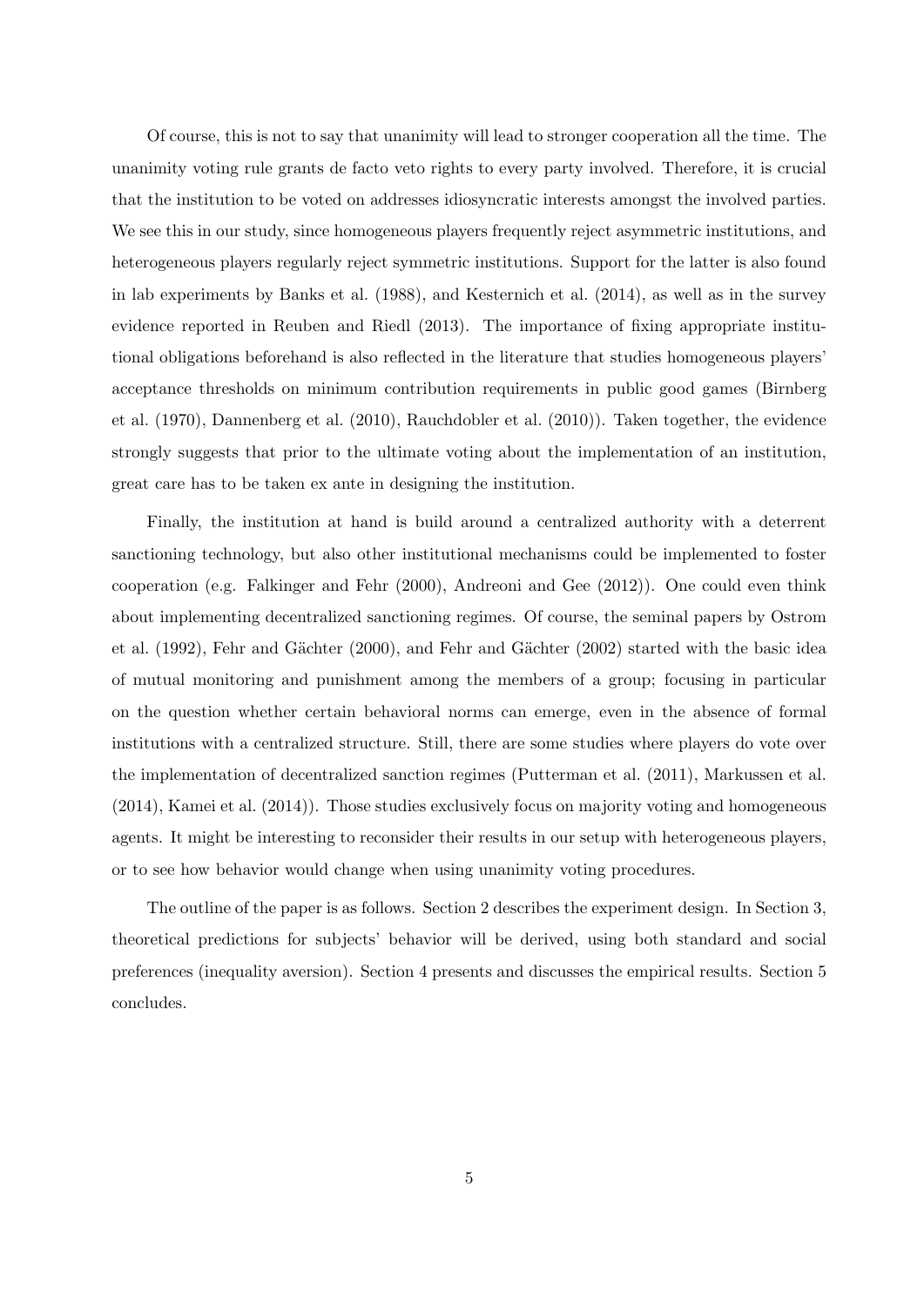# 2 Experiment

In natural environments, the complexity of the process of institution formation makes it particularly difficult to draw causal conclusions about the conditions under which institutions come into being. As a starting point, we therefore use the controlled environment of laboratory experiments to study central aspects of the endogenous formation of institutions. In this section, we present the design of our experiment and describe the implemented procedures.

#### Design

Our design builds on a standard public goods game (VCM game), a frequently used workhorse to study elements of social dilemmas in the lab (e.g., [Isaac and Walker](#page-26-11) [\(1988\)](#page-26-11)). Each player has a private endowment  $E$ . Players simultaneously decide on the amount  $c_i$  that they contribute to a public good, with  $0 \le c_i \le E$ ,  $i = 1, ..., n$ . The benefits from the public good are enjoyed by all players, independent of their individual contribution  $c_i$ . In some treatments, players are heterogeneous, i.e., not all players benefit from the public good to the same extent. To model heterogeneity, we allow the marginal per capita return (MPCR)  $\gamma_i$  from the public good to vary across players.<sup>[8](#page-8-0)</sup> Given the contributions of all players  $(c_1, ..., c_n)$ , player i's material payoff  $\pi_i$  is thus given by

$$
\pi_i = E - c_i + \gamma_i \sum_{i=1}^n c_i.
$$

In all treatments, parameters for  $\gamma_i$  are chosen such that players face a social dilemma. Efficiency, defined as the sum of payoffs of all players, is maximized if all players contribute their entire endowment. Yet, from an individual perspective, each player's material payoff is maximized by not contributing to the public good, regardless of the other players' contributions. Formally, this implies  $\sum_{i=1}^{n} \gamma_i > 1$  and  $\gamma_i < 1 \forall i$ .

We form groups of three players  $(n = 3)$ . Between treatments, we vary two components. First, we vary the composition of players' types  $\gamma_i$ . In some treatments (HOM), players are homogeneous, i.e., all players are of the same type and thus receive the same benefits from the public good ( $\gamma_i = 2/3$ ). In other treatments (HET), players are heterogeneous: two players have a high return from the public good ( $\gamma_i = 3/4$ ) and one player has a low return ( $\gamma_i = 1/2$ ).<sup>[9](#page-8-1)</sup> The

<span id="page-8-0"></span><sup>&</sup>lt;sup>8</sup>To give just two among many possible examples, nation states differ in their benefit from climate protection or researchers at different stages of their career benefit from joint publications to a different extent.

<span id="page-8-1"></span><sup>9</sup>We choose a single player with a lower return because this setup is sufficient to illustrate the potential weakness of unanimity voting, i.e., already a single player can prevent successful institution formation by vetoing.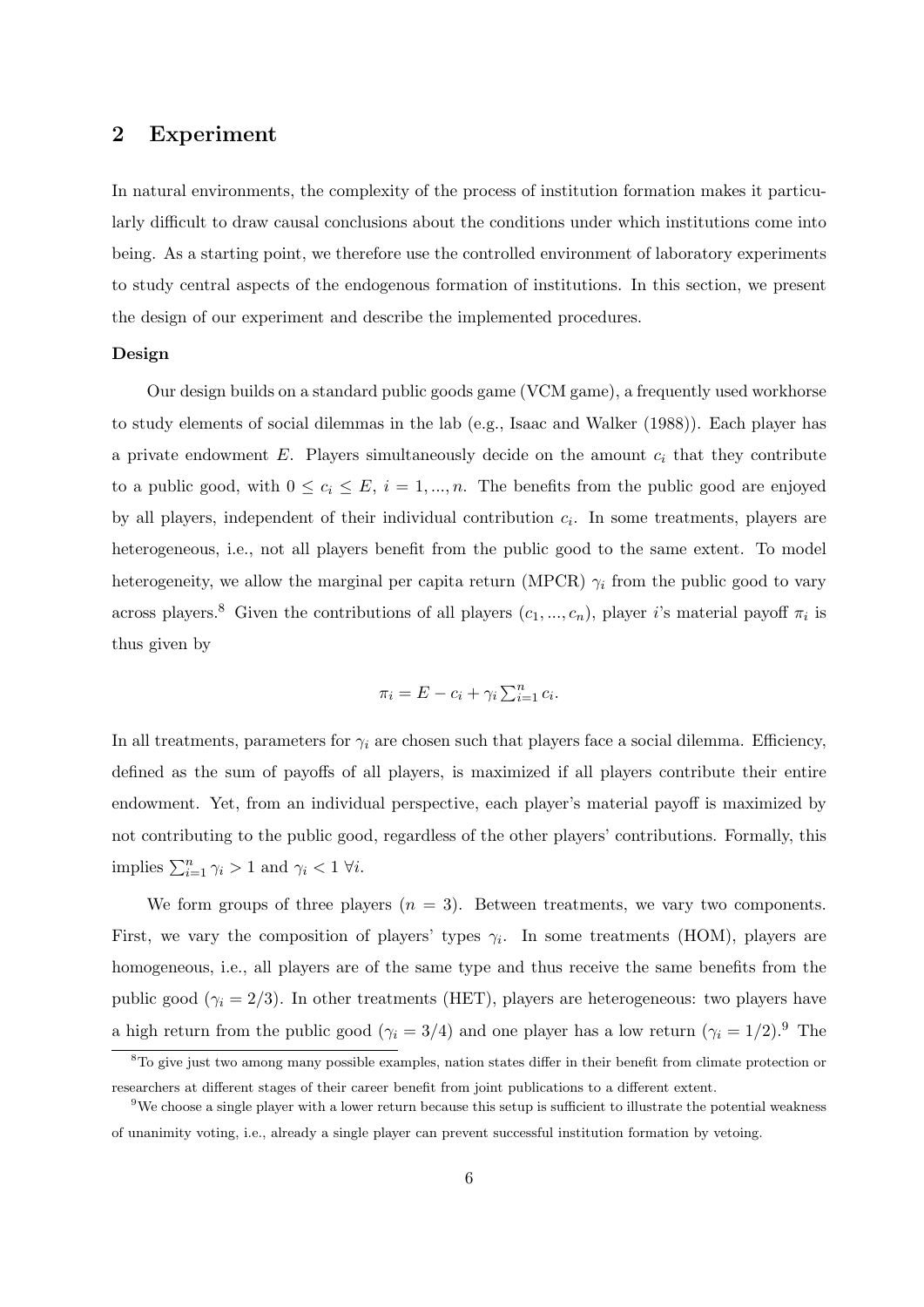different marginal per capita returns are chosen as to keep total efficiency gains constant between treatments  $(2 \cdot 3/4 + 1 \cdot 1/2 = 3 \cdot 2/3)$ .

Second, we vary availability and content of the institution. In the benchmark treatments (VCM), there is no institution formation stage and players play a regular public goods game. In the main treatments, there is an institution formation stage first, followed by a contribution stage. In the institution formation stage, a single institution is available and can be implemented via unanimity voting, i.e., the institution is implemented if and only if all players vote in favor of adopting the institution. If the institution is rejected, the regular public goods game without any restrictions on contributions is played. The institution consists of two elements. First, it states each player's obligation  $\bar{c}_i$ , the amount that each player has to contribute to the public good in the second stage. Second, it installs a deterrent sanctioning technology, i.e., a player receives a sufficiently harsh punishment when deviating from his obligation to make it payoff maximizing to contribute according to the individual obligation. For reasons of simplicity, the sanctioning scheme is not explicitly modeled in the experiment. Instead, if the institution has been implemented in the first stage, effective sanctioning is implicitly modeled by restricting players' choice set in the second stage to the level of the individual obligation (see also [Kosfeld et al.](#page-26-1) [\(2009\)](#page-26-1) for a similar approach). Voting and the implementation of the institution are costless.[10](#page-9-0)

The main treatments vary in the type of institution that is available. In general, treatments are designed to reflect a tradeoff between efficiency and equality of payoffs. In treatments with the symmetric institution (SYM), all players are obliged to contribute their entire endowment to the public good if the institution has been implemented. The symmetric institution maximizes the sum of payoffs of all players and, thus, induces the efficient outcome. In treatments with the asymmetric institution (ASYM), one player is required to contribute 8 units, while the two others are obliged to contribute all 20 units to the public good. In treatments with heterogeneous players, the obligation is 20 for the high types, and 8 for the low types. Obligations are chosen such that the asymmetric institution implies equal payoffs for both types of players (36 each), which comes at an efficiency cost. In contrast, with heterogeneous players, the symmetric institution implies inequality in final payoffs (45 for the high types and 30 for the low type). If the asymmetric institution is combined with homogeneous players, one randomly chosen player has to contribute 8 units, while the other two players are obliged to contribute 20 units. The design results in the

<span id="page-9-0"></span> $10$ These are simplifying assumptions. Qualitatively, the theoretical predictions do not change as long as the gains in individual material payoffs due to implementing the institution outweigh the individual implementation costs.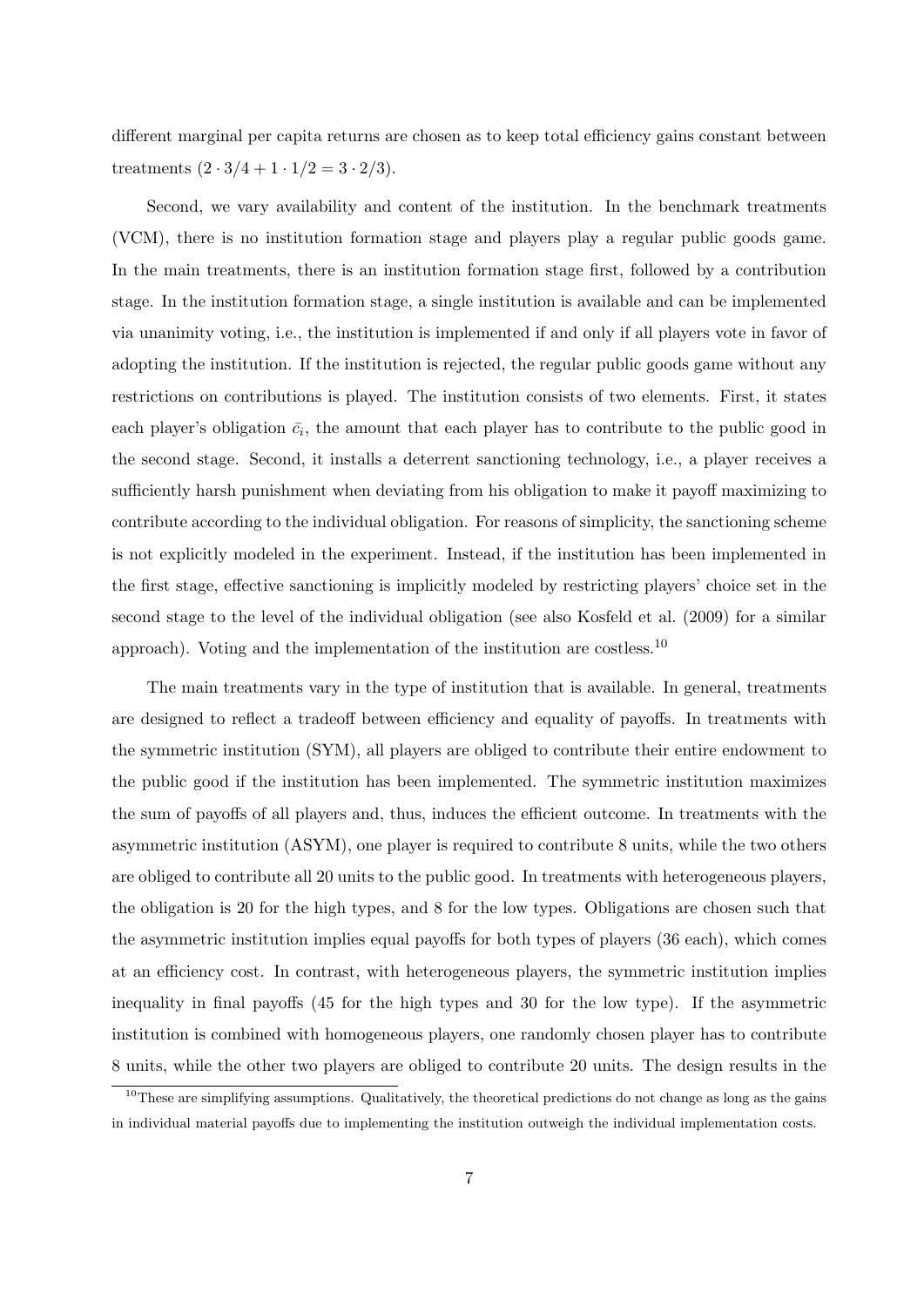Table 1: Treatments

<span id="page-10-0"></span>

| Institution  | VCM                                                                        | <b>SYM</b>               | ASYM                                       |
|--------------|----------------------------------------------------------------------------|--------------------------|--------------------------------------------|
| Player types |                                                                            |                          |                                            |
| <b>HOM</b>   | $\gamma = 2/3$                                                             | $\gamma = 2/3$           | $\gamma = 2/3$                             |
|              | no obligations                                                             | $\bar{c}=20$             | $c(\bar{c} = 20) = 20, c(\bar{c} = 8) = 8$ |
|              |                                                                            | $\Pi = 40$               | $\Pi(\bar{c}=20)=32, \, \Pi(\bar{c}=8)=44$ |
| <b>HET</b>   | $\gamma_h = 3/4, \, \gamma_l = 1/2 \mid \gamma_h = 3/4, \, \gamma_l = 1/2$ |                          | $\gamma_h = 3/4, \, \gamma_l = 1/2$        |
|              | no obligations                                                             | $\bar{c}=20$             | $\bar{c}_h=20$ , $\bar{c}_l=8$             |
|              |                                                                            | $\Pi_h = 45, \Pi_l = 30$ | $\Pi_h = \Pi_l = 36$                       |

 $2 \times 3$ -treatment matrix shown in Table [1.](#page-10-0)

#### Procedures

The computerized experiments (using z-Tree; [Fischbacher](#page-26-12) [\(2007\)](#page-26-12)) were run at the BonnEcon-Lab of the University of Bonn, Germany in 2012. Student subjects were recruited randomly from all majors (using Orsee; [Greiner](#page-26-13) [\(2004\)](#page-26-13)) and were randomly assigned to one of the six treatments (between-subject design). For each treatment, we ran two sessions with 24 subjects each. In each session, subjects first received written instructions (see Appendix [B\)](#page-39-0). To create common knowledge, instructions were read out aloud to the subjects. Afterwards, subjects answered a set of control questions and could pose clarifying questions to ensure understanding of the game's structure and payoffs. Subjects then played the game repeatedly for 20 periods. Interaction took place within the same group of three subjects (partner matching protocol), it was anonymous and decisions were taken in private at the computer. After each voting stage, subjects received feedback on the voting result and the voting behavior of the other two subjects in their matching group. After each contribution stage, subjects were informed about their own payoff and the payoffs and contributions of the other two subjects in their group. After all 20 periods, subjects answered a questionnaire covering socio-demographic characteristics and social preferences. In particular, we used the strategy method to elicit responders' minimal acceptable offer in a non-incentivized, 10 Euro Ultimatum Game and dictator behavior in a non-incentivized, 10 Euro Dictator Game. Each session lasted about 80 minutes. Accumulated earnings were converted at a rate of 40 tokens = 1 Euro. Total earnings per subject ranged between 10 Euro and 22.5 Euro, with an average of about 16.4 Euro.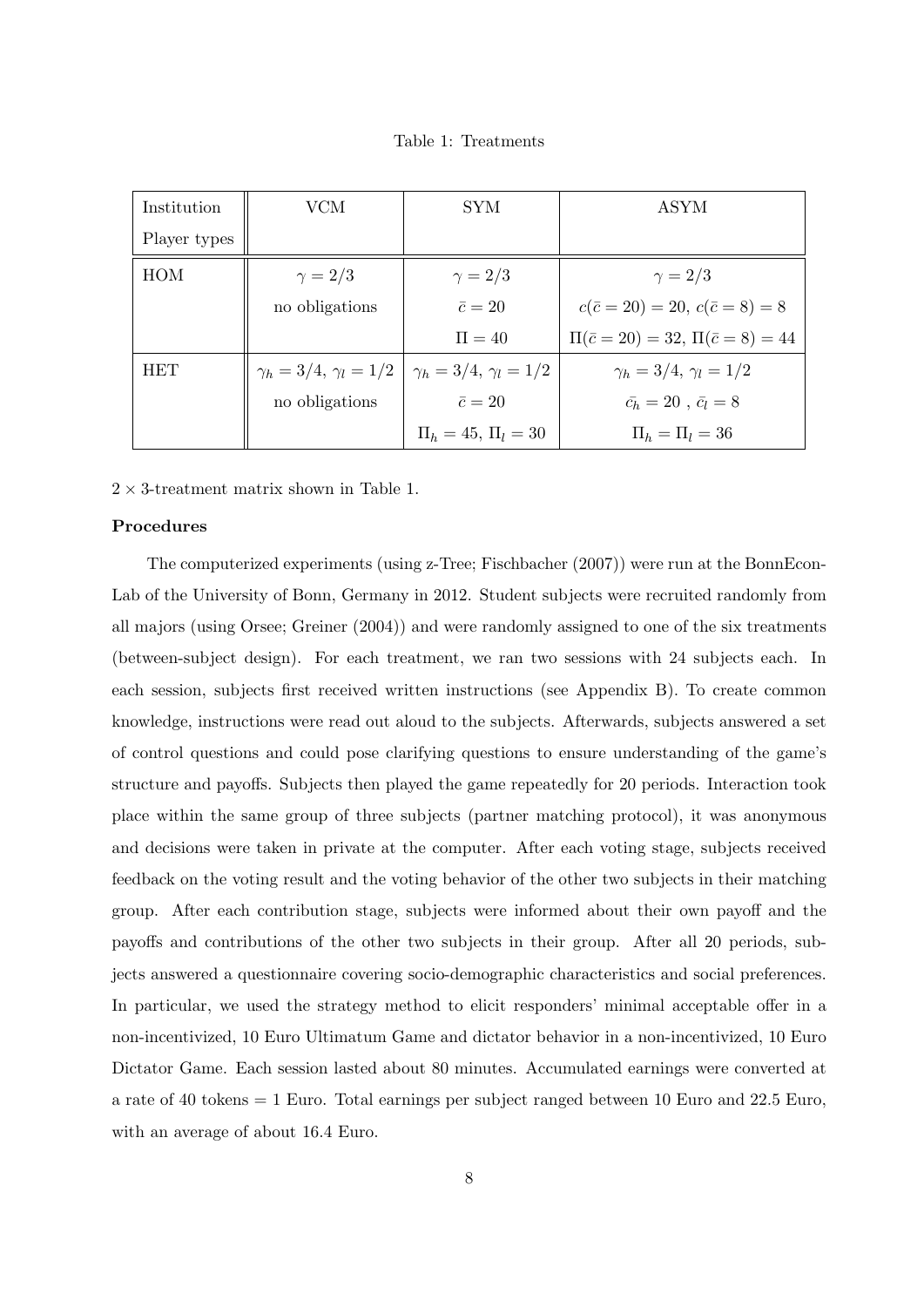Altogether, we had 282 subjects, and observations on 5640 individual decisions. Given the allocation of subjects to the six treatments, repeated interaction in 20 periods and matching groups of 3, we have 16 independent observations per treatment.<sup>[11](#page-11-0)</sup> 39% of our subjects are male. their age ranges from 16 to 42, with an average age of 22 years.

# <span id="page-11-1"></span>3 Behavioral Predictions

For each treatment, we characterize players' equilibrium behavior under two alternative assumptions concerning the shape of the utility function. First, we assume that each player's utility function coincides with the monetary payoff of the game,  $\pi_i$ , i.e., that players have standard preferences. Second, we assume that at least (some) players have social preferences as defined in [Fehr](#page-26-14) [and Schmidt](#page-26-14) [\(1999\)](#page-26-14): in addition to valuing own monetary payoff, a player suffers from inequality in monetary payoffs, i.e., from others being worse or better off than himself. In our treatment with heterogeneous benefits from the public good, players might vote against implementing an institution that obliges all players to contribute equally to the public good in order to avoid inequality in payoffs. Hence, we consider the model of [Fehr and Schmidt](#page-26-14) [\(1999\)](#page-26-14) as a natural choice to derive predictions for our setup. In the remainder of this section, we will provide an intuition for the behavioral predictions for each treatment under the two alternative assumptions on the shape of players' utility functions using the parameters of our design. More general proofs are provided in Appendix [A.](#page-28-0)

Table [2](#page-12-0) summarizes the behavioral predictions for players with standard preferences. In basic VCM games, they are predicted not to contribute to the public good at all. Whenever  $\gamma_i < 1$ , contributing does not pay off from an individual perspective. Condition  $\gamma_i$  < 1 is met for all players in treatments HOM-VCM ( $\gamma = 2/3$ ) and HET-VCM ( $\gamma_l = 1/2$  and  $\gamma_h = 3/4$ ).

In all two-stage treatments, predictions are derived using backward induction. Let  $U^{INST}$ denote utility when the institution has been implemented, with INST=SYM for the symmetric and INST=ASYM for the asymmetric institution. In the contribution stage, players will compare the utility they receive with the respective institution being in place,  $U^{INST}$ , to the utility of the VCM game that is played if the institution has not received unanimous support in the voting stage,  $U^{VCM}$ . Unanimity voting ensures that, whenever  $U^{INST} \geq U^{VCM}$ , it is a best response

<span id="page-11-0"></span> $11$ Exceptions are treatments HET-VCM and HOM-ASYM, for which we have 15 independent observations since some subjects did not show up.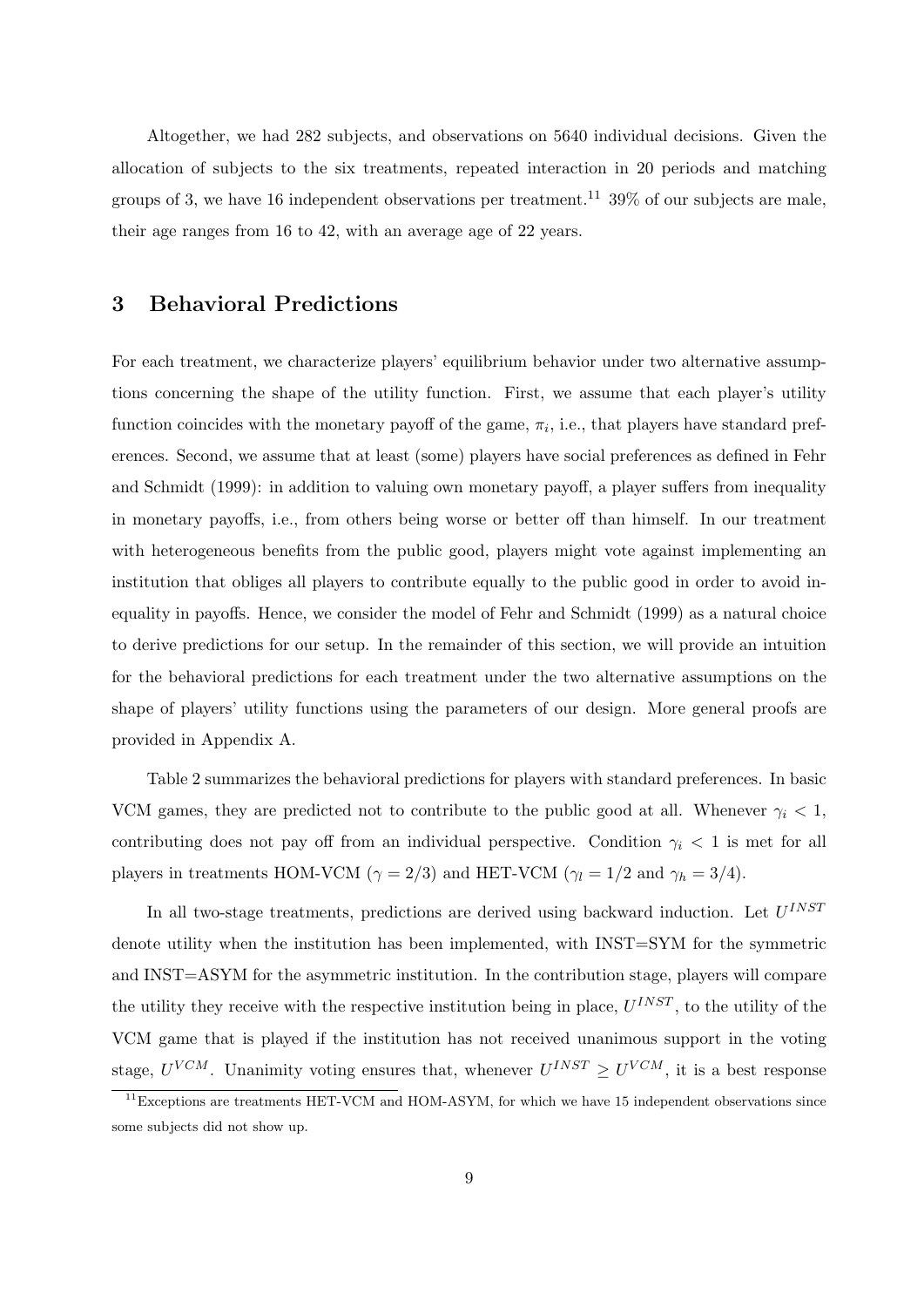<span id="page-12-0"></span>

| Institution |              | VCM             | <b>SYM</b>            | ASYM                                       |
|-------------|--------------|-----------------|-----------------------|--------------------------------------------|
| Player type |              |                 |                       |                                            |
| <b>HOM</b>  | voting       |                 | implement institution | implement institution                      |
|             | contribution | $c=0$           | $c=20$                | $c(\bar{c} = 20) = 20, c(\bar{c} = 8) = 8$ |
| <b>HET</b>  | voting       |                 | implement institution | implement institution                      |
|             | contribution | $c_h = c_l = 0$ | $c_h = c_l = 20$      | $c_h = 20, c_l = 8$                        |

Table 2: Behavioral Predictions Based on Standard Preferences

to the voting behavior of the other players to vote in favor of the institution. If all other players also vote in favor of implementing the institution, the institution will be implemented and the player's preferred outcome is achieved. If, in contrast, at least one other player votes against implementing the institution, the institution will not be implemented and the VCM game will be played. However, the approving player is still equally well off as if he had voted against implementing the institution. Whenever  $U^{INST} < U^{VCM}$ , a player will vote against installing the institution. In our design,  $U^{INST} > U^{VCM} = E = 20$  for all player types in treatments HOM-SYM, HOM-ASYM, HET-SYM and HET-ASYM.<sup>[12](#page-12-1)</sup> Consequently, for all treatments, players with standard preferences are predicted to vote in favor of the respective institution. The institution will be implemented and players will contribute according to their individual obligation. To summarize, if players have standard preferences, unanimity voting on the formation of institutions is predicted to be a powerful tool to overcome the social dilemma of public good provision. This results holds irrespective of whether players are homogeneous or heterogeneous and whether a symmetric or an asymmetric institution is voted on.

Table [3](#page-14-0) displays the behavioral predictions for players with social preferences in terms of inequality aversion [\(Fehr and Schmidt,](#page-26-14) [1999\)](#page-26-14). If players have social preferences, there are multiple equilibria in treatment  $HOM-VCM<sup>13</sup>$  $HOM-VCM<sup>13</sup>$  $HOM-VCM<sup>13</sup>$ . The intuition is as follows: If all players are sufficiently averse to advantageous inequality ( $\beta$  sufficiently high)<sup>[14](#page-12-3)</sup>, they will exactly match the contribu-

<span id="page-12-1"></span><sup>12</sup>In treatment HOM-SYM  $U^{SYM} = \gamma nE = 40$ , in HET-SYM  $U^{SYM}_l = 30$  and  $U^{SYM}_h = 45$ , in HET-ASYM  $U_l^{ASYM} = U_h^{ASYM} = 36$ , in HOM-ASYM, for an obligation of 8,  $U_8^{ASYM} = 44$  and for an obligation of 20,  $U_{20}^{ASYM} = 32.$ 

<span id="page-12-3"></span><span id="page-12-2"></span><sup>&</sup>lt;sup>13</sup>The proof is provided in [Fehr and Schmidt](#page-26-14) [\(1999\)](#page-26-14).

<sup>&</sup>lt;sup>14</sup>In the model of [Fehr and Schmidt](#page-26-14) [\(1999\)](#page-26-14), the parameter  $\beta$  captures the intensity of aversion to advantageous inequality, while the parameter  $\alpha$  measures the degree of aversion to disadvantageous inequality.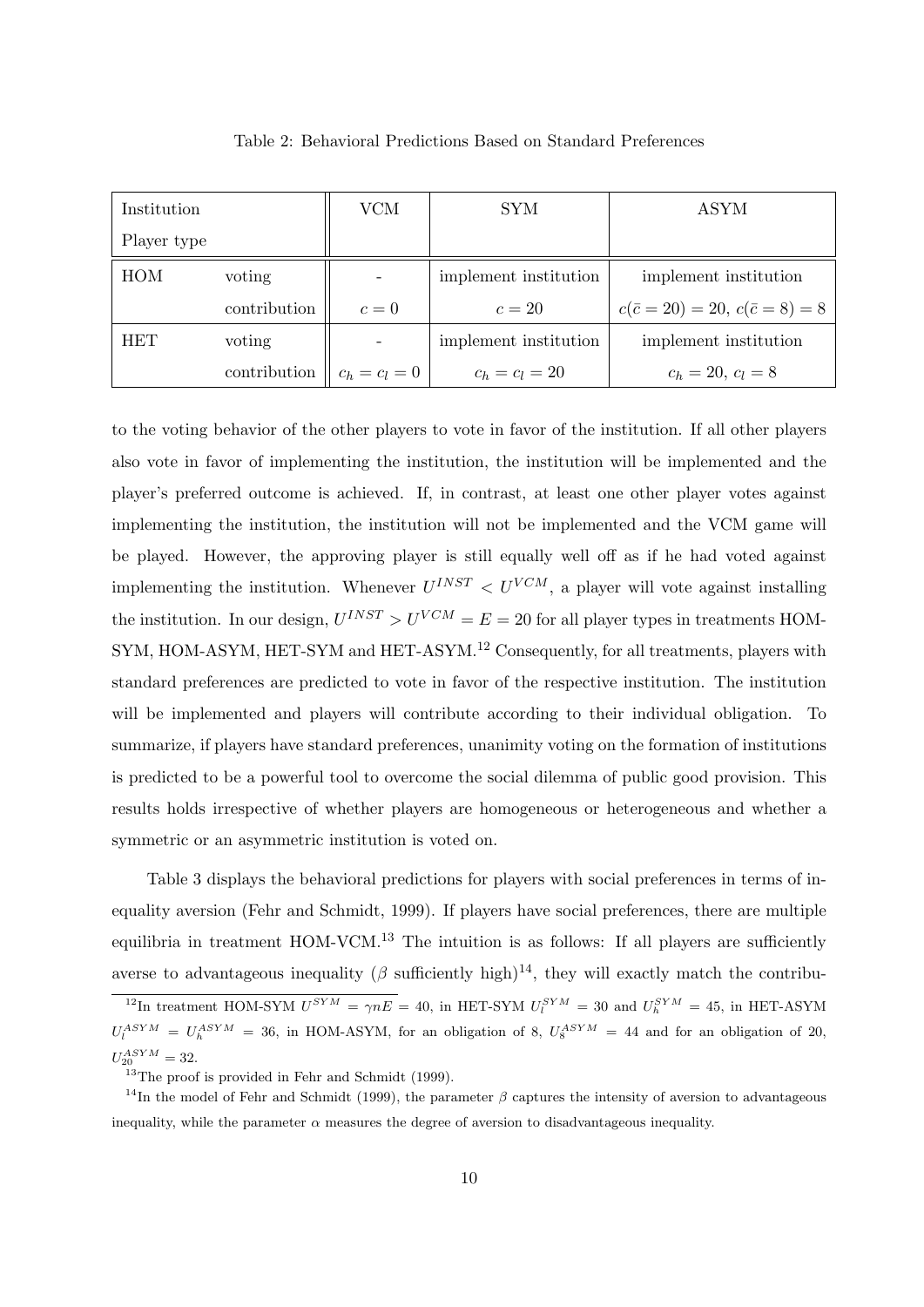tion level  $c \in [0, E]$  of the other players to equalize payoffs. If players are not or only mildly averse to advantageous inequality  $(\beta \text{ low})$ , the only equilibrium that remains is the one with zero contributions of all players. In treatment HET-VCM, the basic mechanism driving the existence of equilibria with positive contributions is the same. If all players are sufficiently averse towards earning more than others, they contribute positive amounts as soon as the other players contribute positive amounts to prevent an unequal payoff distribution. However, to achieve equal payoffs for all three players, the low type contributes less than the two high types.

In treatments HOM-SYM and HET-ASYM, assuming social instead of standard preferences does not change the predictions. In both cases, the proposed institution guarantees equality of payoffs while simultaneously maximizing utility of players who are sufficiently averse to unequal payoffs. Hence again, all players are predicted to vote in favor of the respective institution, it will be implemented, and players will contribute according to their obligation. In treatments HET-SYM and HOM-ASYM, however, predictions based on standard preferences and social preferences differ. In both treatments, players with standard preferences always support the formation of the institution as it offers a higher monetary payoff than the VCM and they do not suffer from unequal payoffs that arise from implementing the institution. In contrast, in treatment HET-SYM, low type players with social preferences who suffer sufficiently from being worse off than the high types ( $\alpha$  sufficiently high), object to institution formation. They prefer a lower monetary payoff, but equal payoffs across players in the VCM, to a higher monetary payoff, but disutility from inequality due to the symmetric institution being in place. Consequently, low type players drive all rejections of the proposed symmetric institution. Similarly, in treatment HOM-ASYM, all players potentially have a motive for voting against the asymmetric institution that introduces inequality in payoffs: Players with an obligation of 8 tokens, if they are sufficiently averse to advantageous inequality, and players with an obligation of 20 tokens if they are sufficiently averse to disadvantageous inequality.[15](#page-13-0)

<span id="page-13-0"></span> $^{15}$ Preferences for efficiency, see, e.g., [Charness and Rabin](#page-25-4) [\(2002\)](#page-25-4), are an alternative explanation for rejecting an asymmetric institution. Efficiency seekers should reject institutions that do not induce full contributions in order to contribute more than they were obliged to with the institution being in place. Our results (see section [4.4\)](#page-21-0) do not provide evidence for efficiency seeking as a predominant motive for rejections.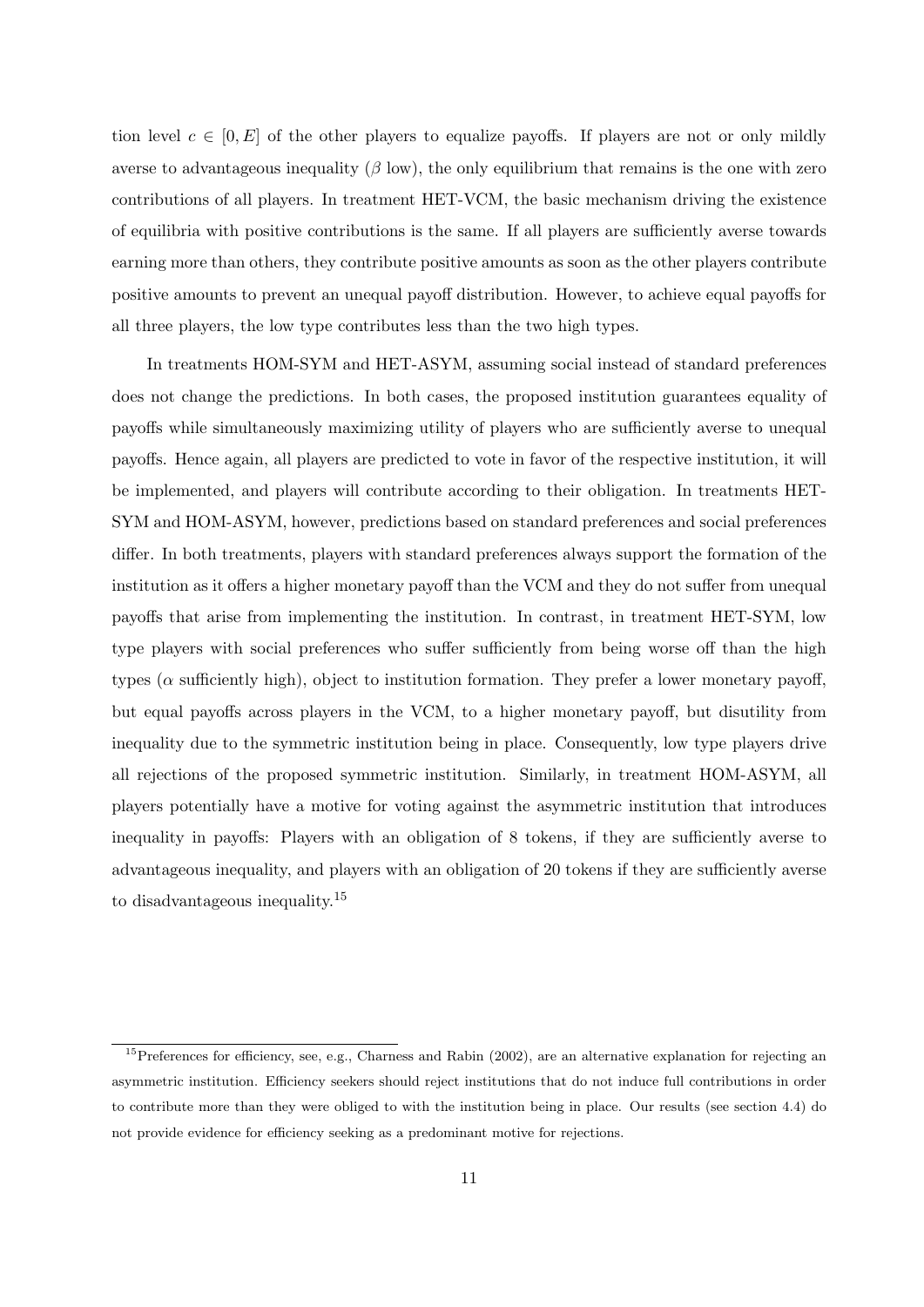| Institution |              | NCM                                                 | <b>NLXS</b>                 | MXSY                                          |
|-------------|--------------|-----------------------------------------------------|-----------------------------|-----------------------------------------------|
| Player type |              |                                                     |                             |                                               |
| HOM         | voting       |                                                     | implement institution       | type $\bar{c} = 20$ rejects if $\alpha$ high, |
|             |              |                                                     |                             | type $\bar{c} = 8$ rejects if $\beta$ high    |
|             | contribution | $\left[c,c,c\right),\,c\in\left[0,20\right]$        | $c = 20$                    | if reject: as in HOM-VCM                      |
|             |              | if $\beta_i > 1/3 \forall i;$                       |                             | otherwise: $c(\bar{c}=20)=20, c(\bar{c}=8)=8$ |
|             |              | $(0,0,0)$ otherwise                                 |                             |                                               |
| HET         | voting       |                                                     | low type rejects if         | implement institution                         |
|             |              |                                                     | $\alpha_l$ high             |                                               |
|             | contribution | $c_l = 2/5c_h$ ), $c_h \in [0, 20]$<br>$(c_h, c_h,$ | if reject: as in HET-VCM    | $c_h = 20, c_l = 8$                           |
|             |              | $>2/7$ and $\beta_l > 2/5;$<br>if $\beta_h$         | otherwise: $c_h = c_l = 20$ |                                               |
|             |              | $(0,0,0)$ otherwise                                 |                             |                                               |

<span id="page-14-0"></span>Table 3: Behavioral Predictions Based on Fehr-Schmidt Preferences Table 3: Behavioral Predictions Based on Fehr-Schmidt Preferences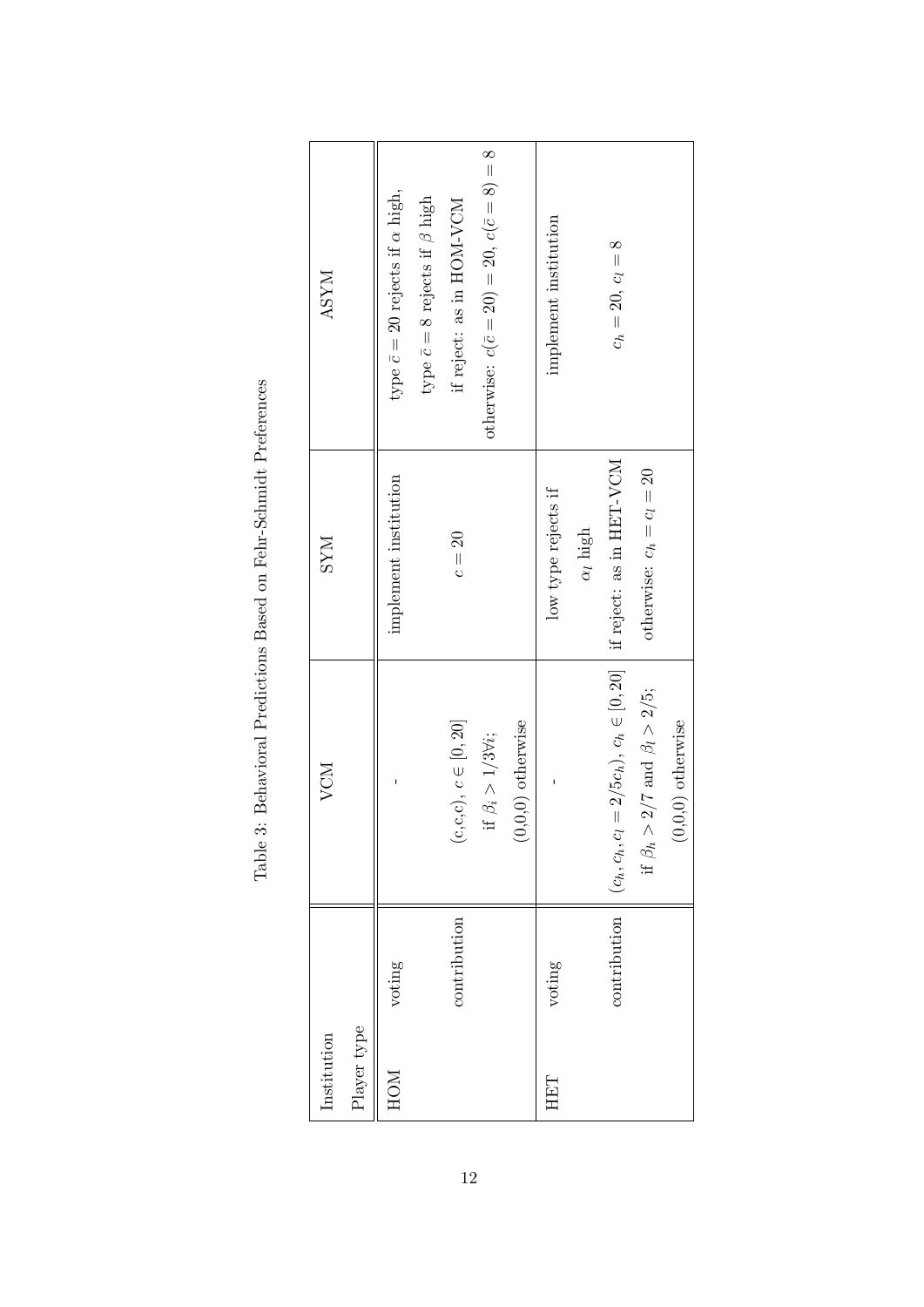# 4 Results

The results section is structured along five sets of predictions concerning differences in voting and contribution behavior across treatments. These predictions build on the theoretical results presented in Section [3](#page-11-1) and derived in Appendix [A.](#page-28-0) Moreover, we assume that at least some players are inequality averse to an extent that induces their behavior to deviate from the predictions based on standard preferences. Our questionnaire data[16](#page-15-0) and actual behavior in the experiment provide evidence in favor of the assumption that many of our subjects are inequality averse.<sup>[17](#page-15-1)</sup>

First, we will briefly present results in treatments HOM-VCM and HET-VCM that provide baseline scenarios for comparing whether unanimity voting on institutions increases efficiency. We proceed by discussing under which circumstances unanimity voting on symmetric or asymmetric institutions helps to increase public good provision. We thereby focus on predictions that are based on treatment comparisons in which changes in behavior can be attributed to a single change in setup. That means, we either compare treatments with different institutions, while keeping constant the composition of player types (HOM or HET) or we compare treatments with a different composition of player types, while keeping constant the nature of the institution to be voted on (SYM or ASYM).

Table [4](#page-16-0) and Table [5](#page-16-1) contain first descriptive results. Table [4](#page-16-0) displays contributions averaged over all periods by treatment. Table [5](#page-16-1) shows the share of affirmative votes and implementation rates averaged over all periods by treatment. Moreover, Figures [1](#page-44-0) and [2](#page-45-0) in Appendix [C](#page-44-1) display the treatment-specific development of contributions and share of affirmative votes over time.

<span id="page-15-0"></span><sup>&</sup>lt;sup>16</sup>In a non-incentivized, standard Dictator Game, 2/3 of our subjects donate positive amounts to the receiver. 22% of all subjects split 10 Euro equally. Positive levels of donations in a Dictator Game indicate aversion to advantageous inequality. Furthermore, we have information on responder behavior in a non-incentivized Ultimatum Game. For a pie size of 10 Euro, we use the strategy method to elicit the minimal acceptable offer. 77% of our subjects reject offers of 4 Euro or less, indicating aversion to disadvantageous inequality.

<span id="page-15-1"></span><sup>&</sup>lt;sup>17</sup>The predictions are based on two further assumptions. First, when comparing two-stage treatments to the corresponding baseline VCMs, we assume that whenever an institution is rejected in the voting stage of a two-stage treatment, subjects play the equilibrium in the VCM of the contribution stage that the same group of subjects would play in the baseline VCM. Second, for each of the two treatments HOM-VCM and HET-VCM, all possible equilibria can be ranked according to efficiency on a continuous scale from 0 to 1. When comparing the two baseline VCMs in treatments HOM-VCM and HET-VCM, we assume that the same group of subjects would play the equilibrium of the same efficiency rank in treatment HOM-VCM and HET-VCM, e.g., a given group of subjects that chooses the most efficient equilibrium in treatment HOM-VCM, would also choose the most efficient equilibrium in treatment HET-VCM.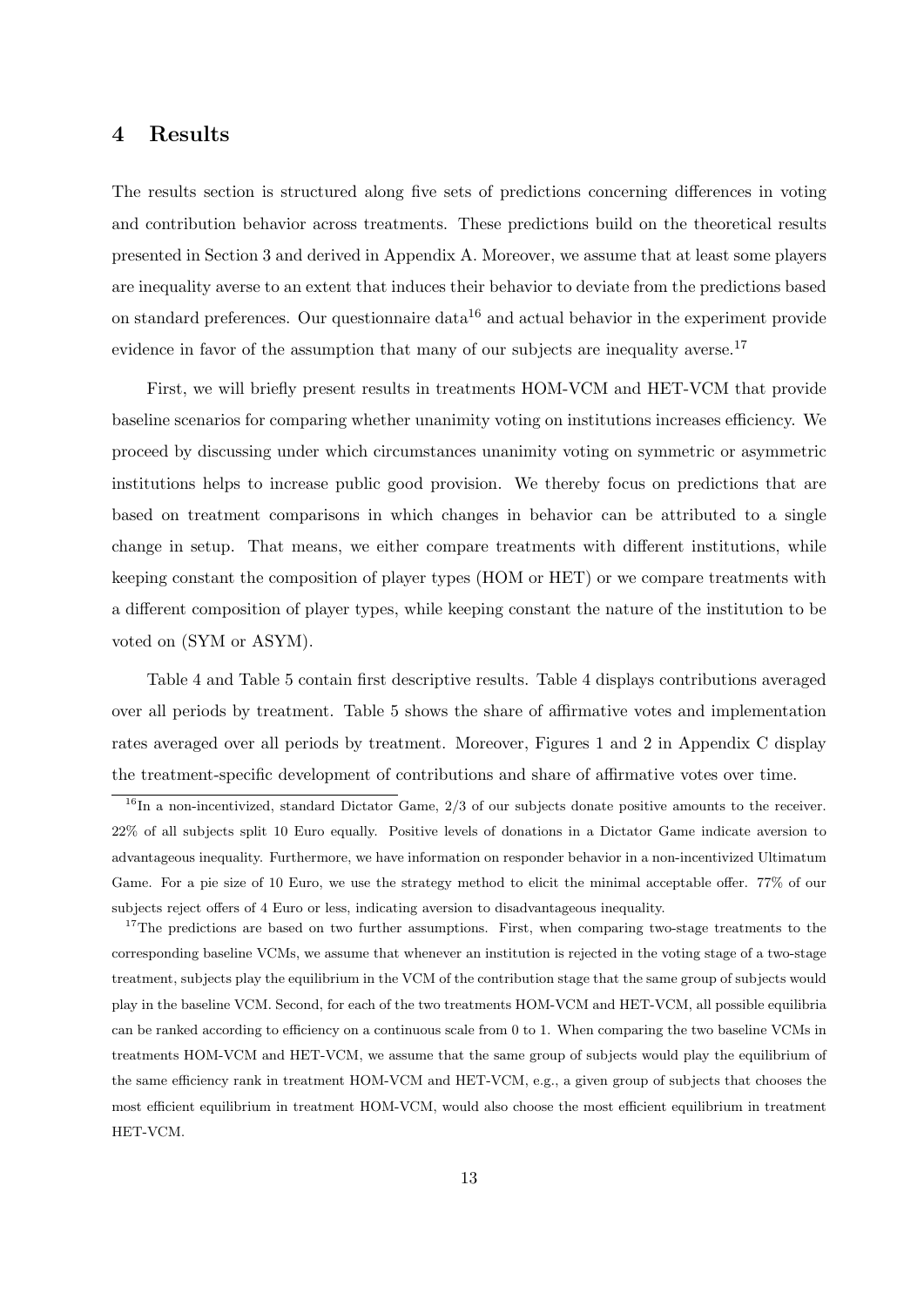<span id="page-16-0"></span>

| Institution |                    | <b>VCM</b> | <b>SYM</b> | <b>ASYM</b> |
|-------------|--------------------|------------|------------|-------------|
| Player type |                    |            |            |             |
| HOM         | overall            | 10.72      | 18.18      | 11.44       |
|             |                    | (7.83)     | (5.27)     | (8.34)      |
|             | types $\bar{c}=20$ |            |            | 12.12       |
|             |                    |            |            | (8.79)      |
|             | types $\bar{c}=8$  |            |            | 10.09       |
|             |                    |            |            | (7.23)      |
| <b>HET</b>  | overall            | 8.05       | 14.21      | 13.85       |
|             |                    | (6.56)     | (7.79)     | (7.20)      |
|             | high types         | 9.42       | 14.77      | 17.18       |
|             |                    | (7.07)     | (7.42)     | (6.36)      |
|             | low types          | 5.33       | 13.08      | 7.21        |
|             |                    | (4.33)     | (8.38)     | (2.90)      |

Table 4: Average Contributions by Treatment

Standard deviations are in parantheses.

<span id="page-16-1"></span>Table 5: Share of Affirmative Votes and Implementation Rate by Treatment

| Institution |                      | <b>SYM</b> | <b>ASYM</b> |
|-------------|----------------------|------------|-------------|
| Player type |                      |            |             |
| <b>HOM</b>  | affirmative votes    |            |             |
|             | overall              | .95        | .54         |
|             | types $\bar{c} = 20$ |            | .48         |
|             | types $\bar{c}=8$    |            | .68         |
|             | implementation rate  | .87        | .27         |
| <b>HET</b>  | affirmative votes    |            |             |
|             | overall              | .84        | .91         |
|             | high types           | .96        | .90         |
|             | low types            | .60        | .94         |
|             | implementation rate  | .56        | .77         |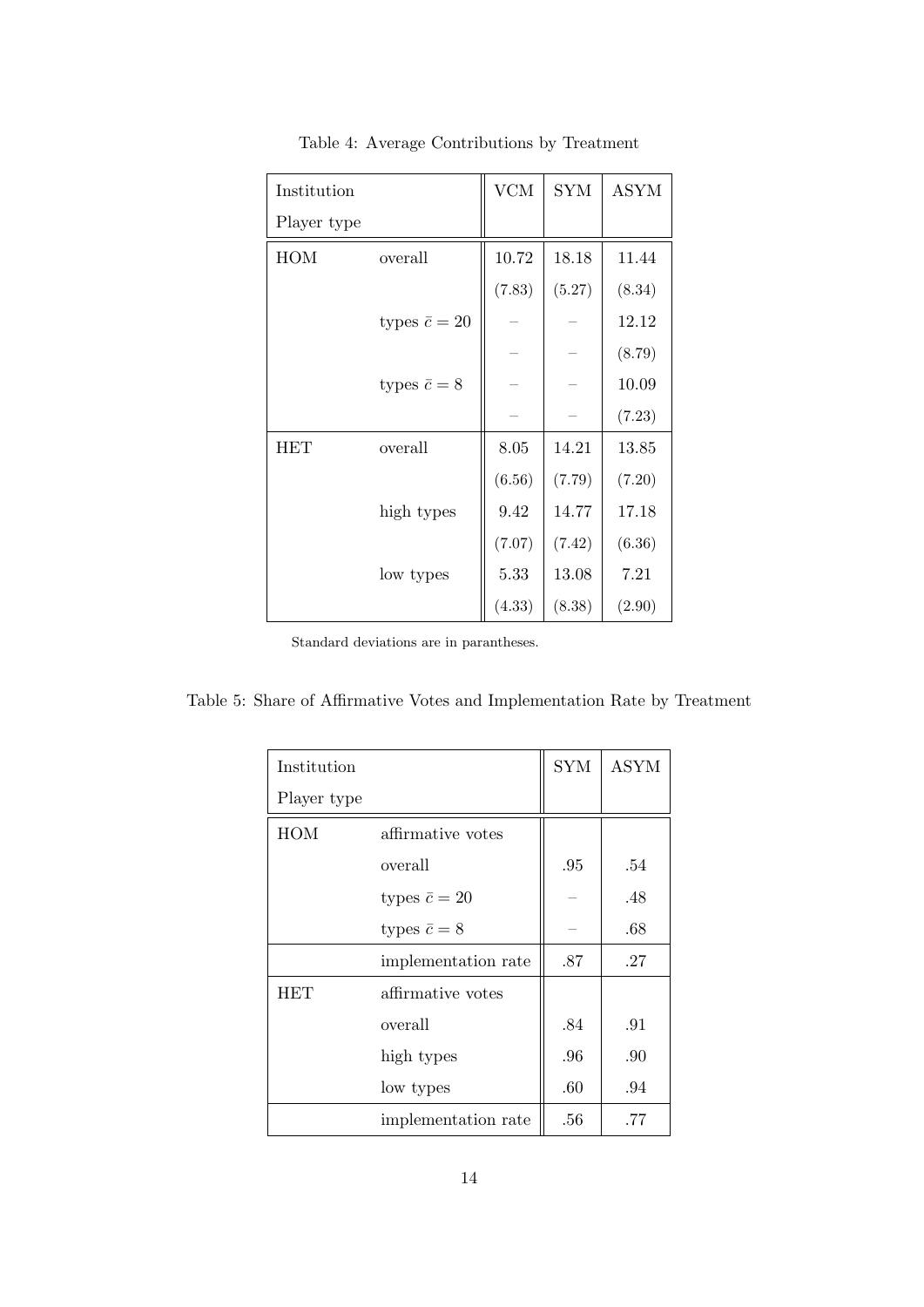# 4.1 Baseline Treatments: Homogeneous versus Heterogeneous Players in the VCM

Comparing behavioral predictions for treatments HOM-VCM and HET-VCM results in the following prediction:

### Prediction 1:

Average contributions in treatment HET-VCM are lower than in treatment HOM-VCM.

On average, subjects contribute 10.7 out of 20 units in treatment HOM-VCM and 8.1 units in treatment HET-VCM (Mann-Whitney ranksum test (MWU),  $p = 0.11$ ).<sup>[18](#page-17-0)</sup> In line with prediction 1 and the findings of [Fisher et al.](#page-26-15) [\(1995\)](#page-26-15), contributions in a standard VCM tend to be lower with heterogeneous than with homogeneous agents.

Moreover, we observe that average contributions of low and high types differ in HET-VCM: while low type players contribute only 5.3 units, high type players contribute 9.4 units on average (MWU,  $p < 0.01$ ). As a consequence, average payoffs for the two player types are similar, 26.8 and 28.7 units, respectively. Players of both types seem to intuitively strive for equal payoffs.

# 4.2 Unanimity Voting on the Symmetric Institution: Homogeneous versus Heterogeneous Players

We first consider the voting behavior of homogeneous players who are confronted with the decision whether to install the symmetric institution that obliges each player to contribute the efficient amount, 20 units. Overall, 95.2% of votes (914 out of 960 votes) are in favor of implementing the symmetric institution. As a result, in 86.6% of all cases, all three players of a group unanimously agree to implement the symmetric institution and it is indeed implemented.

Concerning contributions, our results are in line with prediction 2.

#### Prediction 2:

In treatment HOM-SYM, average contributions are (weakly) higher than in treatment HOM-VCM.

On average, subjects contribute significantly more in treatment HOM-SYM than in treatment HOM-VCM (18.2 instead of 10.7 units, MWU,  $p < 0.01$ ). After some periods of initial learning

<span id="page-17-0"></span><sup>&</sup>lt;sup>18</sup>Throughout the paper, we report two-sided p-values. Each matching group's average contribution is one independent observation.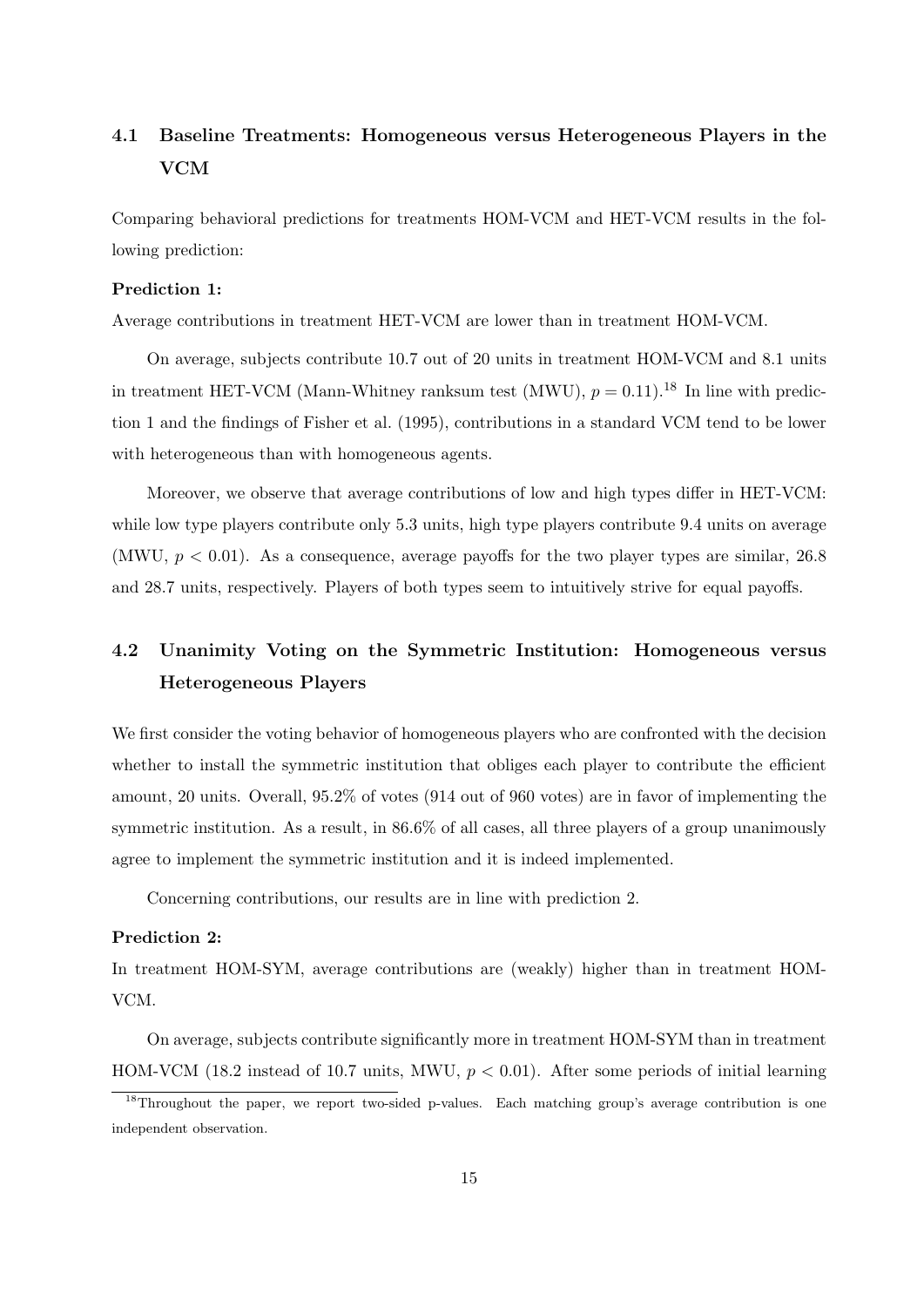efficiency is close to  $100\%$  $100\%$  (see also Figure 1 in Appendix [C\)](#page-44-1). To summarize, with homogeneous players, unanimity voting on the symmetric institution increases efficiency substantially.

Does unanimity voting on the efficient institution also yield sufficient support if players are heterogeneous, i.e., if the efficient institution introduces unequal payoffs? Prediction 3 summarizes our predictions for treatment HET-SYM.

# Prediction 3:

1. In treatment HET-SYM, average contributions are (weakly) higher than in treatment HET-VCM.

2. In treatment HET-SYM, both implementation rate and average contributions are lower than in treatment HOM-SYM.

Again, we start by analyzing behavior in the voting stage. In treatment HET-SYM, the overall share of affirmative votes is lower than in treatment HOM-SYM, 83.9% instead of 95.2%. Heterogeneous players object the implementation of the efficient symmetric institution more often than homogeneous players. The difference in affirmative votes between treatment HOM-SYM and HET-SYM persists over time (see Figure [2](#page-45-0) in Appendix [C\)](#page-44-1). Similarly, the overall implementation rate in treatment HET-SYM is 56.3%, substantially lower than in treatment HOM-SYM (86.6%). In line with the theoretical predictions for treatment HET-SYM, rejections of the institution are largely due to the voting behavior of low types. In our data, 95.9% of high types vote in favor of implementing the institution in treatment HET-SYM, but only  $59.7\%$  of low types do.<sup>[19](#page-18-0)</sup>

As a consequence of the lower implementation rate and in line with prediction 3, average contributions are significantly lower in treatment HET-SYM than HOM-SYM: 14.2 instead of 18.2 (MWU,  $p = 0.01$ ). However, average contributions in treatment HET-SYM are significantly higher than in the VCM with heterogeneous players (MWU,  $p < 0.01$ ).

Overall, if players are heterogeneous rather than homogeneous in their marginal returns from the public good, unanimity voting on the efficient institution is a less powerful tool for

<span id="page-18-0"></span> $19$ More precisely, we expect those low types to vote against installing the institution who are sufficiently averse to disadvantageous inequality that arises if both types contribute the same amount to the public good, but benefit from it to a different extent. Recall that in the final questionnaire, we used the strategy method to elicit responders' minimal acceptable offer in a non-incentivized, 10 Euro Ultimatum Game. The minimal acceptable offer serves as a proxy for a player's aversion to disadvantageous inequality. For the low types, the correlation coefficient between voting in favor of the symmetric institution and the minimal acceptable offer (ranging from 0 to 5 Euro) is -0.11 with  $p = 0.05$ , i.e., low types who are more strongly averse to disadvantageous inequality tend to reject the institution more often.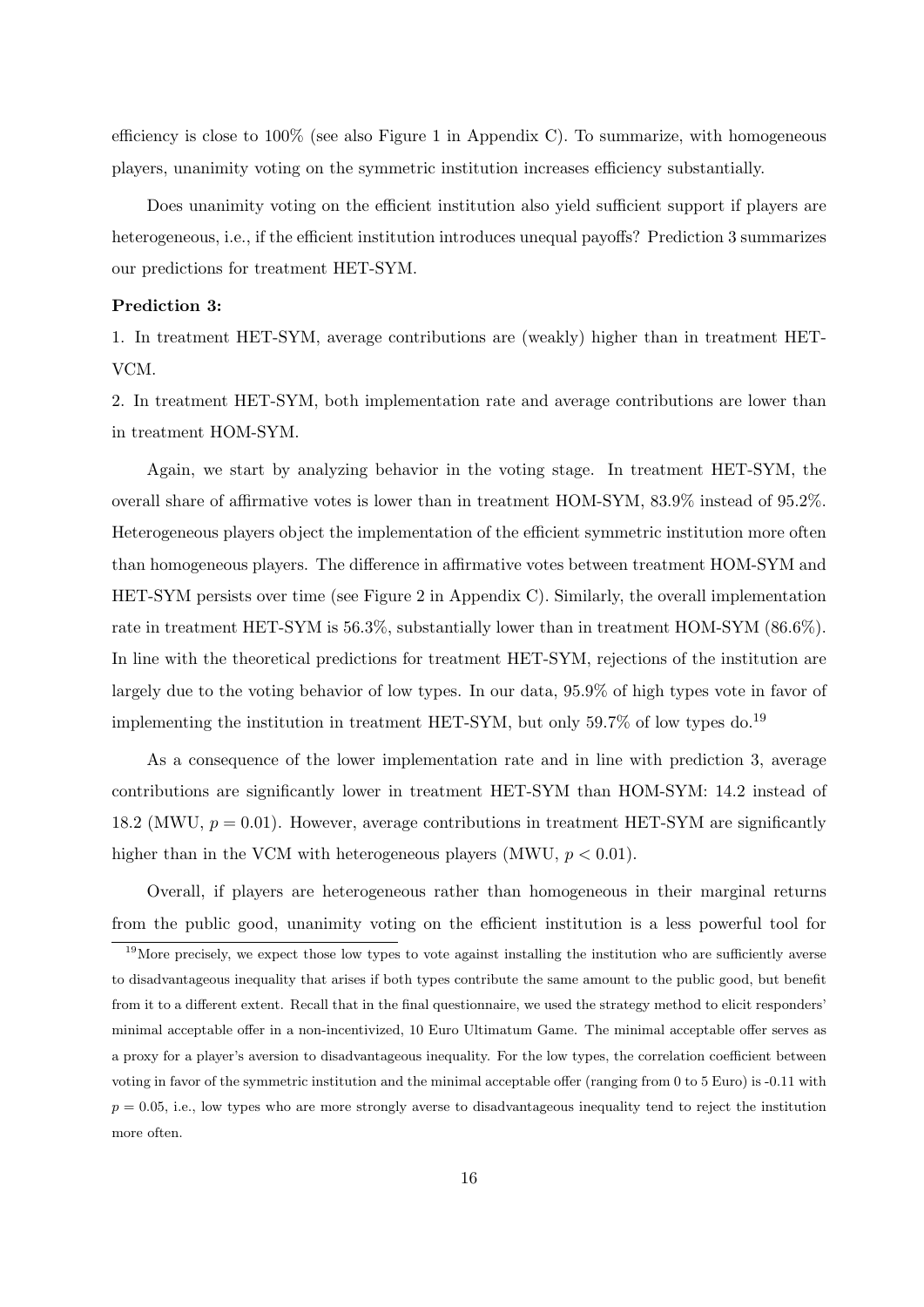increasing efficiency in public good provision. Still, compared to the standard public good game in which no institution is available, unanimity voting on the efficient institution increases efficiency substantially – even if players are heterogeneous.

# 4.3 Unanimity Voting on the Asymmetric Institution: Homogeneous versus Heterogeneous Players

A potential remedy to the frequent rejections of the symmetric institution by low type players is to design an asymmetric institution that ensures the maximum possible payoffs among the set of all equitable payoff allocations. Obviously, under the asymmetric institution, the low type players' obligation must be lower than under the symmetric institution. As a drawback, the implementation of the asymmetric institution results in a lower level of public good provision than the implementation of the symmetric institution. Prediction 4 summarizes our predictions for treatment comparisons.

# Prediction 4:

1. In treatment HET-ASYM, the implementation rate is higher than in treatment HET-SYM. There is no unambiguous prediction whether average contributions are higher in treatment HET-ASYM or in treatment HET-SYM.

2. In treatment HET-ASYM, average contributions are (weakly) higher than in treatment HET-VCM.

Overall, 91.0% of players vote in favor of implementing the asymmetric institution which results in 77.2% successful implementations. In line with prediction 4, with heterogeneous players, the asymmetric institution that guarantees equal payoffs for both player types is more than 20% points more likely to be implemented than the symmetric one that induces the efficient outcome, but unequal payoffs across player types. The higher implementation rate is due to the substantially higher likelihood of low types to vote in favor of the asymmetric institution than the symmetric one: 94.1% instead of 59.7%. With 89.5%, the high types' share of affirmative votes for the asymmetric institution is roughly comparable to the share of affirmative votes for the symmetric institution (95.9%).

While implementation rates differ markedly for treatment HET-SYM and HET-ASYM, average contributions do not: 13.9 units in HET-ASYM compared to 14.2 units in HET-SYM (MWU,  $p = 0.97$ . There are two opposing effects that cancel each other out: while the higher imple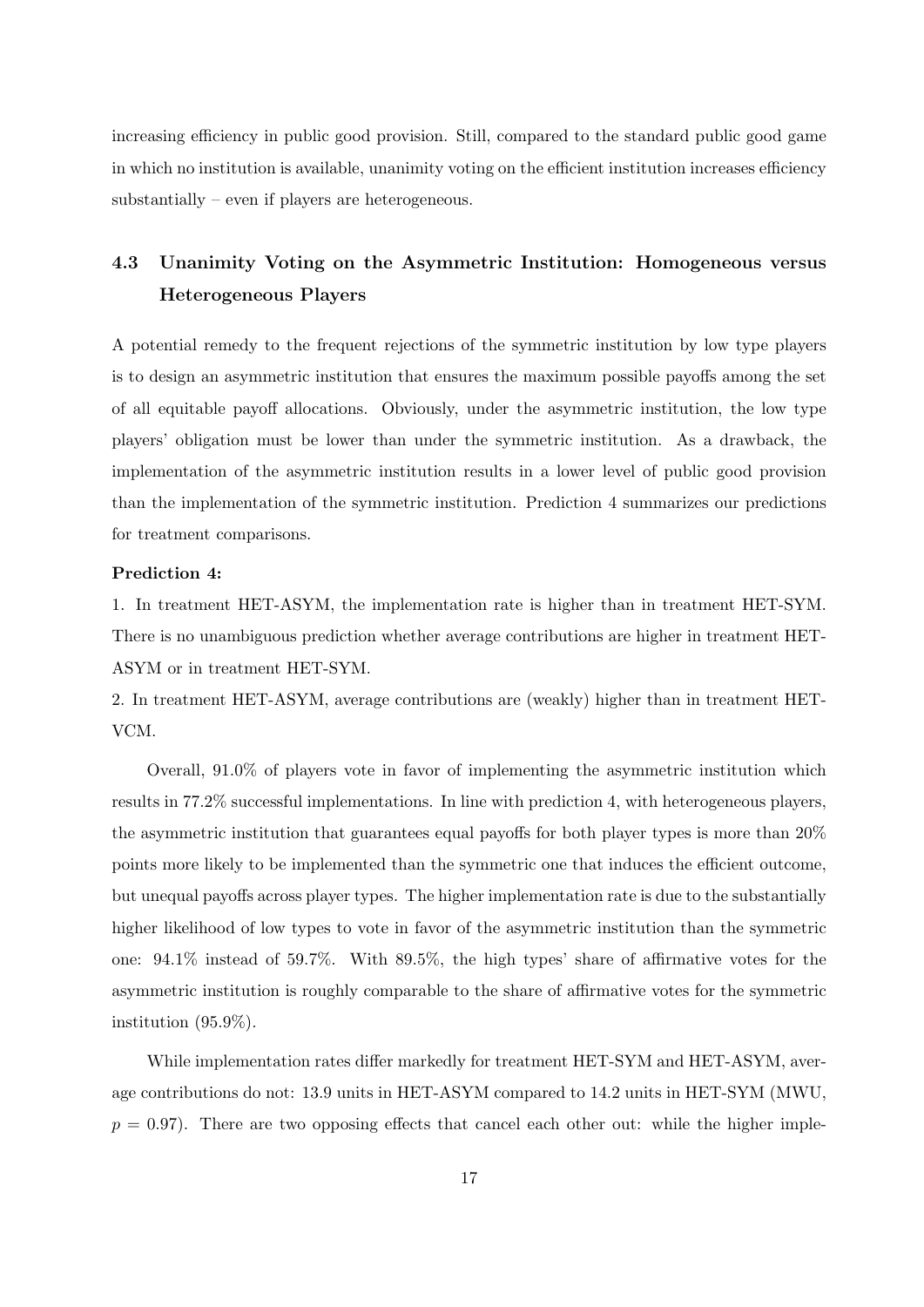mentation rate in HET-ASYM increases contributions, implementing the asymmetric institution instead of the symmetric one reduces contributions of the low types from 20 to 8 units. Compared to the benchmark VCM game with heterogeneous players, average contribution levels are significantly higher in treatment HET-ASYM than in treatment HET-VCM (MWU,  $p < 0.01$ ).

Overall, designing institutions that address players' demand for equal benefits from institution formation is very successful in raising the implementation rate. In many contexts, a higher rate of institution formation could be considered beneficial per se, e.g., due to raising reliability of public good provision or by potentially triggering future institutionalized cooperation. However, increasing the implementation rate by voting on an asymmetric institution will always come at the cost of institutionalizing less than efficient levels of public good provision.

To rule out that the high implementation rate in HET-ASYM is not due the asymmetry in contributions per se, we now turn to treatment HOM-ASYM. Here, we can explore how the asymmetric institution performs if players are homogeneous, i.e., when it introduces binding rules concerning contributions to potentially increase efficiency, but those rules induce unequal payoffs across players.

### Prediction 5:

1. There is no unambiguous prediction whether average contributions are higher in treatment HOM-ASYM or in treatment HOM-VCM.

2. In treatment HOM-ASYM, the implementation rate is lower and average contributions are (weakly) lower than in treatment HOM-SYM.

3. In treatment HOM-ASYM, the implementation rate is lower than in treatment HET-ASYM. There is no unambiguous prediction whether average contributions are higher in treatment HOM-ASYM or in treatment HET-ASYM.

Proposing an asymmetric institution to homogeneous players receives relatively low levels of support. The average share of affirmative votes ranges between 40 and 70% over time, resulting in an average implementation rate of only 26.7%. For players with an obligation of 8 units, the share of affirmative votes is 67.7%, while it is 20 percentage points lower for those with an obligation of 20. As our behavioral predictions point out, both types of players possibly have a motive to vote against the institution, namely aversion to advantageous inequality (for players with an obligation of 8 units) and aversion to disadvantageous inequality (for players with an obligation of 20 units).[20](#page-20-0)

<span id="page-20-0"></span> $20$ Our data on behavior in a hypothetical Dictator Game and Ultimatum Game provide evidence for the former,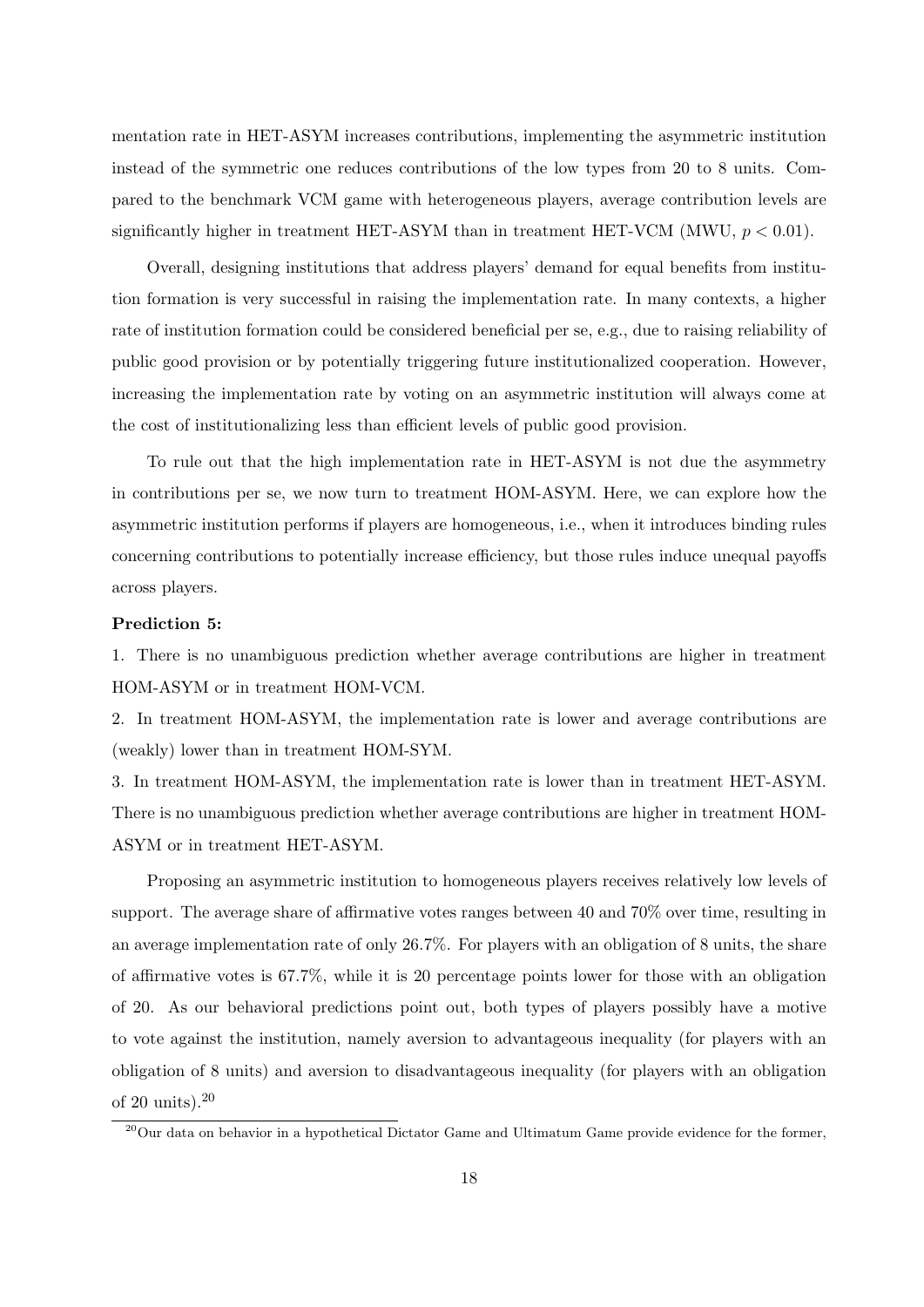We have already shown that, with homogeneous players, proposing a symmetric institution helps to overcome the social dilemma of public good provision. This is not the case with an asymmetric institution. The average contributions in treatment HOM-ASYM are not significantly different from average contributions in treatment HOM-VCM (MWU,  $p = 0.75$ ) and significantly lower than in treatment HOM-SYM (MWU,  $p < 0.01$ ).

Finally, the asymmetric institution performs worse for homogeneous than for heterogeneous players, i.e., when it introduces inequality instead of addressing it. With homogeneous players, both the share of affirmative votes and the average contributions are lower (MWU,  $p < 0.01$  for affirmative votes and  $p = 0.04$  for contributions). This strongly suggests that the success of the asymmetric institution for heterogeneous agents is indeed due to addressing payoff inequalities between agents.

### <span id="page-21-0"></span>4.4 Contributions by Institution Formation Status

So far, we have analyzed average contributions in a given treatment, averaging over cases of successful institution formation and those of failure to form an institution. Our results document that, typically, unanimity voting on implementing institutions is a powerful tool to increase average contributions. We have not studied yet, however, how failure to implement the proposed institution affects contribution levels. If motives for objecting to institution formation differ across treatments, contribution levels in case of failed institution formation could also differ across treatments. For example, inequality aversion is a plausible motive for voting against institution formation in treatments HET-SYM and HOM-ASYM in which institutions induce unequal payoffs. In treatments HOM-ASYM and HET-ASYM, a preference for efficient levels of public good provision could drive rejections. Rejections of the institution are harder to rationalize in treatment HOM-SYM because implementation of the institution results in maximal and equal payoffs. Consequently, rejections could be due to, e.g., mistakes or pleasure from exerting (destructive) power. These motives could induce negative reciprocity, resulting in contribution levels well below the corresponding VCM. In contrast, efficiency seekers could reject an asymmetric institution aiming at contribution levels that exceed institutional obligations. Players who reject an institution due to inequality aversion have motives to contribute as in the baseline VCM whose but not the latter motive. The correlation coefficient between voting in favor of the institution and the donated amount in the Dictator Game is  $-0.18$ , with  $p < 0.01$ , while the correlation coefficient between voting in favor and the minimal acceptable offer in the UG (ranging from 0 to 5) is small and not significantly different from zero.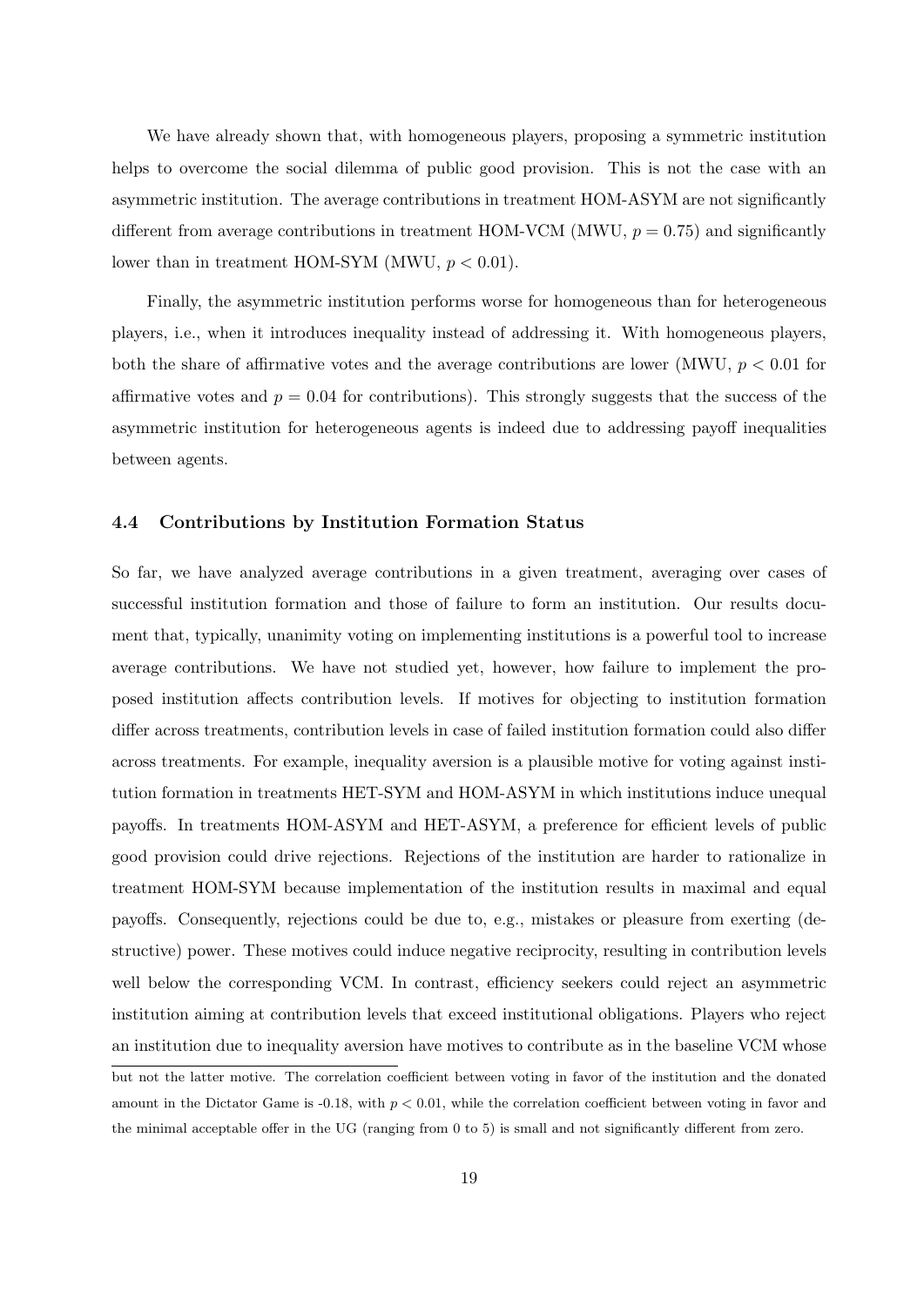| Institution | <b>VCM</b> | <b>SYM</b> | <b>ASYM</b> |
|-------------|------------|------------|-------------|
| Player type |            |            |             |
| <b>HOM</b>  | 10.72      | 6.43       | 9.78        |
|             | (7.83)     | (6.90)     | (8.56)      |
| <b>HET</b>  | 8.05       | 6.76       | 6.59        |
|             | (6.56)     | (6.33)     | (7.12)      |

<span id="page-22-0"></span>Table 6: Average contributions after failed institution formation

Standard deviations are in parantheses.

equilibria ensure equality of payoffs across players.

While we did not elicit subjects' individual beliefs about the preferences of players which rejected the institution, our data on average contributions in case of failed institution formation is still telling. Table [6](#page-22-0) and Figure [3](#page-45-1) in the Appendix show that, in the relatively rare case of institution failure (13%), average contribution levels in treatment HOM-SYM are indeed substantially below those of the corresponding VCM (6.4 instead of 10.7 units). In treatments HET-SYM and HOM-ASYM, average contributions are much closer to those of the corresponding baseline VCM which could indicate that rejections may largely be due to inequality aversion. Average contributions in treatment HET-ASYM do not exceed contributions of the baseline VCM as one would expect if efficiency seeking would be the predominant motive for rejections. Taken together, our results do not point at a large, "hidden cost" of failed institution formation, namely substantially and frequently reduced contributions in case of failed institution implementation (except for treatment HOM-SYM).

### 4.5 Do Payoffs of High and Low Types Differ?

In all treatments, there is a one-to-one relationship between contributions and average payoffs at the level of a matching group. However, for a given average contribution level, payoffs could still differ for low and high type players. Payoffs of high and low types are predicted not to differ in treatments HET-VCM and HET-ASYM. In treatment HET-SYM, however, payoffs are predicted to be lower for low types than for high types. Results in Table [7](#page-23-0) are in line with these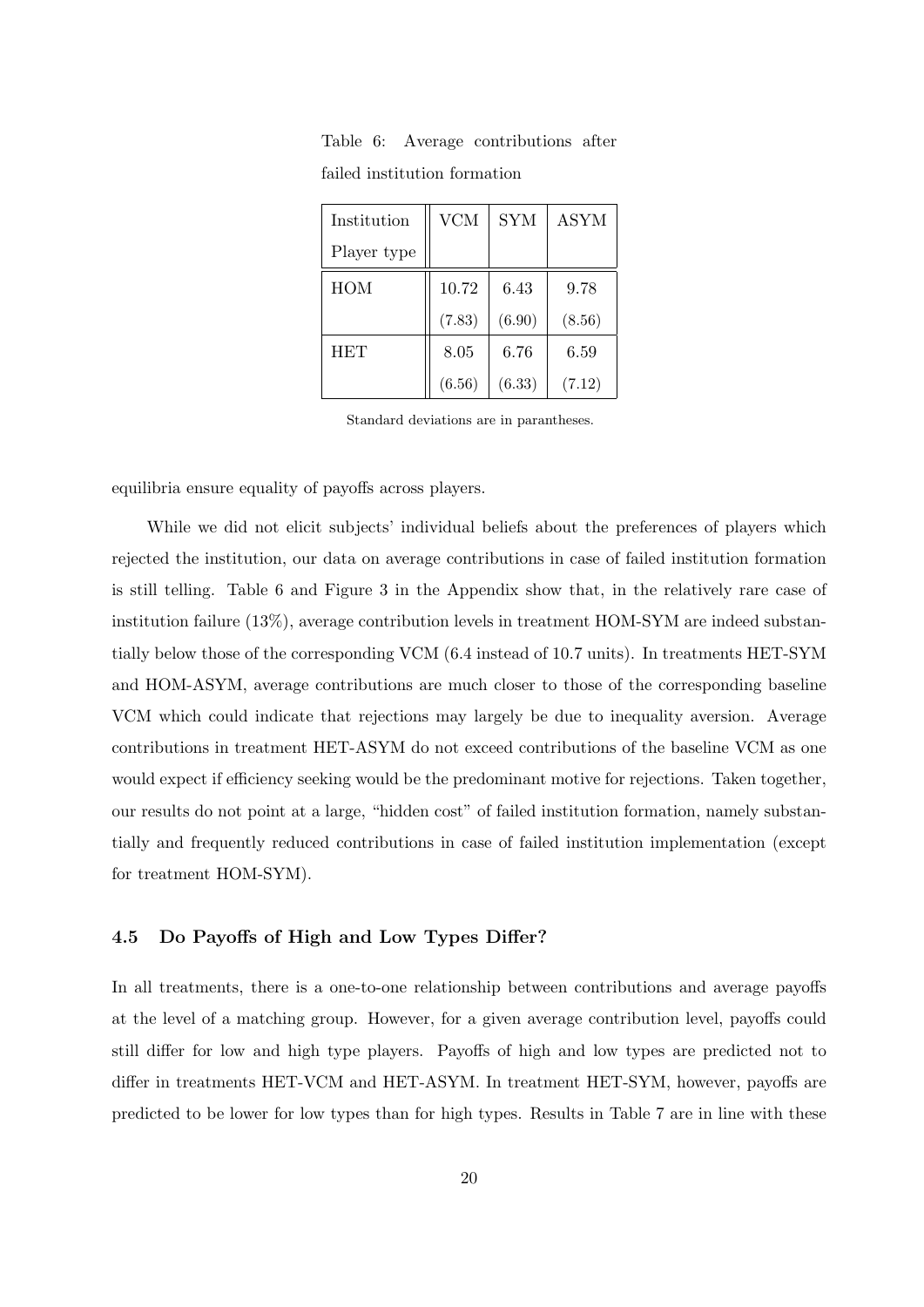<span id="page-23-0"></span>predictions. In treatments HET-VCM and HET-ASYM, payoff differences between high and low types are small (about 2 and 0.4 units, respectively), while the payoff difference is about 9 units in treatment HET-SYM.

| Average payoff  | High type | Low type |
|-----------------|-----------|----------|
| Treatment       |           |          |
| <b>HET-VCM</b>  | 28.70     | 26.75    |
| <b>HET-SYM</b>  | 37.19     | 28.23    |
| <b>HET-ASYM</b> | 33.99     | 33.58    |

Table 7: Average Payoffs of High and Low Types (in Units)

# 5 Conclusion

The paper at hand studied the process of institution formation in social dilemmas, in particular the role of heterogeneity among players i) in their benefits from cooperation and ii) in their institutional obligations. We found that the potential tension between efficiency and equality in payoffs, originating from these heterogeneities, strongly affected implementation rates of institutions. With heterogeneous players, aggregate implementation rates were significantly lower for institutions featuring equal rather than unequal obligations; and vice versa for homogeneous players — even though failed implementation usually implied severe cutbacks in monetary payoffs. Both with homogeneous and heterogeneous players, failed implementations arose primarily, but not exclusively, from rejections by the disadvantaged players that profited to a lesser degree from the implemented institution. Consequently, institutions which tailored obligations to players' specific heterogeneities were able to gather higher degrees of support. In fact, if benefits from institution formation were evenly distributed across players, we observed strikingly higher implementation and cooperation rates than what has typically been found in related studies that only require non-unanimous support for institutions to be implemented for all members (e.g., [Kosfeld](#page-26-1) [et al.,](#page-26-1) [2009\)](#page-26-1).

A potential reason for the latter finding is that, in contrast to other decision rules, unanimity voting entails a very strong notion of conditional cooperation. The veto right inherent in unanimity voting makes each player's cooperation decision contingent on the decision of all other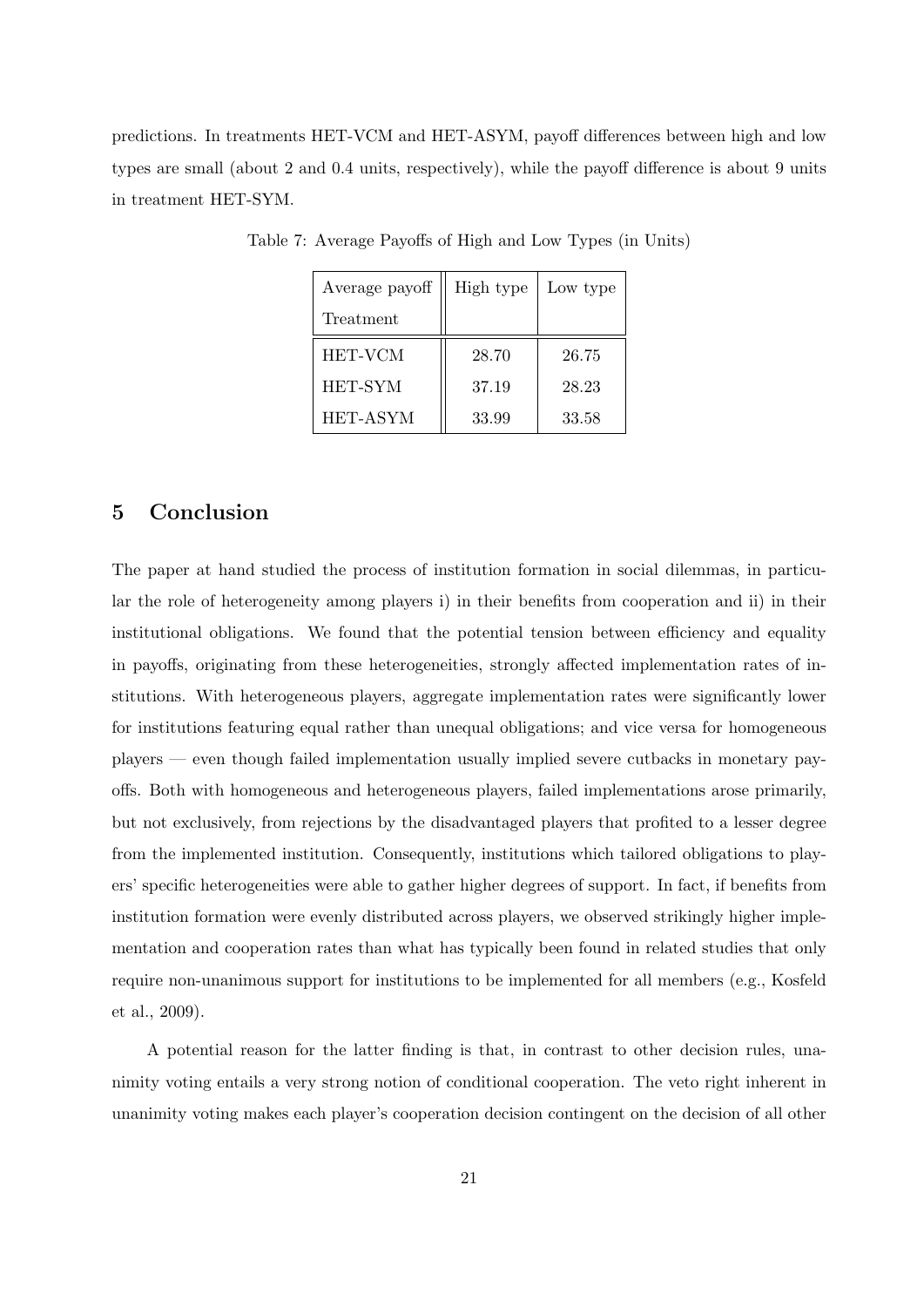players involved. Consequently, the supporting players do not face the risk of being exploited by non-supporting players. On a similar note, no player will ever be governed by an institution that he did not support himself. Both, the notion of conditional cooperation and the retained sovereignty, make unanimity voting an attractive rule to settle on in the first place.

On the other hand, these advantages come at the cost of an increased likelihood of rejecting efficient institutions as well as potentially low levels of cooperation after a rejection has occurred. Already with three players, we saw that these problems exist. With larger groups, one might expect successful institution formation to be even more difficult, in particular if benefits from institution formation are not equally distributed across players. Moreover, our data suggest that voting against the institution is sometimes connected with the implicit costs of making subsequent cooperation more difficult. One might even imagine that rejecting players become the target of retaliation in other, seemingly unrelated, domains. Both threats might be bigger in large groups, simply because there are more players who might potentially opt against the institution and/or who might retaliate rejections. Yet, for groups deciding on the implementation of an institution that takes care of players' idiosyncrasies, these threats might instead strengthen the power of an unanimity rule. Furthermore, under institutions that lead to inequalities in payoffs, payoff differences might be less salient in large groups because they are harder to recognize in particular if players do not compare themselves with everyone else in a large population, but rather choose a small reference group consisting of similar others. It would therefore be interesting to check in future studies whether the positive or negative effects dominate when group size is increased.

Follow-up studies might also investigate if aggregate behavioral patterns are affected by changes in other parameters of our design, like the marginal per capita return from cooperation or the exact content of the institution. We observed in our data on heterogeneous agents that, overall, the symmetric and asymmetric institution lead to similar average cooperation rates. This was due to two opposing effects that cancel each other out: while the higher implementation rate for the asymmetric institution generally increases cooperation, total obligations (and thus cooperation rates) are lower than when the efficient symmetric institution is implemented. Although this qualitative finding is not at the heart of our paper, it is still intriguing. Given the quantitative behavioral effects that we observe, one could imagine that the gap in average outcomes between symmetric and asymmetric institutions widens as the most efficient payoff-equalizing mechanism becomes more inferior to the efficient mechanism.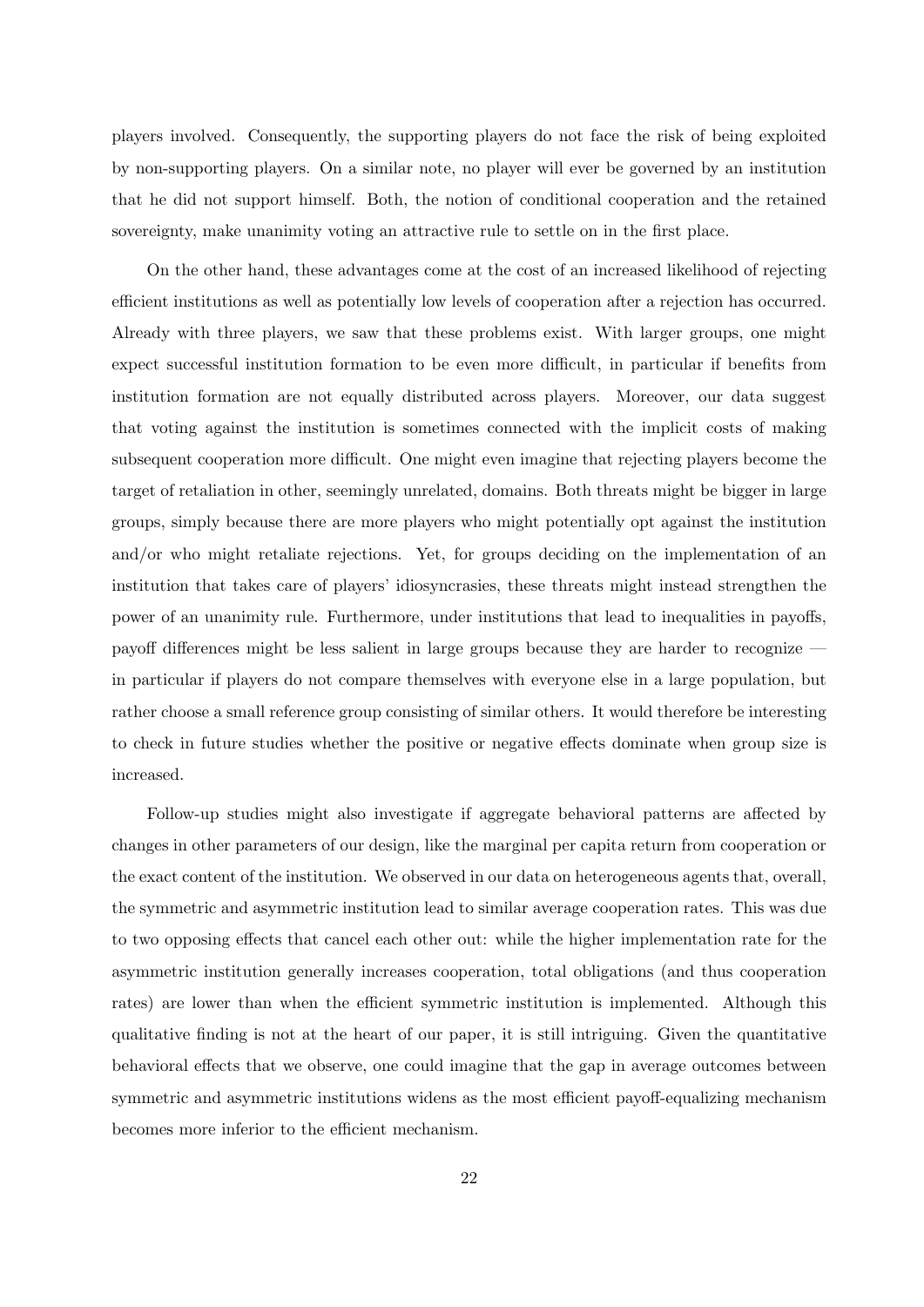Along similar lines, natural next steps for future extensions also include more complex institutional arrangements. For example, redistribution might allay disadvantaged member's doubts about the implementation of efficient institutions for heterogeneous agents. The implementation of institutions with hierarchical structures, from simple leader-follower arrangements to multilayered structures, yield the potential to increase implementation rates and cooperation, too (e.g., Gächter et al. [\(2010\)](#page-26-16), [Hamman et al.](#page-26-17) [\(2011\)](#page-26-17), [Falk and Kosfeld](#page-26-18) [\(2012\)](#page-26-18)). Complementing these variations, one could also shed more light on the performance of different voting rules for implementing given institutions (e.g., [Young](#page-27-13) [\(1995\)](#page-27-13), [Gillet et al.](#page-26-19) [\(2009\)](#page-26-19), [Austen-Smith and Feddersen](#page-25-5) [\(2006\)](#page-25-5)). More generally, allowing for richer environments with competing institutions and voting rules opens up the possibility to learn even more about the type of institutions that endogenously arise within a group. Of course, in contrast to our approach, self-selection would make proper causal interpretation more difficult. Still, it would be a nice complement to the current research agenda: understanding what kind of institutions are created by groups, which voting rules are adopted for implementing these institutions, and how these institutions perform under a variety of circumstances.

#### Acknowledgements

Financial support from the German Research Foundation (DfG) through SFB-TR 15 is gratefully acknowledged.

# References

- <span id="page-25-3"></span>Andreoni, J. and L. K. Gee (2012). Gun for hire: delegated enforcement and peer punishment in public goods provision. Journal of Public Economics 96 (11), 1036–1046.
- <span id="page-25-5"></span>Austen-Smith, D. and T. J. Feddersen (2006). Deliberation, preference uncertainty, and voting rules. American Political Science Review 100(2), 209-217.
- <span id="page-25-1"></span>Banks, J. S., C. R. Plott, and D. P. Porter (1988). An experimental analysis of unanimity in public goods provision mechanisms. The Review of Economic Studies 55(2), 301-322.
- <span id="page-25-0"></span>Bierbrauer, F. J. and M. F. Hellwig (2011). Mechanism design and voting for public-good provision. MPI Collective Goods Preprint (2011/31).
- <span id="page-25-2"></span>Birnberg, J. G., L. R. Pondy, and C. L. Davis (1970). Effect of three voting rules on resource allocation decisions. Management Science 16 (6), 356–372.
- <span id="page-25-4"></span>Charness, G. and M. Rabin (2002). Understanding social preferences with simple tests. The Quarterly Journal of Economics 117 (3), 817–869.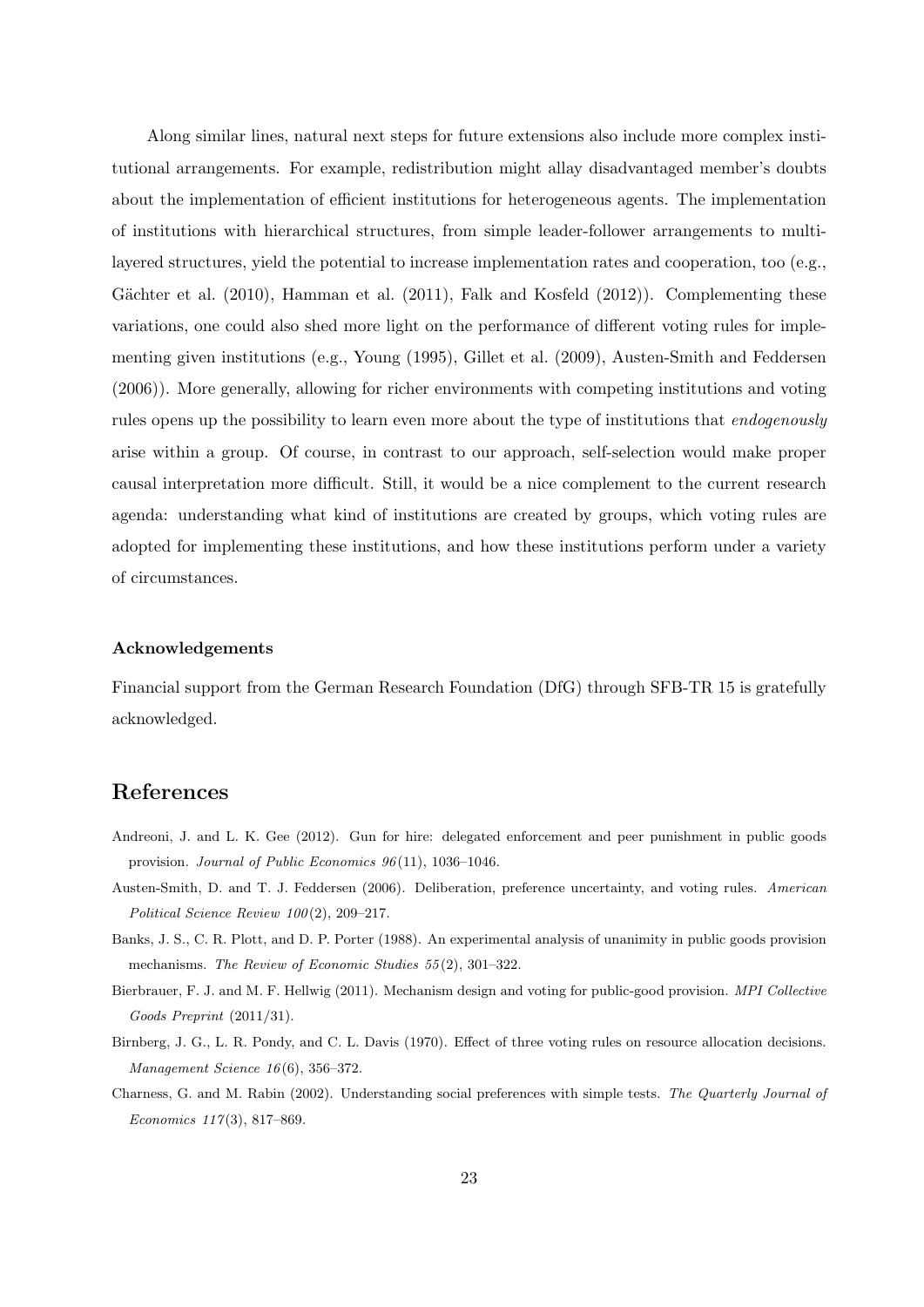- <span id="page-26-7"></span>Dannenberg, A., A. Lange, and B. Sturm (2010). On the formation of coalitions to provide public goods - experimental evidence from the lab. National Bureau of Economic Research Working Paper Series No. 15967.
- <span id="page-26-2"></span>Decker, T., A. Stiehler, and M. Strobel (2003). A comparison of punishment rules in repeated public good games an experimental study. Journal of Conflict Resolution  $\frac{1}{16}$ , 751–772.
- <span id="page-26-18"></span>Falk, A. and M. Kosfeld (2012). It's all about connections: Evidence on network formation. Review of Network Economics 11 (3), Article 2.
- <span id="page-26-8"></span>Falkinger, J. and E. Fehr (2000). A simple mechanism for the efficient provision of public goods: Experimental evidence. The American Economic Review  $90(1)$ , 247–264.
- <span id="page-26-9"></span>Fehr, E. and S. Gächter (2000). Cooperation and punishment in public goods experiments. The American Economic Review  $90(4)$ , 980–994.
- <span id="page-26-14"></span><span id="page-26-10"></span>Fehr, E. and S. Gächter (2002). Altruistic punishment in humans. Nature  $\mu$ 15, 137–140.
- Fehr, E. and K. M. Schmidt (1999). A theory of fairness, competition, and cooperation. The Quarterly Journal of Economics 114 (3), 817–868.
- <span id="page-26-12"></span>Fischbacher, U. (2007, February). z-Tree: Zurich toolbox for ready-made economic experiments. Experimental Economics  $10(2)$ , 171-178.
- <span id="page-26-15"></span>Fisher, J., R. M. Isaac, J. W. Schatzberg, and J. M. Walker (1995). Heterogenous demand for public goods: Behavior in the voluntary contributions mechanism. Public Choice 85 (3-4), 249–266.
- <span id="page-26-16"></span>Gächter, S., D. Nosenzo, E. Renner, and M. Sefton (2010). Sequential vs. simultaneous contributions to public goods: Experimental evidence. Journal of Public Economics 94 (7-8), 515–522.
- <span id="page-26-4"></span>Gerber, A., J. Neitzel, and P. C. Wichardt (2013). Minimum participation rules for the provision of public goods. European Economic Review 64, 209–222.
- <span id="page-26-19"></span>Gillet, J., A. Schram, and J. Sonnemans (2009). The tragedy of the commons revisited: The importance of group decision-making. Journal of Public Economics 93 (5-6), 785–797.
- <span id="page-26-13"></span>Greiner, B. (2004). An online recruitment system for economic experiments. In K. Kremer and V. Macho (Eds.), Forschung und Wissenschaftliches Rechnen, Number 63 in GWDG Bericht. Gesellschaft für Wissenschaftliche Datenverarbeitung.
- <span id="page-26-0"></span>Gürerk, O., B. Irlenbusch, and B. Rockenbach (2006). The competitive advantage of sanctioning institutions. Science 312(5770), 108-11.
- <span id="page-26-17"></span>Hamman, J. R., R. Weber, and J. Woon (2011). An experimental investigation of electoral delegation and the provision of public goods. American Journal of Political Science 55 (4), 738–752.
- <span id="page-26-11"></span><span id="page-26-5"></span>Hobbes, T. (1651). Leviathan. Meiner Verlag (1996), Hamburg.
- Isaac, R. and J. Walker (1988). Group size effects in public goods provision: The voluntary contributions mechanism. The Quarterly Journal of Economics 103 (1), 179–199.
- <span id="page-26-3"></span>Kamei, K., L. Putterman, and J.-R. Tyran (2014). State or nature? Endogenous formal versus informal sanctions in the voluntary provision of public goods. Experimental Economics, forthcoming.
- <span id="page-26-6"></span>Kesternich, M., A. Lange, and B. Sturm (2014). The impact of burden sharing rules on the voluntary provision of public goods. Journal of Economic Behavior & Organization 105, 107–123.
- <span id="page-26-1"></span>Kosfeld, M., A. Okada, and A. Riedl (2009). Institution formation in public goods games. American Economic  $Review 99(4), 1335-1355.$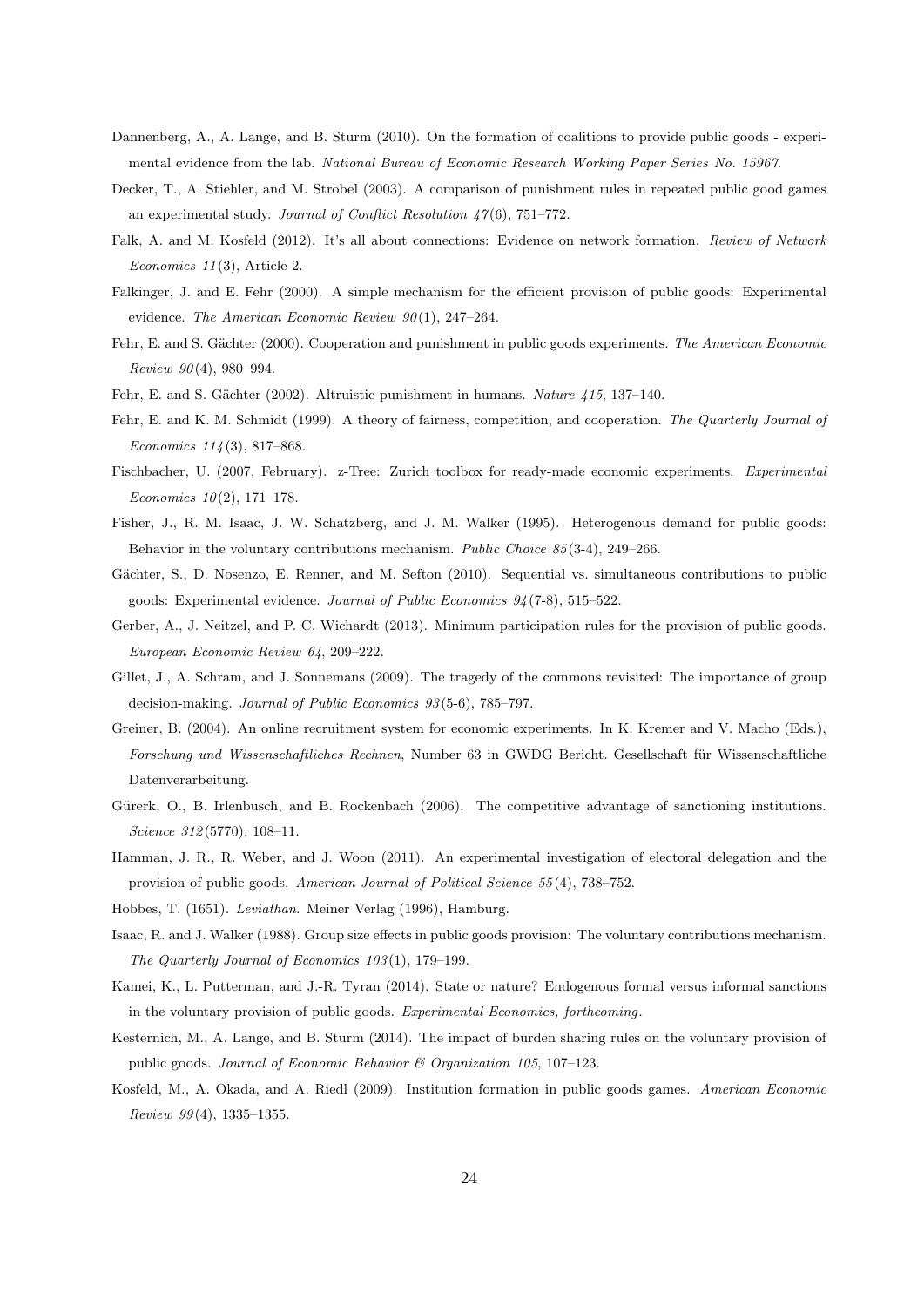- <span id="page-27-8"></span>Linardi, S. and M. A. McConnell (2011). No excuses for good behavior: Volunteering and the social environment. Journal of Public Economics 95 (5), 445–454.
- <span id="page-27-6"></span>Maggi, G. and M. Morelli (2006). Self-enforcing voting in international organizations. The American Economic Review  $96(4)$ , 1137-1158.
- <span id="page-27-2"></span>Markussen, T., L. Putterman, and J.-R. Tyran (2014). Self-organization for collective action: An experimental study of voting on sanction regimes. The Review of Economic Studies 81 (1), 301–324.
- <span id="page-27-4"></span>McEvoy, D. M., T. L. Cherry, and J. Stranlund (2011). The endogenous formation of coalitions to provide public goods: Theory and experimental evidence. SSRN eLibrary.
- <span id="page-27-11"></span>Ostrom, E., J. Walker, and R. Gardner (1992). Covenants with and without a sword: Self-governance is possible. The American Political Science Review 86 (2), 404–417.
- <span id="page-27-12"></span>Putterman, L., J.-R. Tyran, and K. Kamei (2011). Public goods and voting on formal sanction schemes. Journal of Public Economics 95 (9), 1213–1222.
- <span id="page-27-10"></span>Rauchdobler, J., R. Sausgruber, and J. Tyran (2010). Voting on thresholds for public goods: Experimental evidence. FinanzArchiv: Public Finance Analysis 66 (1), 34–64.
- <span id="page-27-9"></span>Reuben, E. and A. Riedl (2013). Enforcement of contribution norms in public good games with heterogeneous populations. Games and Economic Behavior  $77(1)$ , 122 – 137.
- <span id="page-27-3"></span><span id="page-27-0"></span>Rousseau, J. J. (1762). Der Gesellschaftsvertrag. Röder-Taschenbuch (1988), Köln.
- Shavell, S. and A. M. Polinsky (2000). The economic theory of public enforcement of law. Journal of Economic *Literature*  $38(1)$ , 45-76.
- <span id="page-27-7"></span>Sutter, M., S. Haigner, and M. G. Kocher (2010). Choosing the carrot or the stick? Endogenous institutional choice in social dilemma situations. Review of Economic Studies 77 (4), 1540–1566.
- <span id="page-27-1"></span>Tyran, J.-R. and L. P. Feld (2006, March). Achieving compliance when legal sanctions are non-deterrent. Scandinavian Journal of Economics 108(1), 135-156.
- <span id="page-27-5"></span>Wicksell, K. (1964). A new principle of just taxation. In R. A. Musgrave and A. T. Peacock (Eds.), Classics in the Theory of Public Finance. London: Macmillan.
- <span id="page-27-13"></span>Young, P. (1995). Optimal voting rules. Journal of Economic Perspectives  $9(1)$ , 51–64.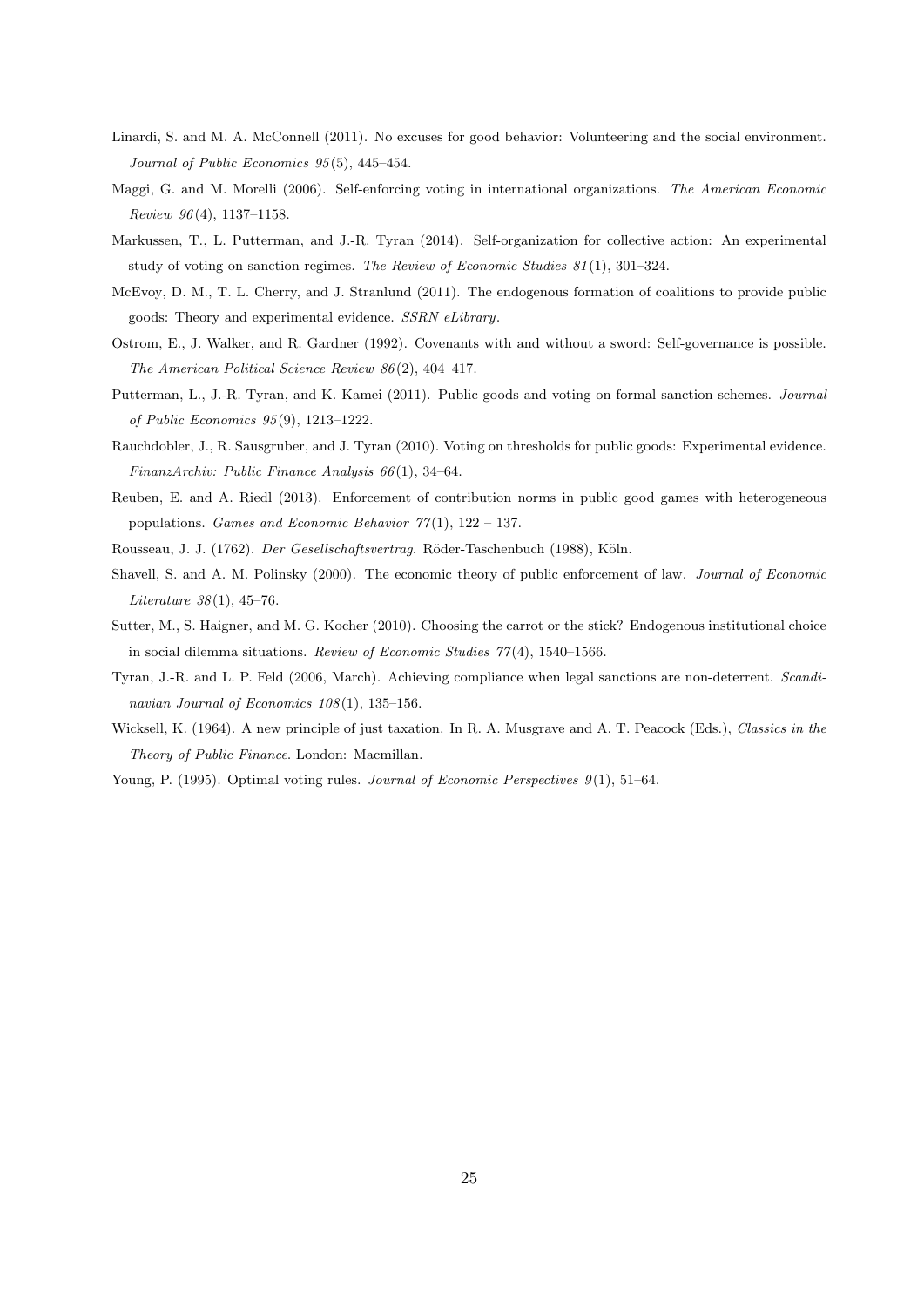# <span id="page-28-0"></span>A Model and Theoretical Predictions

# A.1 Model

We study the following two-stage game in which players have perfect information on other players' preferences:

Voting stage: First, all players simultaneously and independently vote either in favor of or against adopting an institution. The institution specifies a contribution level that each player is obliged to contribute to the public good and introduces sanctions for deviant contribution levels. Sanctions are sufficiently severe to ensure that the prescribed contribution levels are indeed implemented. Contribution stage: Second, all players simultaneously and independently choose their contribution level to the public good. If the institution has been implemented, players will contribute the amount specified by the institution. If the institution has not been implemented, there is no sanctioning mechanism and players play a standard public goods game (VCM).

In the contribution stage, players know how other players in their group voted in the voting stage. In the following, we demonstrate that rejecting the institution can increase utility in some treatments, while not in others. A multitude of equilibria exists. In order to keep the subsequent analysis tractable and short, when analyzing equilibria in which at least one player rejects, we focus on those equilibria in which rejecting the institution strictly increases the rejecting player's utility.<sup>[21](#page-28-1)</sup> For each treatment, we will first characterize equilibria if players' utility functions coincide with the monetary payoff of the game,  $\pi_i$ , i.e., if players have standard preferences. We will then proceed by analyzing equilibria of the game if (some) players have social preferences, i.e., suffer from inequality in monetary payoffs (compare, among others, [Fehr and Schmidt](#page-26-14) [\(1999\)](#page-26-14)). [Fehr](#page-26-14) [and Schmidt](#page-26-14) [\(1999\)](#page-26-14) assume that players compare their own monetary payoff with the monetary payoff of all other players. They introduce the following utility function:

$$
U_i = \pi_i - \alpha_i \frac{1}{n-1} \sum_{j=1}^n \max\{\pi_j - \pi_i; 0\} - \beta_i \frac{1}{n-1} \sum_{j=1}^n \max\{\pi_i - \pi_j; 0\}
$$

The first term represents the monetary payoff obtained in the game. The second term captures utility losses due to being worse off than other players.  $\alpha_i$  measures the degree of individual envy.

<span id="page-28-1"></span> $21$ There also exist equilibria, in which players reject the institution although the resulting utilities are lower than in the state of successful institution formation: As soon as one player rejects, the decision of the other players does not affect institution formation under unanimity voting. Consequently, further equilibria exist in which at least two players reject the institution.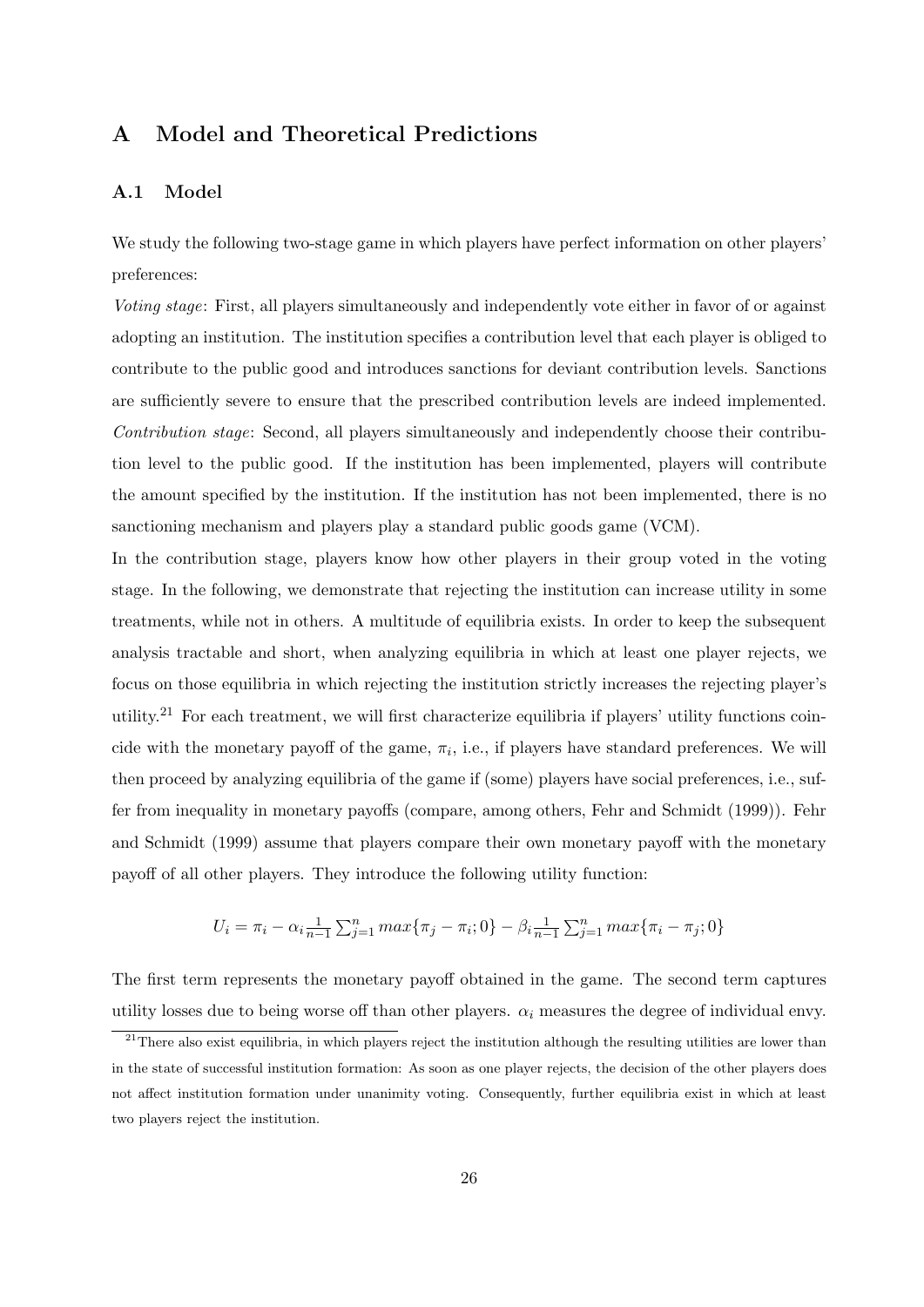The last term denotes utility losses that players receive from being better off than other players.  $\beta_i$  is typically interpreted as a measure for the degree of compassion. Additionally, two important properties are assumed. First,  $\alpha_i \geq \beta_i$  or, in words, envy is at least as strong as compassion. Second,  $\beta_i$  < 1, which prevents agents from "burning their own money" to achieve a more equal outcome. In our setup with heterogeneous benefits from the public good, players might vote against implementing an institution that obliges all players to contribute equally to the public good in order to avoid inequality. Hence, we consider the model of [Fehr and Schmidt](#page-26-14) [\(1999\)](#page-26-14) as a natural choice to derive predictions for our setup.

In the following, subscript  $l(h)$  stands for low (high) type, i.e., players with a low (high) MPCR. Given the focus of this paper, (only) the analysis of the treatments featuring heterogeneous players with social preferences focuses on the case of three players: one low type with low MPCR  $\gamma_l$ , two high types with high MPCR  $\gamma_h$ , and  $\Delta \gamma = \gamma_h - \gamma_l < 1/2$ . Additionally, the propositions presented in the text further specify results by setting  $\gamma_l = 1/2$  and  $\gamma_h = 3/4$ , the parameters we have used in the experiment implementation.

# A.2 Treatments  $HOM - VCM$  and  $HET - VCM$

The standard Voluntary Contribution Mechanism (VCM) is a one-stage game without voting on implementing an institution and without any sanctioning mechanism for low contributions.

**Proposition 1** If players are money-maximizers, they contribute  $c_i = 0 \forall i$  in treatments  $HOM VCM$  and  $HET-VCM$ .

Whenever  $\frac{\partial \pi_i}{\partial c_i} = -1 + \gamma_i < 0$ , the marginal individual cost of contributing to the public good exceeds the marginal individual benefit. Consequently, in any standard  $VCM$  game, a moneymaximizing player will not contribute to the public good for all  $\gamma_i$  < 1. Condition  $\gamma_i$  < 1 is met by definition of the public goods game for all players in treatments  $HOM - VCM$  ( $\gamma = 2/3$ ) and  $HET - VCM$  ( $\gamma_l = 1/2$  and  $\gamma_h = 3/4$ ).

#### Proposition 2 Let us assume that players have social preferences.

In treatment  $HOM - VCM$ , if  $\gamma_i + \beta_i < 1$  for at least one player, there is a unique equilibrium in which all players contribute  $c_i = 0$ . If all players have  $\gamma_i + \beta_i > 1$ , other equilibria with  $c_i > 0$ exist, in which all players contribute  $c_i = c_j \in [0, E], \forall j \neq i$ .

In treatment HET – VCM, if  $\beta_h > 2/7$  for both high types and  $\beta_l > 2/5$  for the low type,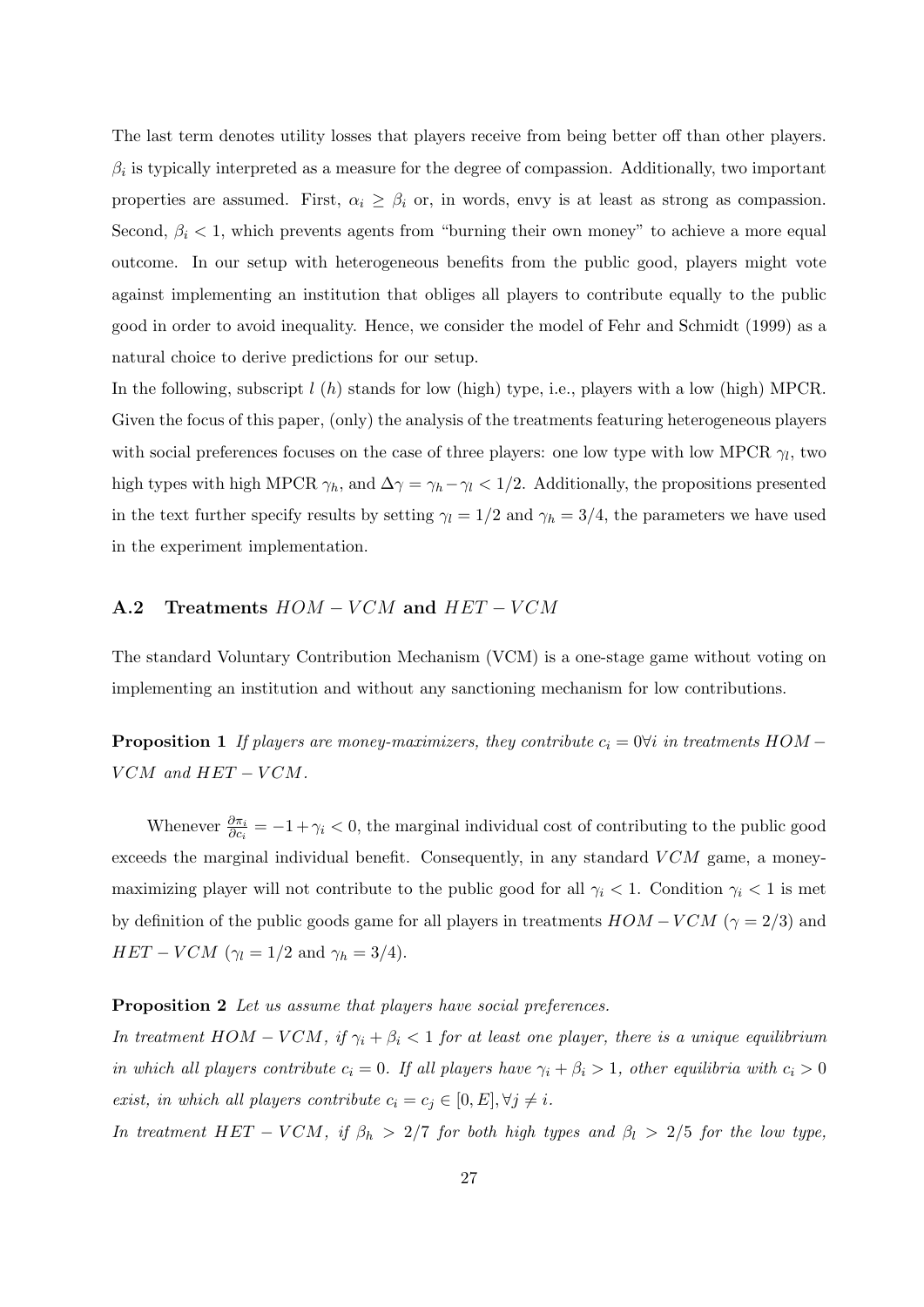equilibria with positive contributions exist in which  $c_h \in [0, E]$  and  $c_l = 2/5c_h$ . All players earn equal payoffs. Otherwise, there exists a unique equilibrium in which all players contribute  $c_i = 0$ .

The proof of  $HOM - VCM$  is provided in [Fehr and Schmidt](#page-26-14) [\(1999\)](#page-26-14). The intuition is as follows: If players are sufficiently averse to advantageous inequality ( $\beta$  sufficiently high), they are willing to exactly match the contribution levels of the other players to equalize payoffs. Using the parameters of our experiment, the proposition boils down to the result that equilibria with positive contribution levels only exist if  $\beta > 1/3$  for all players.

In treatment  $HET - VCM$ , the basic mechanism that drives the existence of equilibria with positive contributions is the same as in the VCM with homogeneous players. If players are sufficiently averse towards earning more than others, they contribute positive amounts to prevent an unequal payoff distribution as soon as other players contribute a positive amount. To achieve an equal payoff distribution, the low type contributes less than the high types. In the following, we provide a formal analysis of the behavior of players with social preferences in treatment HET − VCM.

We start by analyzing the behavior of the low type.

### **Case 1:**  $\pi_l \leq \pi_1$  and  $\pi_l \leq \pi_2$

Let us assume that the low type contributes such that her monetary payoff is not larger than the payoff of both high types (that are labelled by indices 1 and 2). Then, the utility function of the low type that is relevant for the marginal analysis is denoted by:  $U_l = E - c_l + \gamma_l(c_l + c_1 + c_2)$  $\frac{\alpha_l}{2}(c_l - c_1 + \Delta \gamma (c_l + c_1 + c_2)) - \frac{\alpha_l}{2}(c_l - c_2 + \Delta \gamma (c_l + c_1 + c_2)).$  The derivative with respect to  $c_l$  is given by  $\frac{\partial U_l}{\partial c_l} = -1 + \gamma_l - \alpha_l(1 + \Delta \gamma)$  and will always be negative as  $\gamma_l < 1$  and  $\Delta \gamma \geq 0$ . Hence the low type will never increase her contribution, but at least decrease her contribution until  $\pi_l = \pi_1 \leq \pi_2$  or  $\pi_l = \pi_2 \leq \pi_1$ . In sum, the low type will never contribute such that her payoff will be lower than the payoffs of both high types.

# **Case 2:**  $\pi_1 < \pi_2 < \pi_2$  or  $\pi_2 < \pi_1 < \pi_1$

If the low type's payoff is larger than the payoff of one high type, but still smaller than the other high type's payoff, the derivative of the utility function is given by  $\frac{\partial U_l}{\partial c_l} = -1 + \gamma_l - 1/2(\alpha_l \beta_l(1 + \Delta \gamma)$ . This derivative is strictly negative, as disadvantageous inequality is assumed to affect utility at least as strong as advantageous inequality ( $\alpha_i \ge \beta_i$ ),  $\gamma_i < 1$ , and  $\Delta \gamma \ge 0$ . The low type will decrease her contribution until her payoff equals the payoff of the better off high type. Intuitively, by reducing her contribution the low type will increase her own monetary payoff and simultaneously decrease disutility from disadvantageous inequality at a faster rate than increasing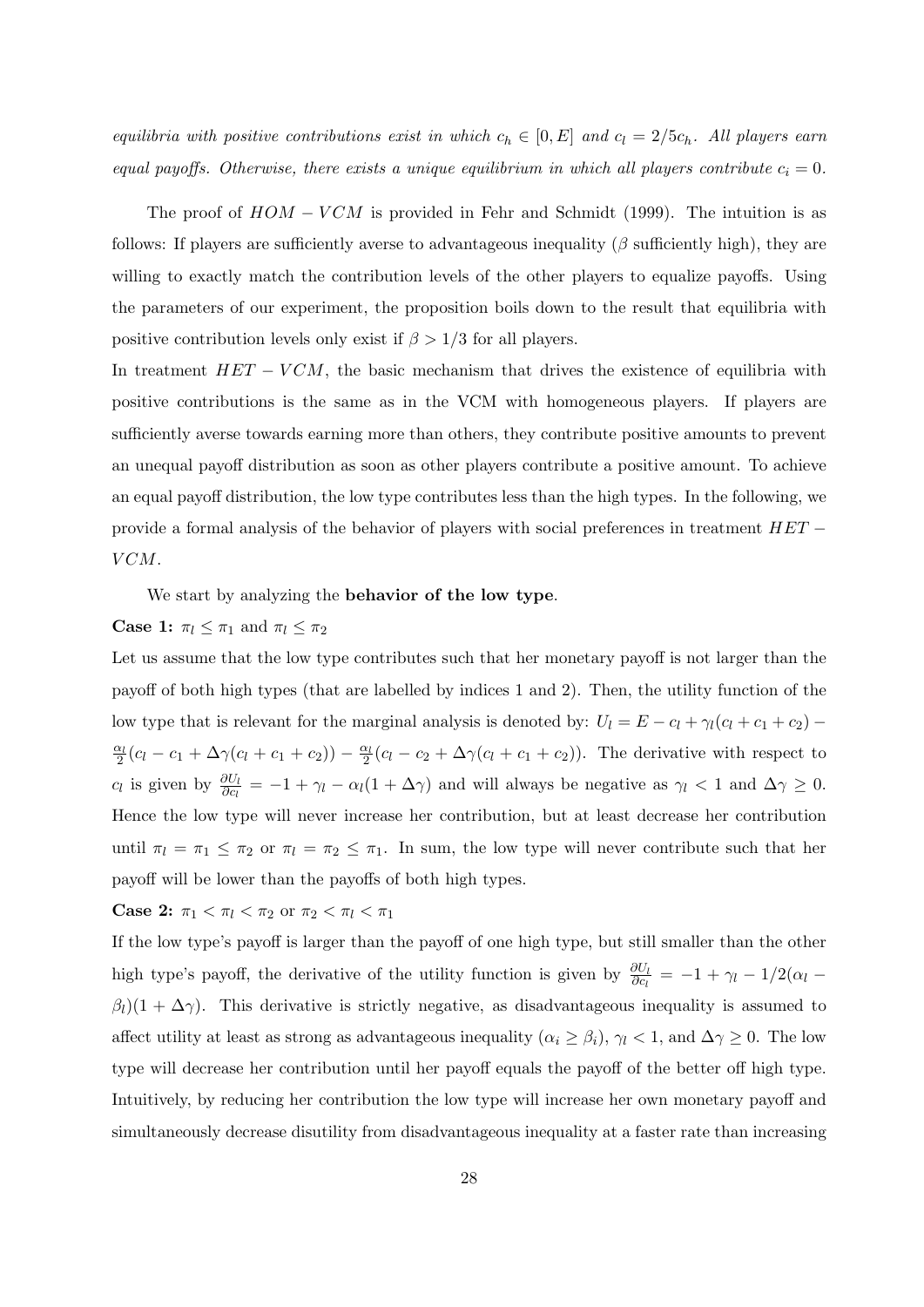disutility from advantageous inequality.

### **Case 3:**  $\pi_l > \pi_1$  and  $\pi_l > \pi_2$

Let us now assume that the payoff of the low type is strictly larger than the payoffs of both high types. The utility function that is relevant for the marginal analysis is now denoted by  $U_l = E - c_l + \gamma_l(c_l + c_1 + c_2) - \frac{\beta_l}{2}(c_1 - c_l - \Delta\gamma(c_l + c_1 + c_2)) - \frac{\beta_l}{2}(c_2 - c_l - \Delta\gamma(c_l + c_1 + c_2)).$ Thus,  $\frac{\partial U_l}{\partial c_l} = -1 + \gamma_l + \beta_l(1 + \Delta \gamma)$ , which is positive if  $\beta_l > \frac{1-\gamma_l}{1+\Delta \gamma}$ . If this condition is fulfilled, the low type will contribute in such a way that her payoff will equal the payoff of the high type with the lower contribution to the public good. If  $\beta_l < \frac{1-\gamma_l}{1+\Delta\gamma}$ , the low type does not contribute to the public good at all since she does not suffer sufficiently from advantageous inequality.

The next section analyzes **behavior of** one **high type**, player 1, given the actions of the other high type, player 2, and the low type *l.* Without loss of generality, we will only analyze the decisions of high type 1 who is representative for behavior of both high types.

## **Case 1:**  $\pi_1 < \pi_l$  and  $\pi_1 < \pi_2$

If player 1 obtains the lowest monetary payoff,  $U_1 = E - c_1 + \gamma_h(c_l + c_1 + c_2) - \frac{\alpha_1}{2}(c_1 - c_l - \Delta \gamma(c_l + c_1))$  $(c_1 + c_2)$ ) –  $\frac{\alpha_l}{2}(c_1 - c_2)$ . The derivative  $\frac{\partial U_1}{\partial c_1} = -1 + \gamma_h - \alpha_1(1 - \frac{\Delta \gamma}{2})$  $\frac{\Delta \gamma}{2}$ ) is always negative as  $\gamma_h < 1$ and  $\Delta \gamma \leq 1/2$ . Thus, player 1 will never increase his contribution, but, in contrast, decrease it until his payoff at least equals the payoff of one other player. By reducing his contribution, player 1 can increase his monetary payoff and simultaneously decrease inequality.

# Case 2:  $\pi_l \leq \pi_1 < \pi_2$

Player 1 is worse off than the other high type, but weakly better off than the low type. As the analysis of the low type's behavior has shown, this case can never arise.

# **Case 3:**  $\pi_2 < \pi_1 < \pi_l$

Player 1 is better off than the other high type, but worse off than the low type. The utility function that is relevant for the marginal analysis is given by  $U_1 = E - c_1 + \gamma_h(c_l + c_1 + c_2)$  $\alpha$ 1  $\frac{\partial U_1}{\partial c_1}$  =  $-c_l - \Delta \gamma (c_l + c_1 + c_2) - \frac{\beta_1}{2} (c_2 - c_1)$ . Setting the derivative  $\frac{\partial U_1}{\partial c_1}$  =  $-1 + \gamma_h - \frac{\alpha_1}{2} (1 - \Delta \gamma) + \frac{\beta_1}{2}$ larger than zero, results in the condition  $\beta_1 > 2(1 - \gamma_h) + \alpha_1(1 - \Delta \gamma)$ . If this condition is met, player 1 will match the contribution of the other high type no matter what the low type does. The low type may either choose her contribution to equalize payoffs of all three players or not contribute to the public good at all. In the following, equilibria that result in unequal payoffs will be called asymmetric.

With the parameters chosen in our experiment the condition for asymmetric equilibria is reduced to  $\beta_1 > \frac{1}{2} + \frac{3}{4}$  $\frac{3}{4}\alpha_1$ . This condition can never be satisfied. Consider the limiting case of  $\alpha_1 \geq \beta_1$ :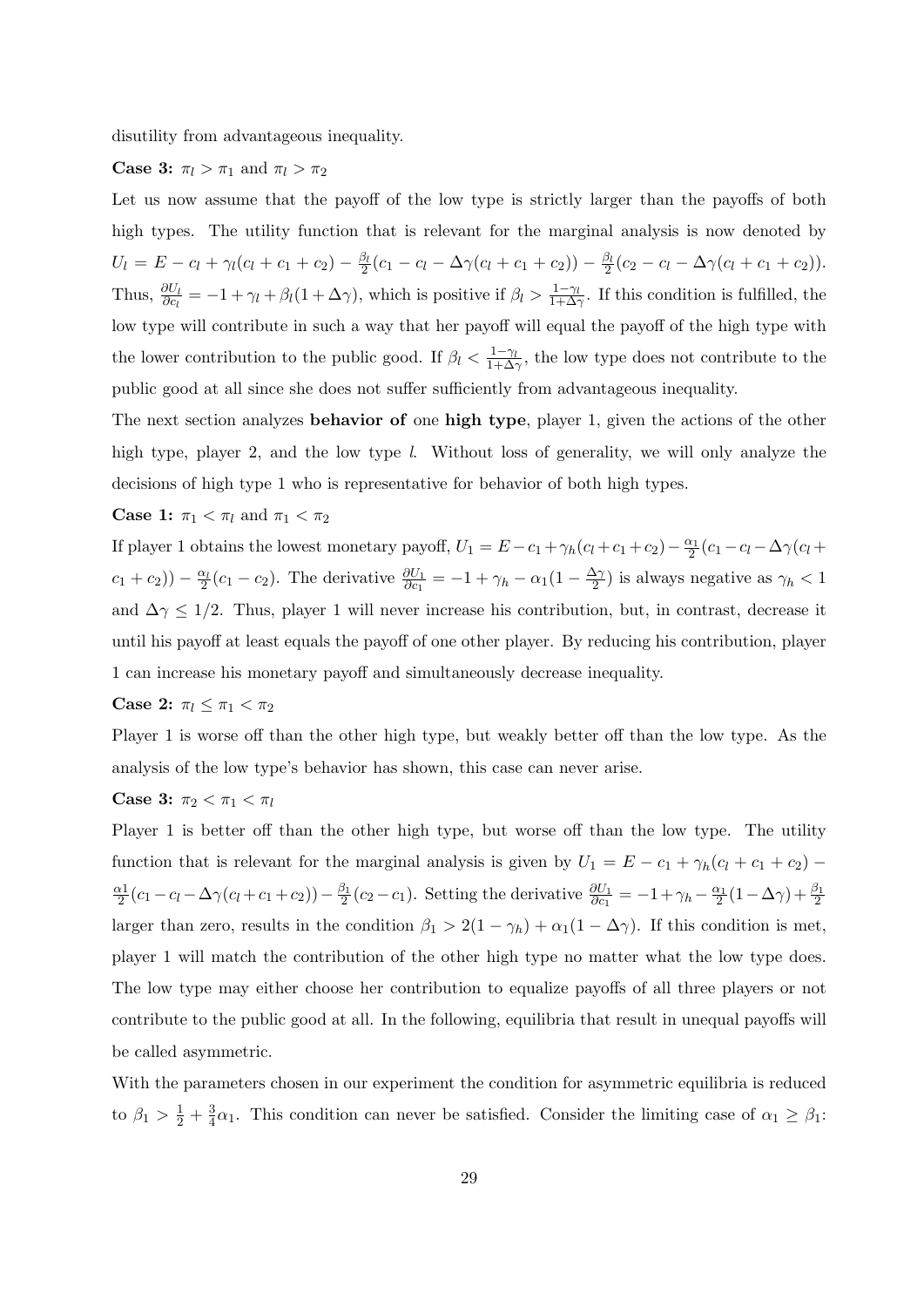$\alpha_1 = \beta_1$ . This results in  $\frac{\beta_1}{4} > \frac{1}{2}$  $\frac{1}{2}$ , which cannot hold as  $\beta_i < 1$  is another assumption of the Fehr-Schmidt model.

If  $\beta_1 < 2(1 - \gamma_h) + \alpha_1(1 - \Delta\gamma)$ , player 1 will at least reduce his contribution until  $\pi_2 < \pi_1 = \pi_l$ . **Case 4:**  $\pi_1 > \pi_l$  and  $\pi_1 > \pi_2$ 

If the payoff of player 1 is larger than the payoffs of the two other players, his utility function is now denoted by:  $U_1 = E - c_1 + \gamma_h(c_l + c_1 + c_2) - \frac{\beta_1}{2}(c_l - c_1 + \Delta\gamma(c_l + c_1 + c_2)) - \frac{\beta_1}{2}(c_2 - c_1).$ The derivative  $\frac{\partial U_1}{\partial c_1} = -1 + \gamma_h + \beta_1(1 - \frac{\Delta \gamma_1}{2})$  $\frac{\Delta \gamma}{2}$ ) turns positive for  $\beta_1 > \frac{1-\gamma_h}{1-\frac{1}{8}\Delta}$  $\frac{1-\gamma_h}{1-\frac{1}{2}\Delta\gamma}$ . This implies that for sufficiently large values of  $\beta_1$ , player 1 will increase his contribution to the public good until at least one other player obtains the same payoff as he does. Intuitively, a player 1 who is sufficiently averse to advantageous inequality will contribute in order to reduce inequality towards both other players. If  $\beta_1 < \frac{1-\gamma_h}{1-\frac{1}{\alpha_h}}$  $\frac{1-\gamma_h}{1-\frac{1}{2}\Delta\gamma}$ , player 1 will not contribute at all.

In the following, we summarize the resulting equilibria:

In treatment  $HET-VCM$ , if  $\beta_h < \frac{1-\gamma_h}{1-\alpha_h}$  $\frac{1-\gamma_h}{1-\frac{1}{2}\Delta\gamma}$  for at least one high type player, there exists a unique equilibrium in which all players contribute  $c_i = 0$ .

If  $\beta_h > \frac{1-\gamma_h}{1-\frac{1}{\lambda}}$  $\frac{1-\gamma_h}{1-\frac{1}{2}\Delta\gamma}$  for both high types and  $\beta_l > \frac{1-\gamma_l}{1+\Delta\gamma}$  for the low type, equilibria with positive contributions exist with  $c_h \in [0, E]$  and  $c_l = c_h \frac{1 - 2(\gamma_h - \gamma_l)}{1 + (\gamma_h - \gamma_l)}$  $\frac{1-2(\gamma_h-\gamma_l)}{1+(\gamma_h-\gamma_l)}$  (symmetric equilibria).

If  $\beta_l < \frac{1-\gamma_l}{1+\Delta\gamma}$  for the low type and  $\beta_h > 2(1-\gamma_h) + \alpha_h(1-\Delta\gamma)$  for both high types, another class of equilibria with  $c_i \geq 0$  exists, in which both high types contribute the same amount  $c_h \in [0, E]$ and the low type contributes  $c_l = 0$  (asymmetric equilibria). Proposition 2 summarizes results using the parametrization of our experiment.

### A.3 Two-stage treatments with voting stage and contribution stage

In all two-stage treatments, players are assumed to apply backward induction. Let  $U^{INST}$  denote utility when the institution has received unanimous support and has been implemented, with  $INST = SYM$  for the symmetric and  $INST = ASYM$  for the asymmetric institution. In the contribution stage, players will compare the utility they receive with the respective institution being in place,  $U^{INST}$ , to  $U^{VCM}$ , the utility of the VCM that is played if the institution has not received unanimous support in the voting stage. Whenever  $U^{INST} \geq U^{VCM}$ , a player will vote in favor of implementing the institution. With unanimity voting, if all other players also vote in favor of implementing the proposed institution, the institution will be implemented and the player's preferred outcome is achieved. If, in contrast, at least one other player votes against implementing the institution, the institution will not be implemented and the VCM will be played.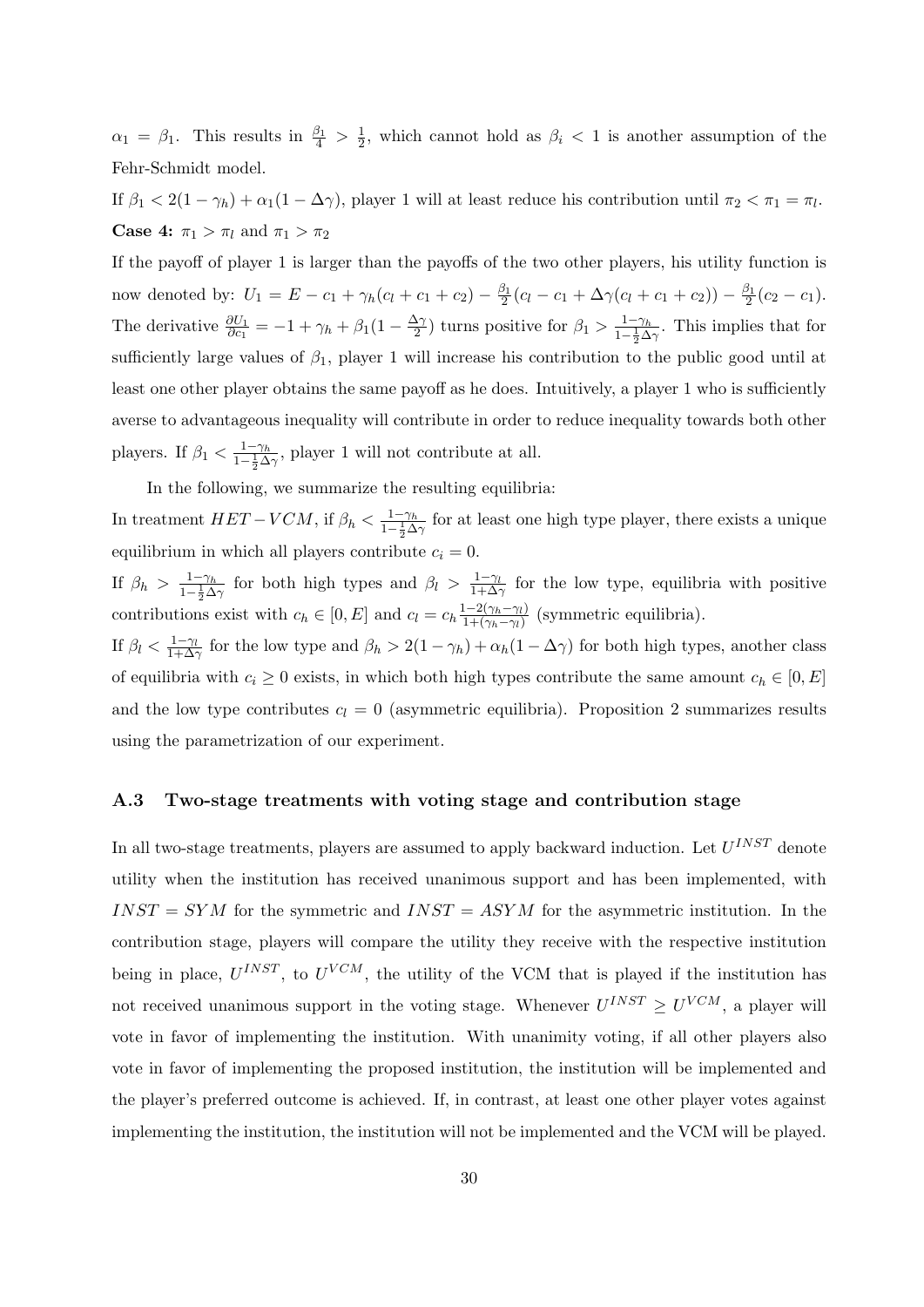However, the approving player is still equally well off as if he had voted against implementing the institution. Thus, unanimity voting ensures that it is always a best response to the voting behavior of the other players to vote in favor of the institution if  $U^{INST} \geq U^{VCM}$ . A player will never be hurt from voting for his preferred outcome no matter how the other players vote. Whenever  $U^{INST} < U^{VCM}$ , a player will vote against installing the institution.

# A.3.1 Treatment HOM − SY M

In treatment  $HOM - SYM$ , homogeneous players vote on implementing the symmetric institution.

Proposition 3 The following statements hold both for money-maximizing players and for players with social preferences. In treatment  $HOM-SYM$ , all players vote in favor of implementing the institution. The symmetric institution is always implemented and all players contribute according to the institutional rules, i.e.,  $c_i = E \forall i$ .

If players are homogeneous  $(\gamma_i = \gamma)$  and **money-maximizing**, they compare  $U^{SYM} = \gamma nE$  to  $U^{VCM} = E$  to decide on voting in favor of or against the symmetric institution that requires each player to contribute the efficient contribution level E.  $\gamma nE > E$  if  $\gamma > 1/n$ , a condition that is always met by definition in a  $VCM$  game with homogeneous players. Consequently, with unanimity voting, all players will vote in favor of the symmetric institution.

In treatment  $HOM - SYM$ , assuming social preferences instead of pure money-maximizing does not change predictions. With homogeneous players, the symmetric institution guarantees equality of payoffs while simultaneously maximizing them. Hence again, all players are predicted to vote in favor of the symmetric institution. Formally,  $U^{SYM} = \gamma nE \ge U^{VCM} = E - \hat{c} + \gamma n \hat{c}$ , where  $\hat{c}$  denotes contributions in equilibrium with  $\hat{c} \in [0, E]$ . As  $U^{VCM}$  is strictly increasing in  $\hat{c}$ due to  $n\gamma > 1$ , the utility after successful implementation of the symmetric institution is always at least as large as the utility from the VCM. This analysis is equivalent to the one done by Gerber et al. (2011) for the 4 player case.

# A.3.2 Treatment  $HET-SYM$

In treatment  $HET - SYM$ , heterogeneous players vote on implementing the symmetric institution.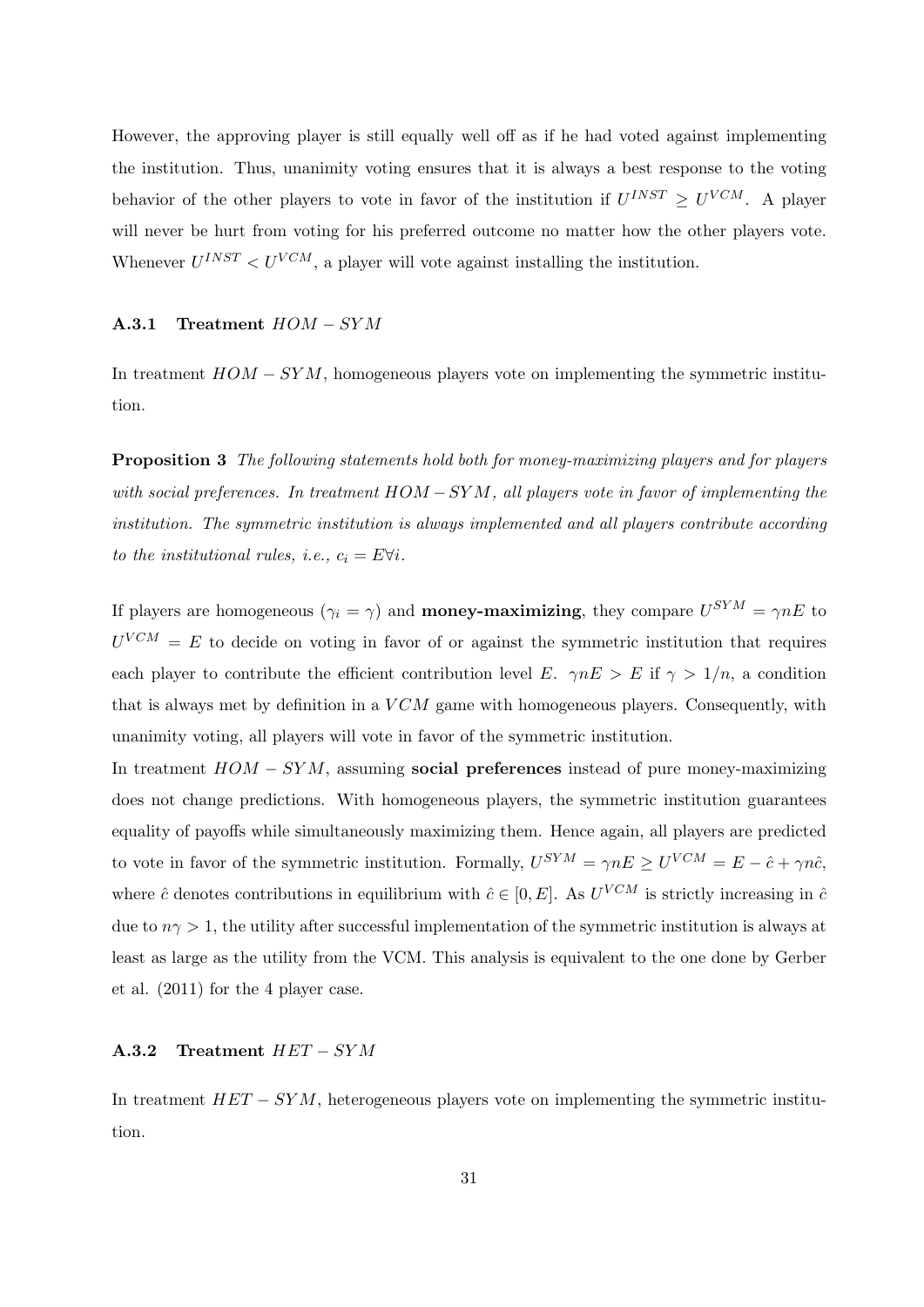**Proposition 4** In treatment  $HET - SYM$ , money-maximizing players vote in favor of implementing the symmetric institution. The symmetric institution is always implemented and all players contribute according to the institutional rules, i.e.,  $c_i = E$ ,  $i \in \{h, l\}$ .

If players are heterogeneous and **money-maximizing**, they compare  $U^{SYM} = \gamma_i nE$  with  $\gamma_i \in$  $\gamma_l, \gamma_h$  to  $U^{VCM} = E$  to decide on voting in favor of or against the symmetric institution that requires each player to contribute the efficient contribution level E.  $U^{SYM} > U^{VCM}$  whenever  $\gamma_i > 1/n$ . Given the parametrization of our experiment  $(\gamma_l = 1/2, \gamma_h = 3/4, n = 3)$ , this condition is met for both high and low type players. Consequently, all players vote in favor of the symmetric institution.

In treatment  $HET - SYM$ , predictions based on standard preferences and social preferences differ markedly. Players with standard preferences always support the formation of the symmetric institution as it offers a higher monetary payoff than the VCM and they do not suffer from inequality that arises from symmetric contributions of players with different MPCRs. In contrast, low type players with social preferences who suffer sufficiently from being worse off than the high types if the symmetric institution is implemented object to institution formation. They prefer a possibly lower payoff, but equal payoffs across players in the VCM to a higher monetary payoff, but disutility from inequality with the symmetric institution being in place.

Proposition 5 High type players with social preferences will always vote in favor of installing the symmetric institution. In contrast, low type players with social preferences will reject the installation of the symmetric institution if they are sufficiently averse to disadvantageous inequality, more precisely, if  $\alpha_l > \frac{2}{3} - \frac{4}{75} \hat{c}_h$ , where  $\hat{c}_h$  is the equilibrium contribution of high types in the VCM. If players have social preferences, the symmetric institution will not always be implemented.

The proof of proposition 5 is provided below. We first analyze the behavior of the low type. If the symmetric institution is implemented, the low type's utility is  $U_l^{SYM}$  =  $3E(\gamma_l - \alpha_l\Delta\gamma)$ . As has been shown in the previous analysis of treatment  $HET - VCM$ , if players have social preferences and heterogeneous MPCRs the VCM has both symmetric and asymmetric equilibria. Hence,  $U_l^{VCM}$  depends on the kind of equilibrium that is played in the VCM. If a symmetric equilibrium is played, the utility of the low type is  $U_{l,sym}^{VCM} = E + c_h(\frac{2\gamma_h + \gamma_l - 1}{1 + \Delta\gamma})$ , where  $c_h$  denotes the contribution level of the high types in the VCM. The low type will reject the symmetric institution, if  $U_{l,sym}^{VCM} > U_l^{SYM}$ , i.e., if  $\alpha_l > \frac{3\gamma_l - 1}{3\Delta\gamma} - \frac{c_h}{3E\Delta\gamma}(\frac{2\gamma_h + \gamma_l - 1}{1 + \Delta\gamma})$ .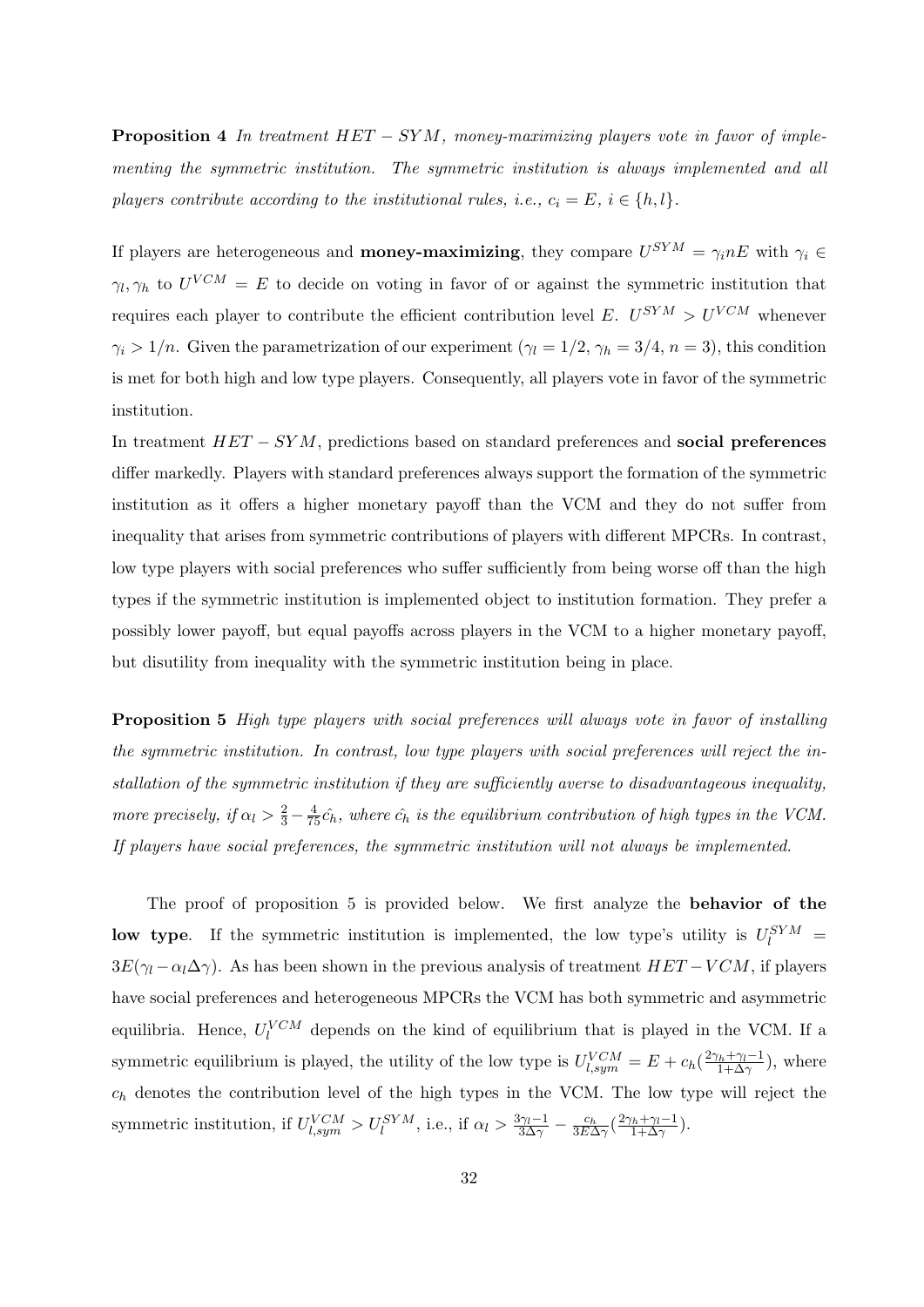If an asymmetric equilibrium is played in the VCM, utility in the VCM is  $U_{l,asym}^{VCM} = E +$  $\gamma_l 2c_h - \beta_l (1 - 2\Delta \gamma)$ . The critical threshold for rejecting the symmetric institution is given by  $\alpha_l > \frac{3\gamma_l-1}{3\Delta\gamma} - \frac{c_h}{3E\Delta\gamma}(2\gamma_l - \beta_l(1-2\Delta\gamma)).$ 

Next, we will analyze the voting **behavior of the high types**. Again, we must distinguish between symmetric and asymmetric equilibria being played in the VCM. If a symmetric equilibrium is played in the VCM, all players' payoffs are equal:  $U_{h,sym}^{VCM} = U_{l,sym}^{VCM} = E + c_h(\frac{2\gamma_h + \gamma_l - 1}{1 + \Delta\gamma}).$ If  $U_{h,sym}^{VCM} > U_h^{SYM}$ , the symmetric institution will be rejected. Setting  $U_{h,sym}^{VCM} > U_h^{SYM} =$  $3E(\gamma_h - \frac{\beta_1}{2}\Delta\gamma)$ , leads to the condition  $\beta_h > \frac{2}{3}$  $rac{2}{3} \frac{3\gamma_h-1}{\Delta \gamma} - \frac{2c_h}{3E\Delta \gamma} (\frac{2\gamma_h+\gamma_l-1}{1+\Delta \gamma}).$  This can be interpreted as follows: if the high types' sensitivity towards advantageous inequality and the contributions in the VCM are large enough, high types will vote against the symmetric institution to achieve an outcome with equal payoffs, rather than potentially higher, but unequal payoffs.

If an asymmetric equilibrium is played in the VCM, the utility of the high types is given by  $U_{h,asym}^{VCM} = E + c_h(2\gamma_h - 1 - \frac{\alpha_h}{2}(1 - 2\Delta\gamma)).$  Rearranging  $U_{h,asym}^{VCM} > U_h^{SYM}$  leads to  $\beta_h >$ 2  $\frac{2}{3} \frac{3\gamma_h-1}{\Delta \gamma}-\frac{c_h}{E}(2\gamma_h-1-\frac{\alpha_1}{2}(1-2\Delta \gamma)).$ 

Let us summarize behavior of players with social preferences in treatment  $HET - SYM$ : If symmetric equilibria are played in the VCM, the low type votes against implementing the symmetric institution if  $\alpha_l > \frac{3\gamma_l - 1}{3\Delta\gamma} - \frac{c_h}{3E\Delta\gamma}(\frac{2\gamma_h + \gamma_l - 1}{1 + \Delta\gamma})$ . The high types vote against implementing the symmetric institution if  $\beta_h > \frac{2}{3}$  $rac{2}{3} \frac{3\gamma_h-1}{\Delta \gamma} - \frac{2c_h}{3E\Delta \gamma} (\frac{2\gamma_h+\gamma_l-1}{1+\Delta \gamma}).$  If an asymmetric equilibrium is played in the VCM, the low type rejects the institution if  $\alpha_l > \frac{3\gamma_l-1}{3\Delta\gamma} - \frac{c_h}{3E\Delta\gamma}(2\gamma_l - \beta_l(1-2\Delta\gamma)),$ while the high types reject it for  $\beta_h > \frac{2}{3}$  $\frac{2}{3} \frac{3\gamma_h - 1}{\Delta \gamma} - \frac{c_h}{E} (2\gamma_h - 1 - \frac{\alpha_h}{2} (1 - 2\Delta \gamma)).$  If the institution is not implemented, contribution levels are identical to those in the treatment  $HET - VCM$ . If the symmetric institution is implemented, all players contribute  $c_i = E, i \in \{h, l\}.$ 

Using the parametrization of the experiment simplifies results drastically. Equilibria with asymmetric payoffs cannot arise. Low types will reject the symmetric institution if  $\alpha_l > \frac{2}{3} - \frac{4}{75}c_h$ . High types will reject the institution for  $\beta_h > \frac{10}{3} - \frac{8}{75}c_h$ . Since  $\beta < 1$  by assumption of the Fehr-Schmidt model and  $c_h \in [0, 20]$ , this condition is never met and high types will never reject the institution.

# A.3.3 Treatment  $HET - ASYM$

In treatment  $HET - ASYM$ , heterogeneous agents vote on implementing the asymmetric institution.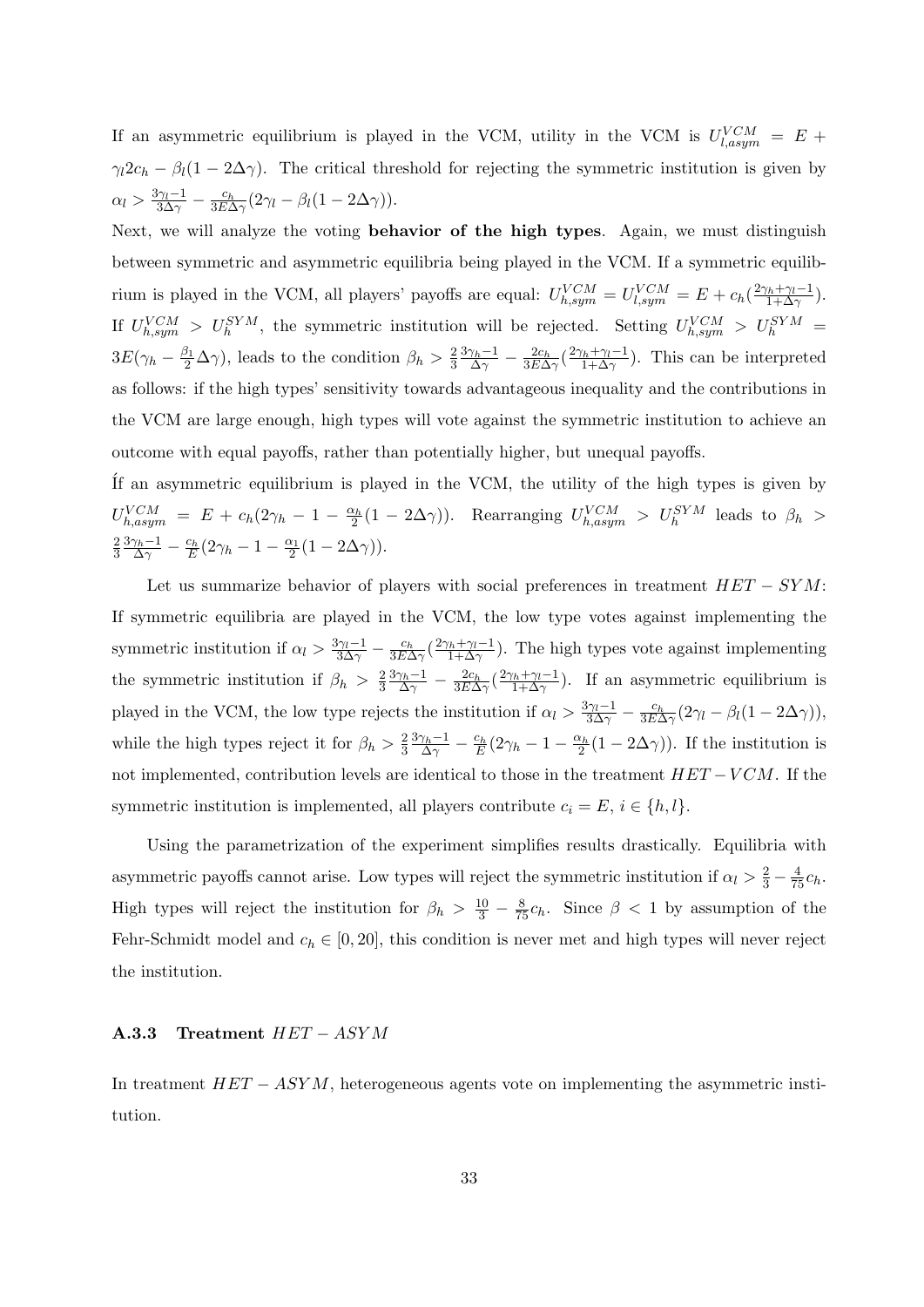Proposition 6 The following statements hold both for money-maximizing players and for players with social preferences. In treatment  $HET-ASYM$ , all players vote in favor of implementing the asymmetric institution. The institution is always implemented and all players contribute according to the institutional rules, i.e., high types contribute  $c_h = E$  and low types contribute  $c_l$ .

If the asymmetric institution has been implemented the utility of money-maximizing low types is denoted by  $U_l^{ASYM} = E - c_l + \gamma_l (n_1 E + n_2 c_l)$ , the utility of money-maximizing high types by  $U_h^{ASYM} = \gamma_h(n_1E + n_2c_l)$ . Contribution levels in the asymmetric institution are designed to equalize payoffs across heterogeneous player types, i.e., the contribution level of the low types,  $c_l$ , is determined by  $U_l^{ASYM} = U_h^{ASYM}$ . Solving for  $c_l$  and restricting contributions to be nonnegative results in  $c_l = \max\{E\frac{1-n_1\Delta\gamma}{1+n_2\Delta\gamma}\}$  $\frac{1-n_1\Delta\gamma}{1+n_2\Delta\gamma}$ ; 0}. Whenever  $U_l^{ASYM} = U_h^{ASYM} > U^{VCM} = E$ , players vote in favor of the asymmetric institution. Inserting  $c_l$  and rearranging  $U_l^{ASYM} = U_h^{ASYM} > E$ leads to  $\gamma_h n_1 + \gamma_l n_2 > 1$ , which is the necessary condition for public good provision to be efficient, a condition that is met by definition of the public goods game.

Both high and low type players with social preferences will vote in favor of implementing the asymmetric institution. Implementing the asymmetric institution guarantees both player types the highest attainable payoff among all equilibrium payoffs of the VCM and does not induce payoff inequalities. This intuitive line of reasoning summarizes the part of the formal analysis provided below that is relevant for the parameters used in the experiment. In sum, in treatment  $HET - ASYM$ , we will show that the low type with social preferences will only reject the asymmetric institution if an asymmetric equilibrium is played in the VCM. Otherwise, the utility level with the asymmetric institution in place represents the highest attainable equilibrium utility level and the implementation of the asymmetric institution will always be supported.

If a symmetric equilibrium is played in the VCM, the low type will compare the utility obatined under the asymmetric institution,  $U_l^{ASYM} = U_h^{ASYM} = \gamma_h E(\frac{3}{1+\epsilon})$  $\frac{3}{1+\Delta\gamma}$ , to the utility level in a symmetric equilibrium of the VCM,  $U_{l,sym}^{VCM} = E + c_h(\frac{2\gamma_h + \gamma_l - 1}{1 + \Delta\gamma})$ . Simplifying  $U_l^{ASYM} \ge U_{l,sym}^{VCM}$ results in the condition  $E \geq c_h$  that is always met. Consequently, the low type will support the implementation of the asymmetric institution.

If an asymmetric equilibrium is played in the VCM, the low type will compare  $U_l^{ASYM}$  to  $U_{l,asym}^{VCM} = E + \gamma_l 2c_h - \beta_l c_h (1 - 2\Delta \gamma)$ . Setting  $U_{l,asym}^{VCM} > U_l^{ASYM}$  and rearranging results in  $\frac{c_h}{E} > \frac{2\gamma_h + \gamma_l - 1}{(1 + \Delta\gamma)(2\gamma_l - \beta_l)(1)}$  $\frac{2\gamma_h+\gamma_l-1}{(1+\Delta\gamma)(2\gamma_l-\beta_l)(1-2\Delta\gamma)}$ , i.e., the low type will only reject the asymmetric institution if and only if the amount contributed to the public good in the asymmetric equilibrium of the VCM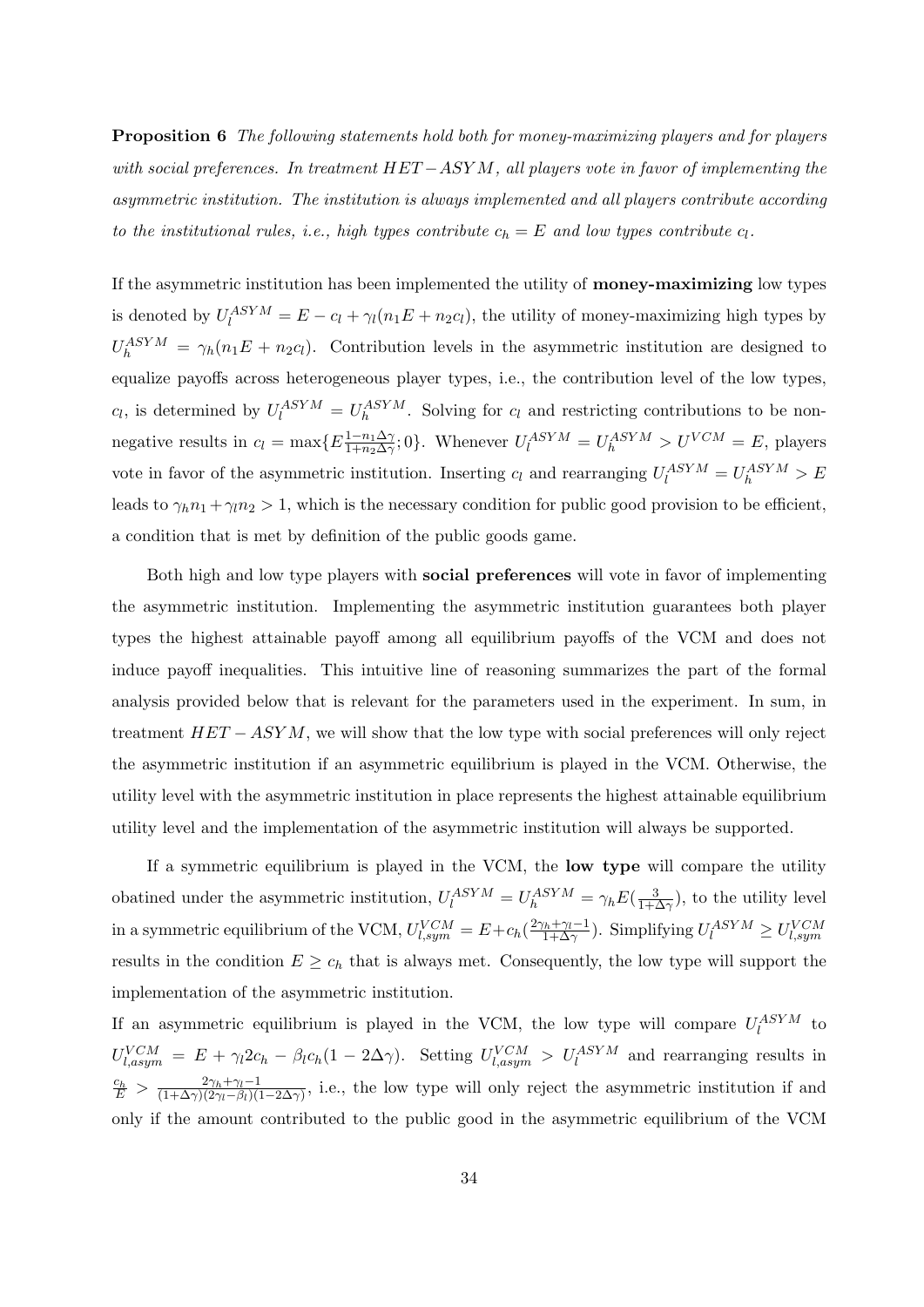is relatively large compared to the total endowment and if the conditions for the existence of an asymmetric equilibrium in the VCM are met, i.e., if  $\beta_l < \frac{1-\gamma_l}{1+\Delta\gamma}$  for the low type and  $\beta_h > 2(1-\gamma_h) + \alpha_h(1-\Delta\gamma)$  for both high types.

High types will always support the implementation of the asymmetric institution. First, the asymmetric institution guarantees them the highest attainable utility level in the VCM among all possible symmetric equilibria of the VCM. Second, also if an asymmetric equilibrium is played in the VCM, the high types' utility obtained under the asymmetric institution must at least be as large as the utility in every possible asymmetric equilibrium of the VCM, since the low type additionally contributes a non-negative amount to the public good and equal payoffs are ensured. Technically, let us compare the high types' utility from the asymmetric equilibrium in the VCM,  $U_{h,asym}^{VCM} = E + c_h(2\gamma_h - 1 - \frac{\alpha_1}{2}(1 - 2\Delta\gamma))$  to the utility from the asymmetric institution  $U_h^{ASYM} = E \gamma_h \left( \frac{3}{1+\epsilon} \right)$  $\frac{3}{1+\Delta\gamma}$ ) =  $E\gamma_h(2+\frac{1-2\Delta\gamma}{1+\Delta\gamma})$ . Setting  $U_{h,asym}^{VCM} > U_h^{ASYM}$  results in  $c_h(2\gamma_h-1-\frac{\alpha_1}{2}(1-2\Delta\gamma)) > E(\gamma_h(2+\frac{1-2\Delta\gamma}{1+\Delta\gamma})-1)$ . Since  $E \ge c_h, -\frac{\alpha_1}{2}(1-2\Delta\gamma) > \gamma_h(\frac{1-2\Delta\gamma}{1+\Delta\gamma})$  $\frac{1-2\Delta\gamma}{1+\Delta\gamma})$ which can be simplified to  $-\frac{\alpha_1}{2} > \frac{\gamma_h}{1+\Delta\gamma}$  must hold for  $U_{h,asym}^{VCM} > U_h^{ASYM}$  to be true. However,  $-\frac{\alpha_1}{2} > \frac{\gamma_h}{1+\Delta\gamma}$  can never be true, since the left side of the inequality is negative, while the right one is positive. Consequently, high types will always vote in favor of implementing the asymmetric institution.

For the parameters used in the laboratory experiment, asymmetric equilibria in the VCM do not exist. The only source of rejecting the asymmetric institution is eliminated and all players are predicted to vote in favor of implementing the asymmetric institution.

#### A.3.4 Treatment HOM − ASY M

In treatment  $HOM - ASYM$ , homogeneous players vote on implementing the asymmetric institution.

Proposition 7 For money-maximizing players, it is a weakly dominant strategy to vote in favor of implementing the asymmetric institution in treatment HOM − ASY M. The asymmetric institution is always implemented and all players contribute according to the institutional rules.

The asymmetric institution obliges  $n_1$  players to contribute their whole initial endowment E, while the other  $n_2$  players are obliged to contribute only  $\bar{c} < E$  with  $n_1 + n_2 = n$ . Moneymaximizing players who are obliged to only contribute  $\bar{c}$  will vote in favor of the asymmetric institution because it will increase their earnings:  $U_{\bar{c}}^{ASYM} = E - \bar{c} + \gamma(n_1E + n_2\bar{c}) > E$ , the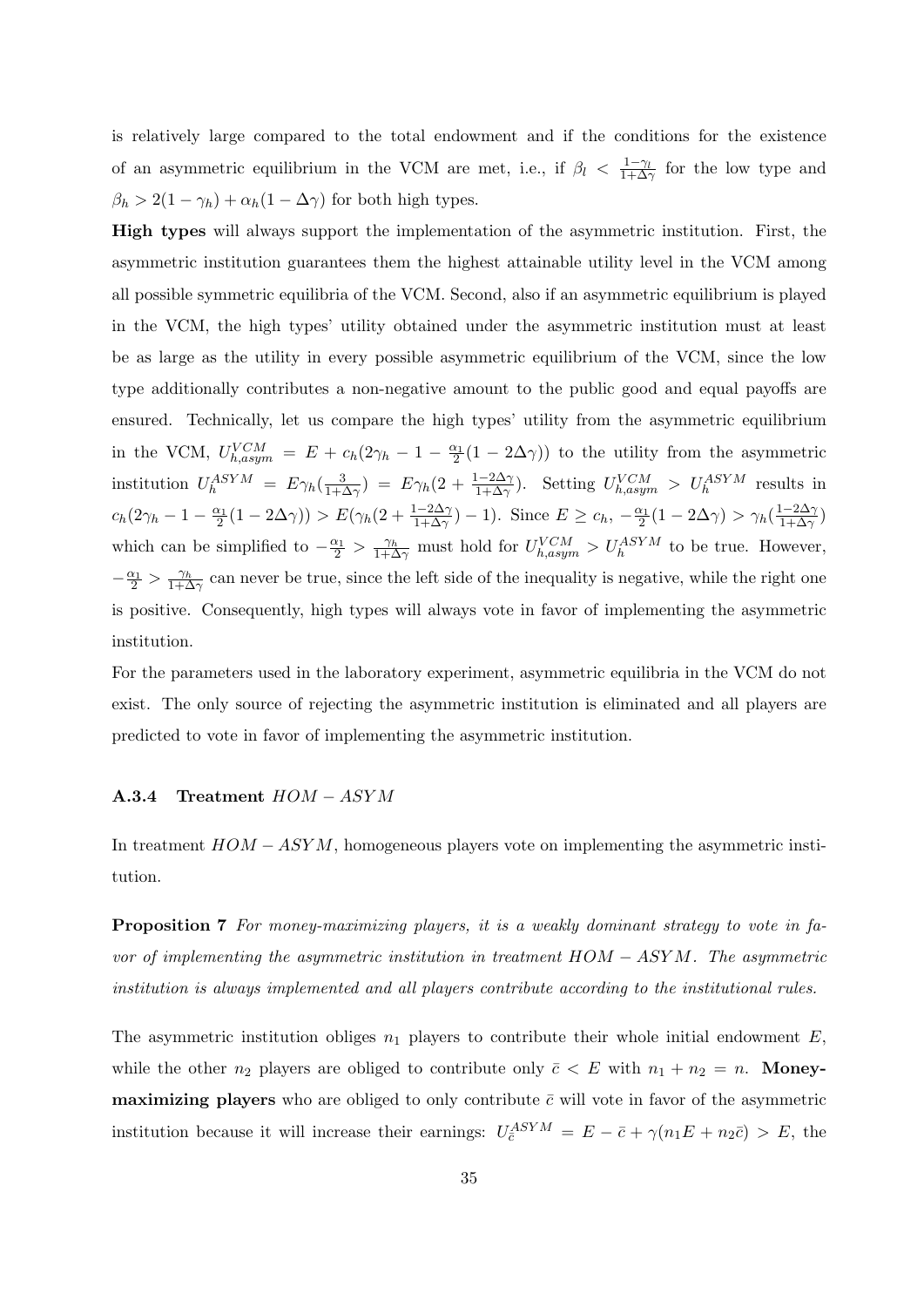payoff in the VCM, since  $\bar{c} < E$  and  $\gamma(n_1 + n_2) > 1$ . However, for players who are obliged to contribute E, the formation of the asymmetric institution does not pay off when the share of players with low contributions gets too large or these players' contribution level  $\bar{c}$  gets too small. Their payoff from the asymmetric institution is denoted by  $U_E^{ASYM} = \gamma(n_1E + n_2\bar{c})$ . Only if  $\gamma(n_1E + n_2\bar{c}) > E$ , it is a weakly dominant strategy for all players to support the installment of the asymmetric institution. For the parametrization of our experiment ( $\gamma = 2/3$ ,  $n_1 = 2$ ,  $n_2 = 1$ ,  $E = 20$ , and  $\bar{c} = 8$ ), this is indeed the case.

Players with social preferences will reject the asymmetric institution if the inequality introduced by the asymmetric institution outweighs its monetary gains. The utility of the two players who contribute fully is denoted by  $U_E^{ASYM} = \gamma (n_1E + n_2\bar{c}) - \alpha_i 1/2(E - \bar{c})$ , the utility of the player who contributes  $\bar{c}$  is given by  $U_{\bar{c}}^{ASYM} = E - \bar{c} + \gamma (n_1E + n_2\bar{c}) - \beta_i(E - \bar{c})$ . For three players with social preferences,  $U^{VCM} = E - \hat{c} + \gamma(n_1 + n_2)\hat{c}$ , where  $\hat{c}$  denotes the equilibrium contribution to the public good in the VCM. Comparing  $U_E^{ASYM}$  to  $U^{VCM}$  shows that the players contributing fully will reject the asymmetric institution if  $\alpha_E > 2 \frac{(\hat{c}-E) + \gamma (n_1 E + n_2 \bar{c} - (n_1+n_2)\hat{c})}{E-\bar{c}}$  $\frac{E+n_2c-(n_1+n_2)c}{E-\bar{c}}$ , while the player contributing  $\bar{c}$  will reject it if  $\beta_{\bar{c}} > \frac{(\hat{c}-\bar{c})+\gamma(n_1E+n_2\bar{c}-(n_1+n_2)\hat{c})}{E-\bar{c}}$  $\frac{E+h_2c-(n_1+n_2)c)}{E-\bar{c}}$ . Inserting the experimental parameters, the two conditions simplify to  $\alpha_E > 2 - \frac{\hat{c}}{6}$  $\frac{\hat{c}}{6}$  and  $\beta_{\bar{c}} > 2 - \frac{\hat{c}}{12}$ . These inequalities also show that the asymmetric institution is more attractive if equilibrium contributions in the VCM  $\hat{c}$  are low.

Proposition 8 Players with social preferences who are obliged to contribute fully will vote against the asymmetric institution if  $\alpha_{\bar{c}} > 2 - \frac{\hat{c}}{6}$  $\frac{\tilde{e}}{6}$ , while players who are obliged to contribute  $\bar{c}$  will vote against the asymmetric institution if  $\beta_E > 2 - \frac{\hat{c}}{12}$ . Hence, if homogeneous players have social preferences, the asymmetric institution will not always be implemented.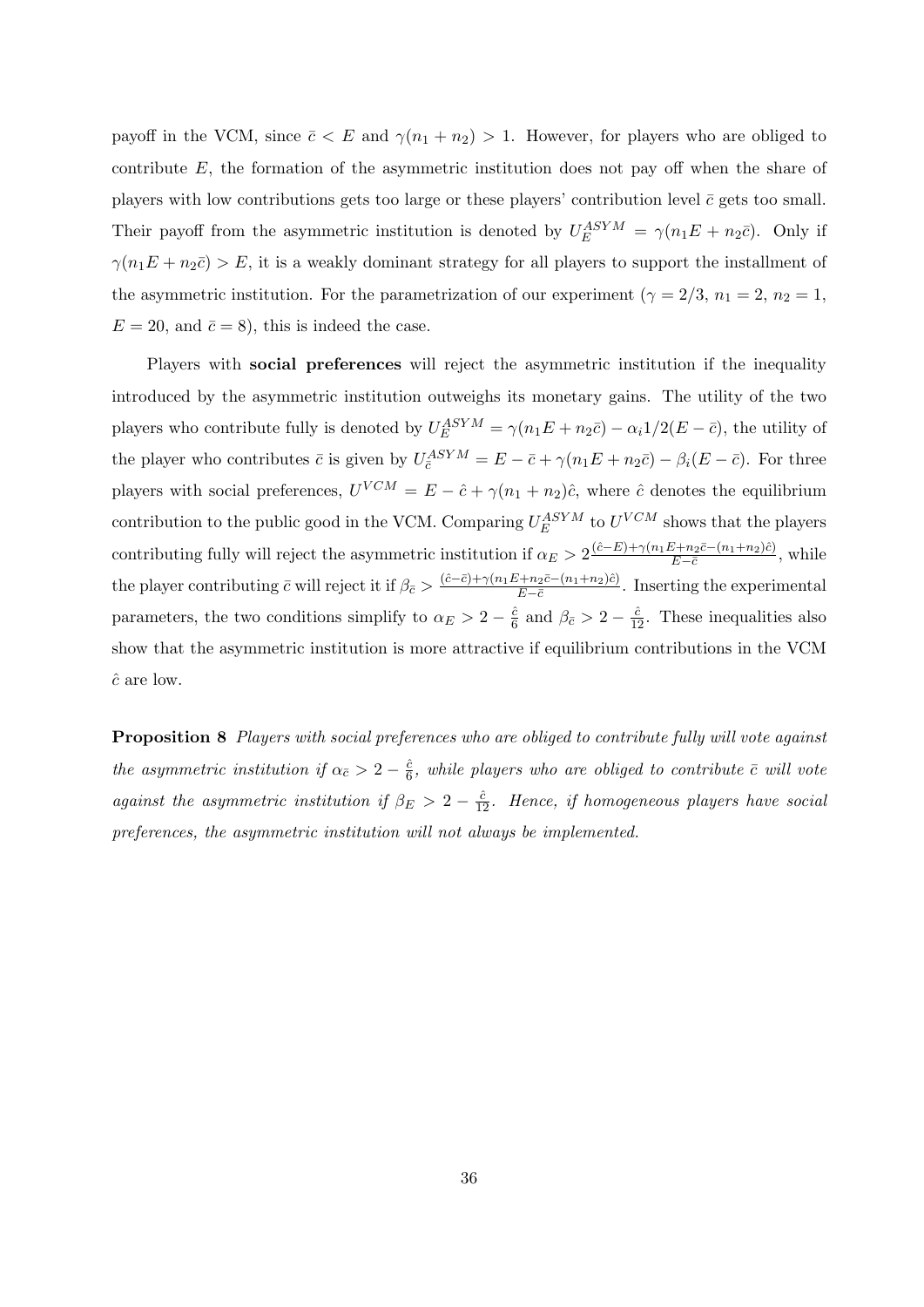# <span id="page-39-0"></span>B Translated Instructions

The instructions below are translations of the German instructions for treatment  $HET - ASYM$ . Instructions for the other treatments were as similar as possible except for the necessary adjustments concerning the composition of types (in treatments with homogeneous players), the level of obligations (in treatments with the symmetric institution), and the omittance of the first stage in the baseline VCM treatments.

# General explanations to the participants

You are now participating in an economic experiment. If you read the following explanations carefully, you will be able to earn a considerable amount of money – depending on your decisions and those of the other participants. Thus it is very important to read these instructions carefully and to understand them.

During the experiment, it is absolutely prohibited to communicate with the other participants. If you have any questions, please ask us: please raise your hand and we will come to your seat. If you violate this rule, you will be dismissed from the experiment and forfeit all payments.

How much money you will receive after the experiment depends on your decisions and those of the other participants. During the experiment, payoffs will be calculated in Taler instead of Euro. Your total income will be calculated in Taler first. The total amount of Taler that you have accumulated during the experiment will be converted into Euro and paid to you in cash at the end of the experiment. The exchange rate from Taler to Euro is as follows:

$$
40 \text{ Taler} = 1 \text{ Euro}
$$

The experiment consists of exactly one part. This part is divided into 20 periods. At the beginning of the experiment you are randomly assigned to a group of three. Thus, there are two other participants in your group. In each group of three, there are two participants of type A and one participant of type B (the difference between type A and type B will be explained in detail shortly). Whether you are of type A or of type B is determined randomly. In all periods your type remains the same, just as the types of the other participants in your group remain the same. You will be interacting with the same two participants in all periods. Neither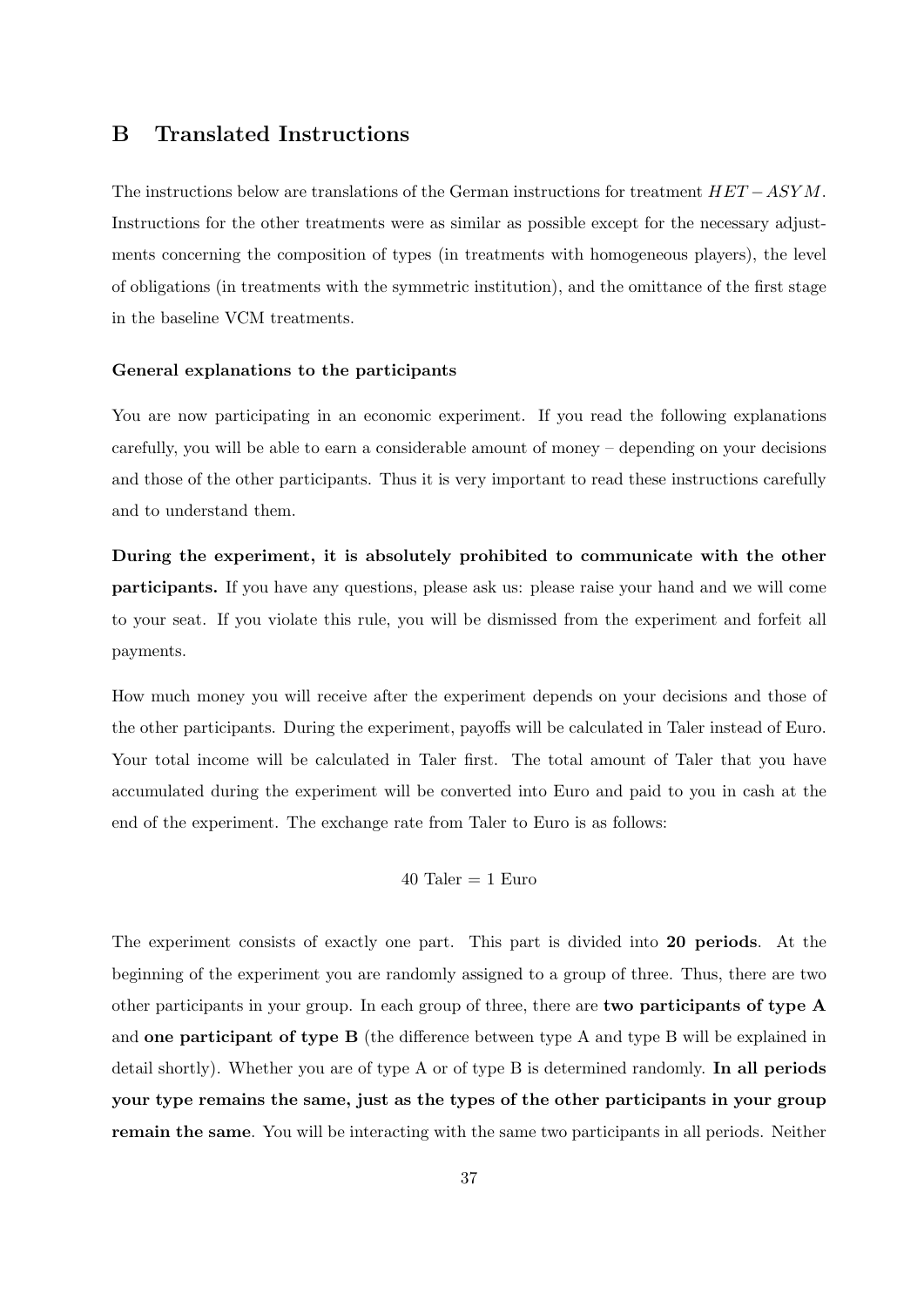during, nor after the experiment will you receive any information about the identities of the other participants in your group.

Each period is divided into three stages:

- 1. In the second stage you have to decide on how many Taler you contribute to a project and how many Taler you keep for yourself.
- 2. In the first stage you can decide if you want to commit yourself and the other participants in your group to certain contributions to the project in stage 2. Only if all participants decide in stage 1 to commit all participants in your group to certain contributions to the project, the contributions will actually be fixed. If not all participants decide to fix the contributions, then you and the other participants in your group will be able to choose any contribution level in the second stage.
- 3. In the third stage you get to know the contributions of all participants in your group to the project in stage 2 and the payoffs of all participants in your group in this period.

### Detailed information about the course of a period

At the beginning of each period every participant receives 20 Taler. In each period you have to decide on how to use these 20 Taler. You can contribute Taler to a project or put them on a private account. Every Taler that you don't contribute to the project is automatically put on your private account.

### Income from your private account:

For each Taler you put on your private account, you earn exactly one Taler. For example, if you put 20 Taler on your private account (thus contributing zero Taler to the project), you would earn 20 Taler from your private account. If, e.g., you would put 2 Taler on your private account (thus contributing 18 Taler to the project), your income from the private account would be 2 Taler. Nobody but you receives Taler from your private account.

# Income from the project:

For each Taler that you or another participant in your group contributes to the project, you (and each other participant in your group) earn a certain number of Taler. Each participant's income from the project depends on his or her type and is determined as follows: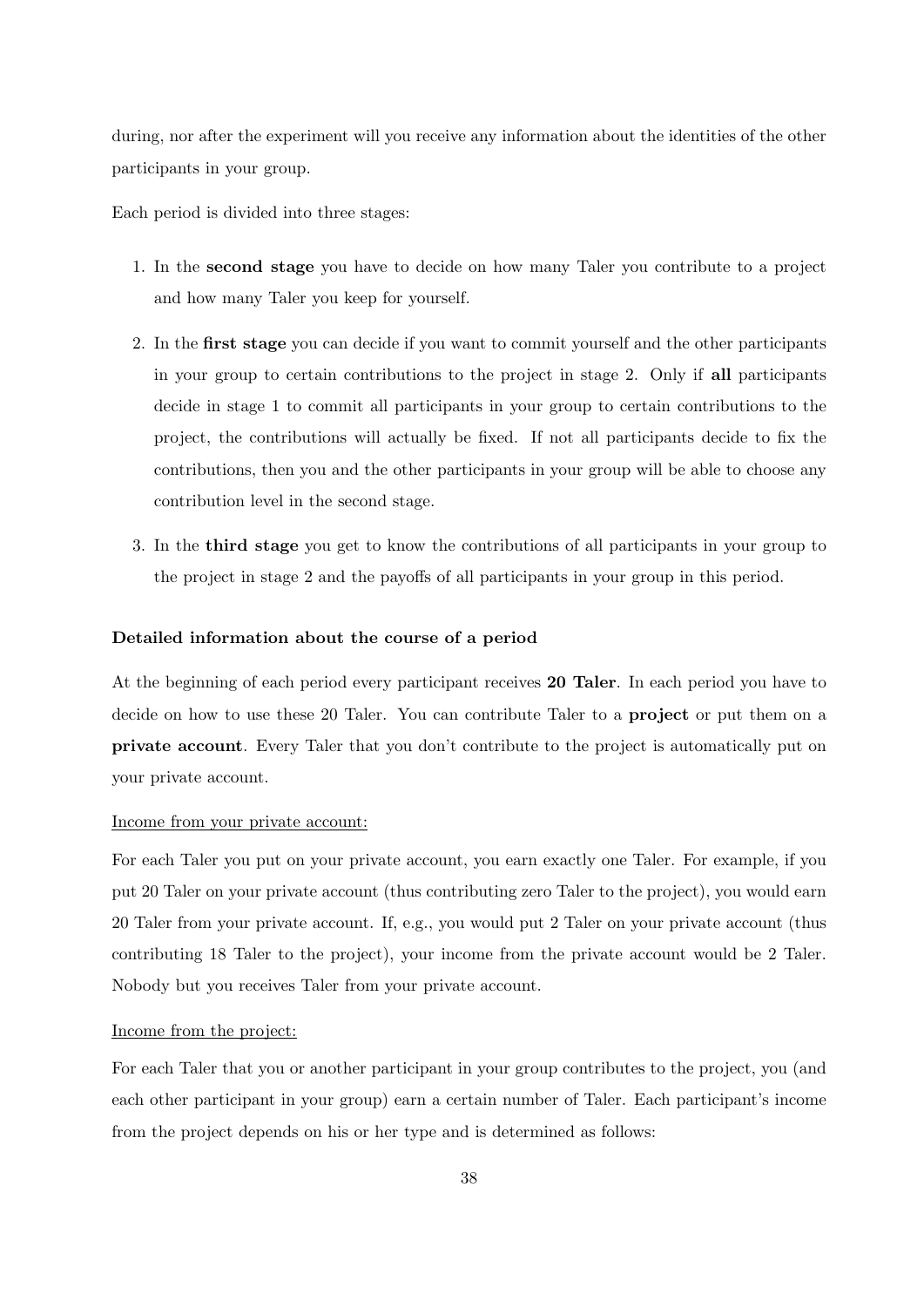<u>Type A</u>'s income from the project  $=\frac{3}{4}$  \* sum of all contributions to the project <u>Type B</u>'s income from the project  $=\frac{1}{2}$  \* sum of all contributions to the project

Example 1: The sum of contributions from all participants to the project is 12 Taler (e.g. if you and the two other participants contribute 4 Taler each, or if one of the three participants contributes 12 Taler and the two other participants contribute 0 Taler). Then the two participants in your group who are of type A each receive an income of  $\frac{3}{4} * 12 = 9$  Taler from the project, and the participant in your group who is of type B receives an income of  $\frac{1}{2} * 12 = 6$  from the project.

Example 2: The sum of contributions from all participants to the project is 36 Taler. Then the two participants in your group who are of type A each receive an income of  $\frac{3}{4} * 36 = 27$  Taler from the project, and the participant in your group who is of type B receives an income of  $\frac{1}{2}$  \*  $36 = 18$  from the project.

### Income at the end of a period:

Your income at the end of a period is the sum of your income from your private account and your income from the project:

| Type $A$ :                                                                      |
|---------------------------------------------------------------------------------|
| Income from the private account $(20 -$ contribution to the project)            |
| + Income from the project $(\frac{3}{4} * sum$ of contributions to the project) |
| $=$ Income at the end of the period                                             |
|                                                                                 |
| Type $B$ :                                                                      |
| Income from the private account $(20 -$ contribution to the project)            |
| + Income from the project $(\frac{1}{2} * sum of contributions to the project)$ |
| $=$ Income at the end of the period                                             |

Let us illustrate how your income at the end of a period is calculated using two examples:

Example 1: Assume that you are of type A and contribute 16 Taler to the project, just as the other two participants. The sum of contributions is then  $16 + 16 + 16 = 48$  Taler. Your income in this example would be

 $\frac{4 \text{ Taler}}{4 \text{ from the private account}} + \frac{3 \times 48 \text{ Taler}}{4 \text{ from the project}} = 4 + 36 = \frac{40 \text{ Taler}}{4 \text{ cm}}$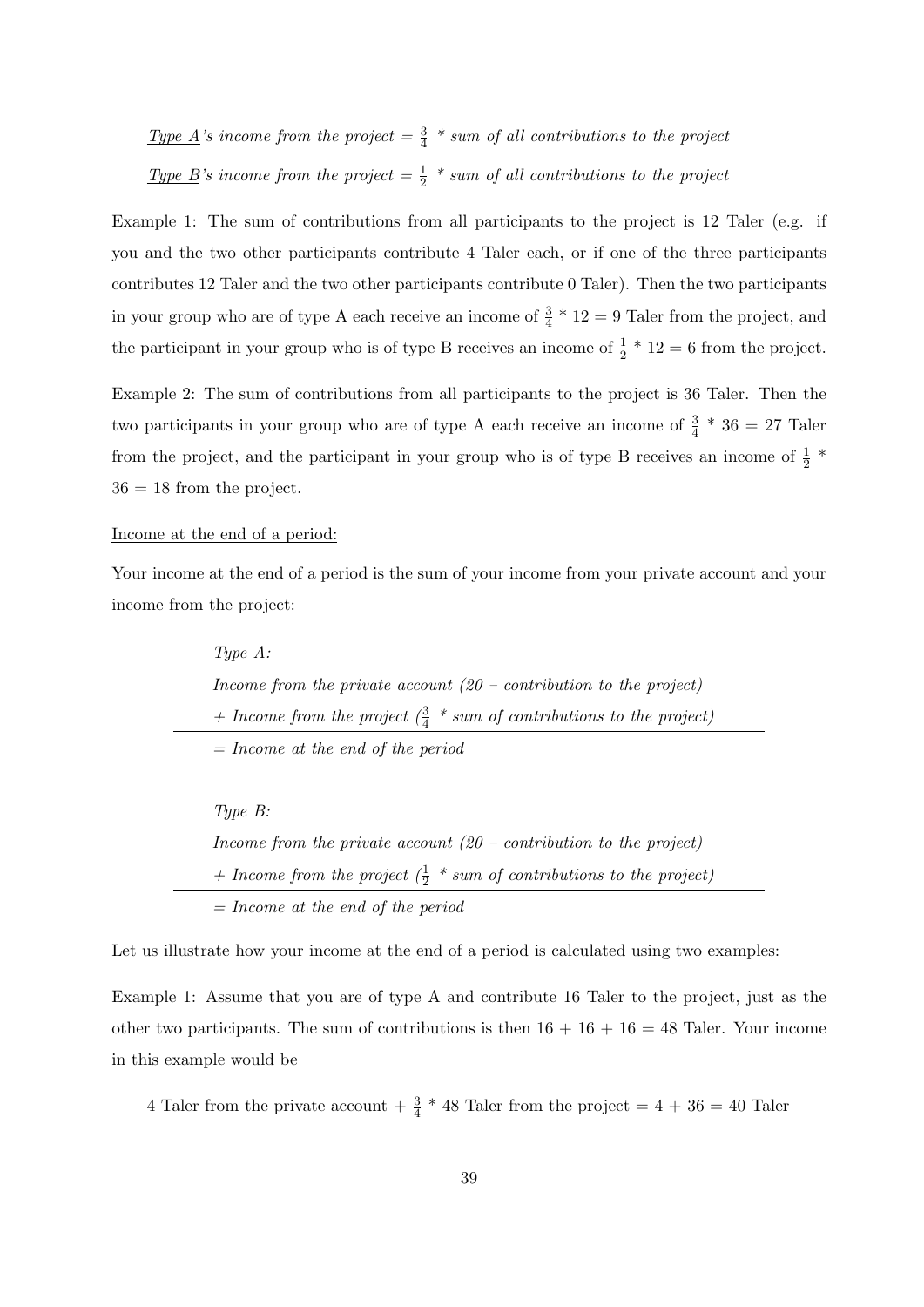Example 2: Assume that you are of type A and contribute 0 Taler to the project, while the other two participants contribute 16 Taler each. The sum of contributions is then  $16 + 16 + 0 = 32$ Taler. Thus, your income would be

<u>20 Taler</u> from the private account  $+\frac{3}{4} \times 32$  Taler from the project = 20 + 24 = <u>44 Taler</u>

#### The first stage

In the first stage you can decide whether you want to commit yourself and the other participants in your group to a certain contribution to the project in the second stage. All participants decide simultaneously. Only if all participants in your group decide to commit themselves and the other participants to certain contributions, are the contributions in stage 1 actually fixed. In this case contributions will be fixed as follows:

### Type A: Contribution of 20 Taler to the project

#### Type B: Contribution of 8 Taler to the project

If not all participants decide to fix the contributions, you and the other participants in your group can freely contribute any number of your 20 Taler to the project in the second stage.

### The second stage

At the beginning of the second stage you get to know how each participant in your group decided in the first stage.

If in the first stage all participants decided to fix the contributions in the second stage, then in the second stage you have to contribute the corresponding amount. Thus, if you are of type A you have to enter a contribution of 20 Taler and if you are of type B you have to enter a contribution of 8 Taler. Other inputs are not possible and will automatically be adjusted by the computer program.

In this case the period income of the participants of type A is  $\frac{3}{4} * 48 = 36$  Taler each and the period income of the participant of type B is  $12 + \frac{1}{2} * 48 = 36$  Taler.

If in the first stage not all participants decided to fix the contributions in the second stage, then in the second stage all participants can freely choose any integer contribution between 0 and 20 to the project  $(0, 1, 2, \ldots, 19, 20)$ .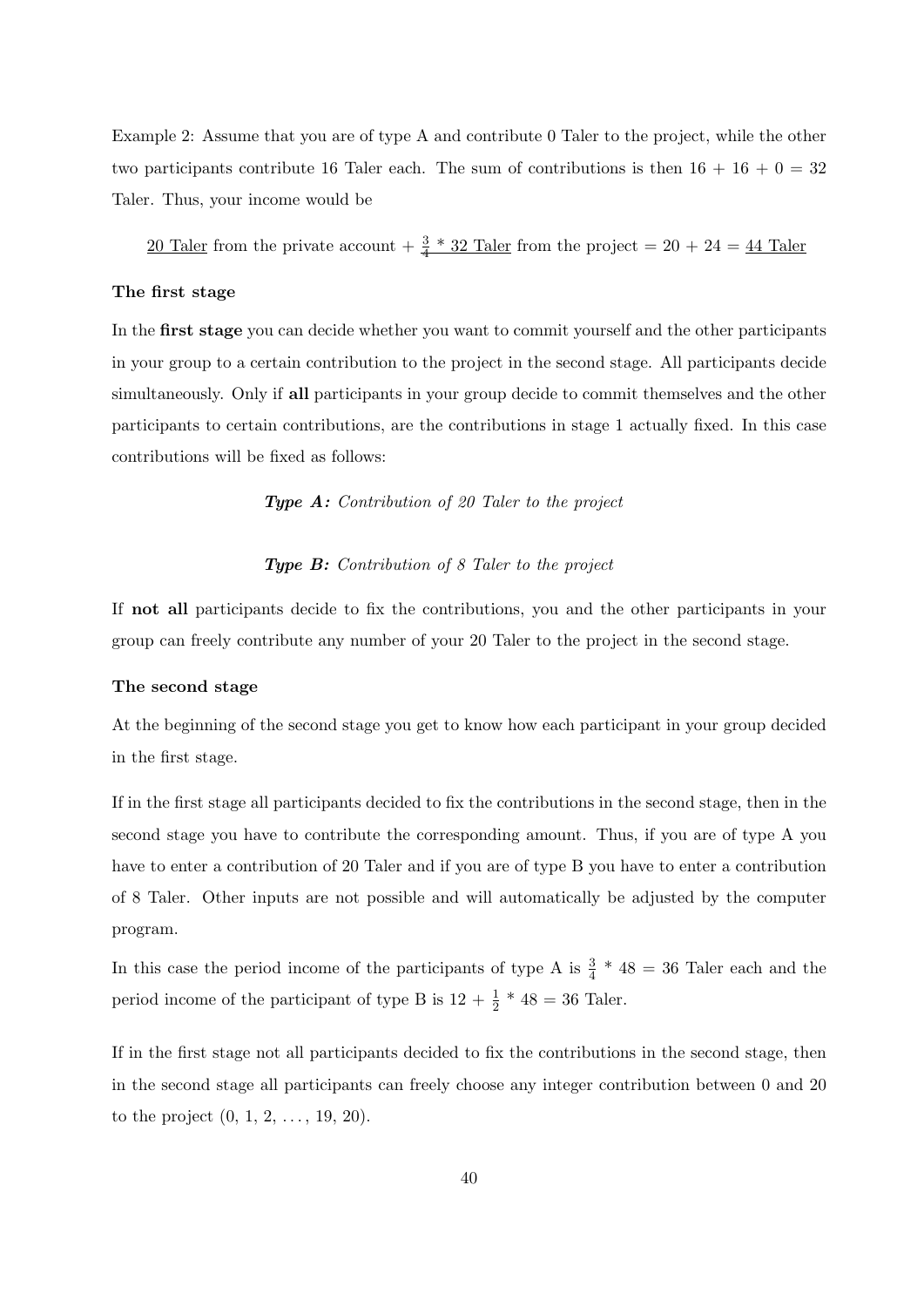In this case your period income is computed as indicated above:

Type A: 20 – your contribution to the project  $+\frac{3}{4}$  \* (sum of all contributions to the project in your group)

Type B: 20 – your contribution to the project  $+\frac{1}{2}$  \* (sum of all contributions to the project in your group)

# The third stage

In the third stage you get to know the contributions to the project by all participants in your group, as well as their period income. Furthermore, you will again see how each participant in your group decided in the first stage.

Then the current period ends and the next period begins with the same participants. Your type and the types of the other participants remain the same. All participants can then again decide in the first stage whether they want to fix contributions in the second stage. Again, the second stage follows and finally the third stage.

#### End of the experiment and payment

The experiment ends after 20 periods. Subsequently, we will ask you to answer a few general questions on the computer. Your answers to these questions have no influence on how much money you earn in the experiment. When all participants have filled out the questionnaire, payments will be made. Your total income from the 20 periods will be converted into Euro and paid to you in cash.

Do you have any questions? If so, please raise your hand.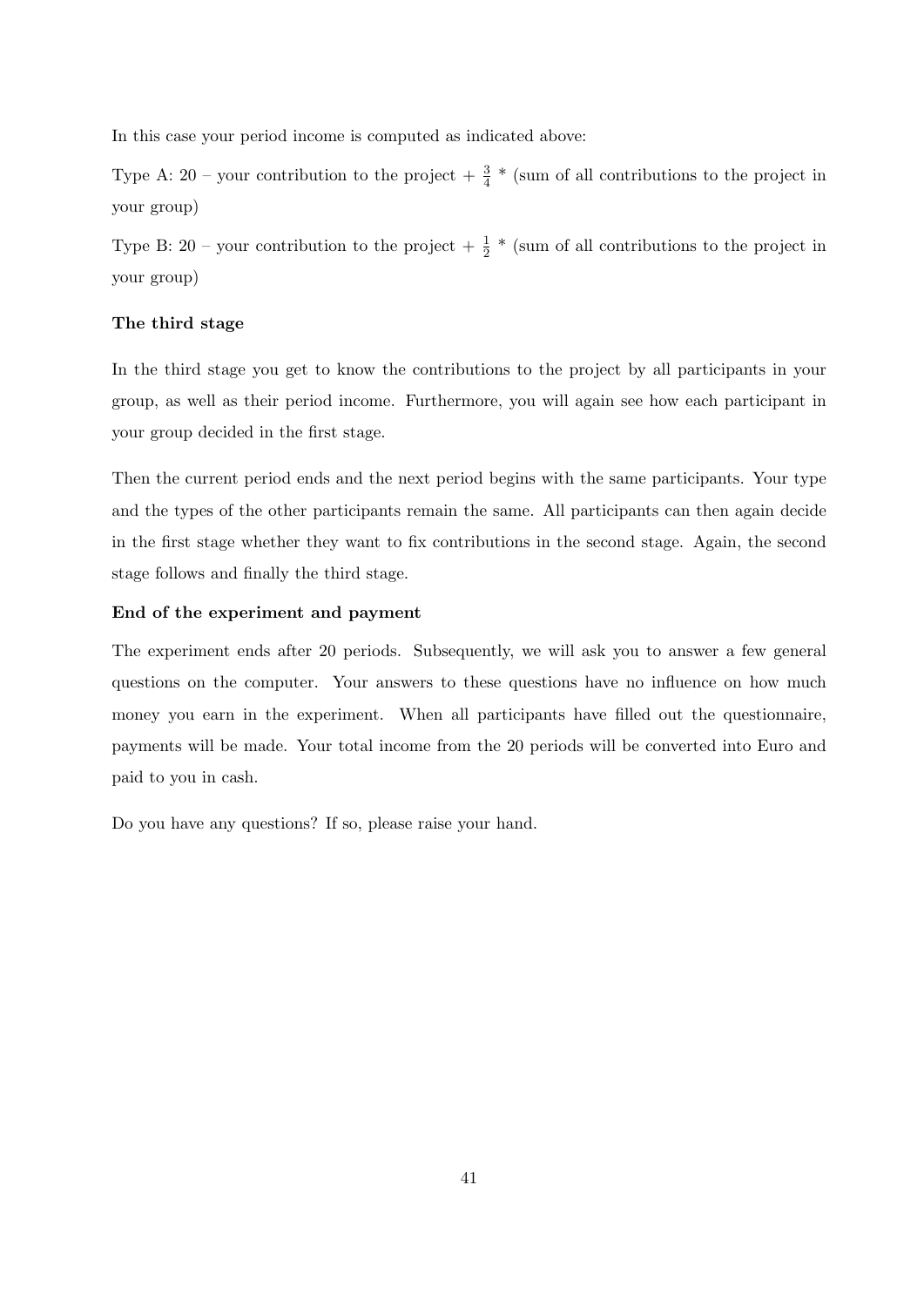# <span id="page-44-1"></span><span id="page-44-0"></span>C Figures



Figure 1: Development of Average Contributions over Time

Note: In treatments  $HOM - VCM$  and  $HET - VCM$ , average contributions decrease over time  $(HOM - VCM)$ : Spearman's Rho  $r = -0.27$ ,  $p < 0.01$  and  $HET - VCM$ :  $r = -0.47$ ,  $p < 0.01$ ). In treatments  $HOM - SYM$  and  $HET - ASYM$ , average contributions increase over time  $(HOM - SYM: r = +0.27, p < 0.01, HET - ASYM:$  $r = +0.21, p < 0.01$ . In treatments  $HET - SYM$  and  $HOM - ASYM$ , time trends in contributions are not significant  $(HET - SYM: r = +0.08, p = 0.16, HOM - ASYM: r = -0.03, p = 0.64)$ .